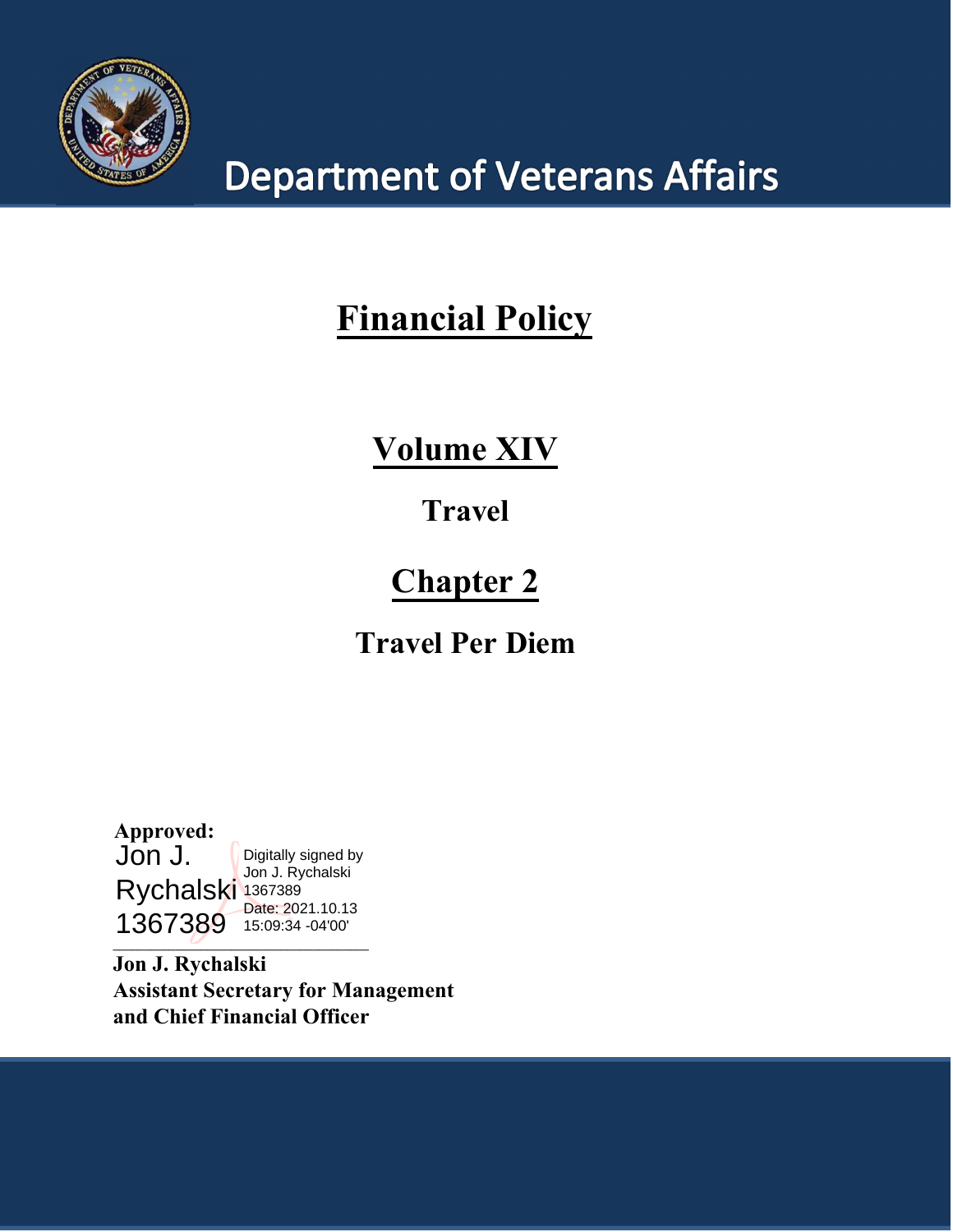| 020502 Lodgings Plus Per Diem Rates - Maximum Per Diem Rates  13        |
|-------------------------------------------------------------------------|
| 020503 Per Diem for Travel more than 12 Hours but less than 24 Hours 14 |
|                                                                         |
|                                                                         |
|                                                                         |
|                                                                         |
|                                                                         |
|                                                                         |
|                                                                         |
| 020511 Actual Expense Reimbursement, Documentation and Administrative   |
|                                                                         |
| 020513 Extended Temporary Duty Travel Tax Reimbursement Allowance  30   |
|                                                                         |
|                                                                         |
|                                                                         |
|                                                                         |
| APPENDIX B: CONUS MEALS AND INCIDENTALS EXPENSE RATES 35                |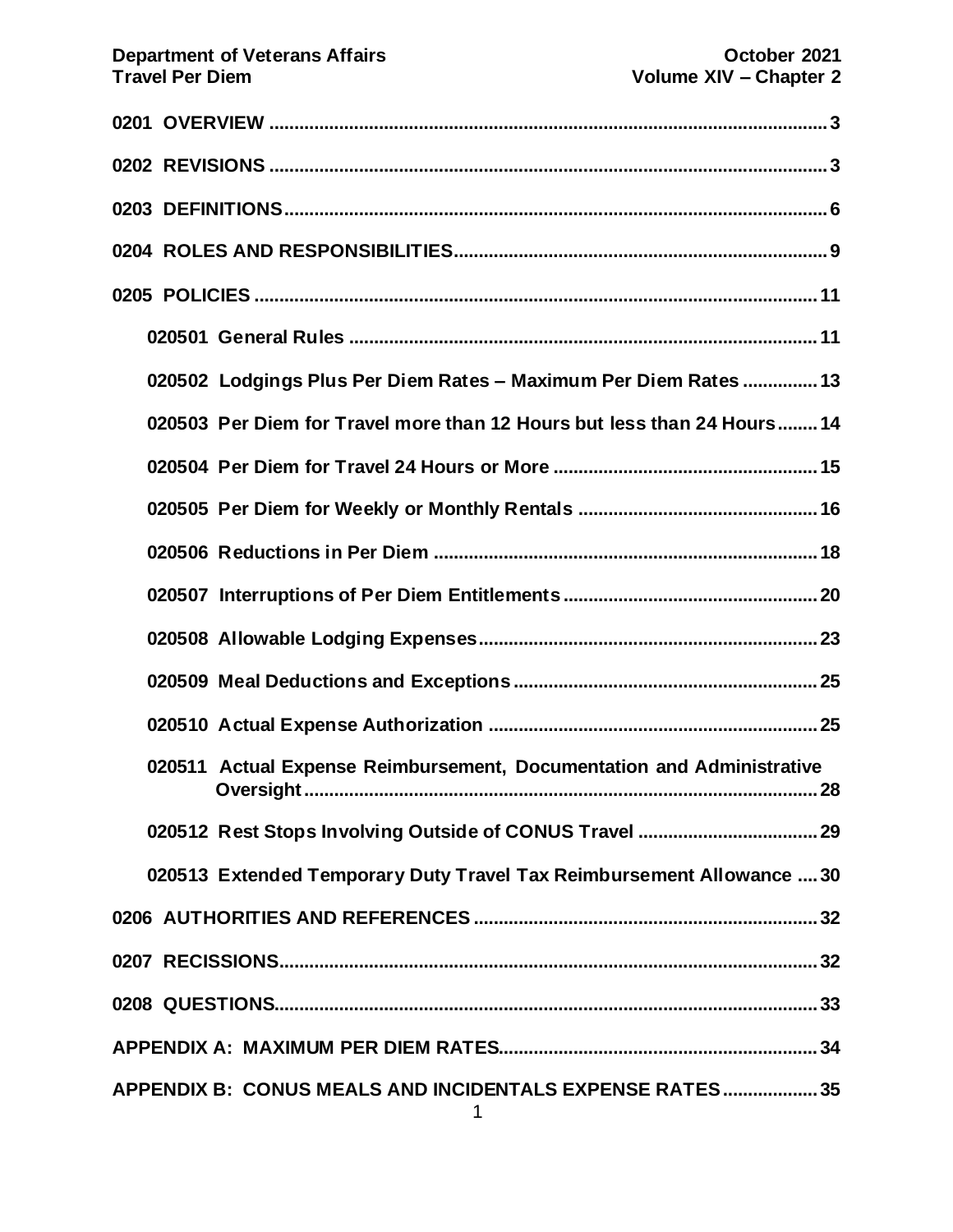| APPENDIX C: EXAMPLES OF PER DIEM FOR TRAVEL MORE THAN 12 HOURS   |  |
|------------------------------------------------------------------|--|
| APPENDIX D: DETERMINING APPLICABLE MEALS AND INCIDENTAL EXPENSES |  |
|                                                                  |  |
| APPENDIX F: REQUESTING 300 PERCENT ACTUAL EXPENSE  40            |  |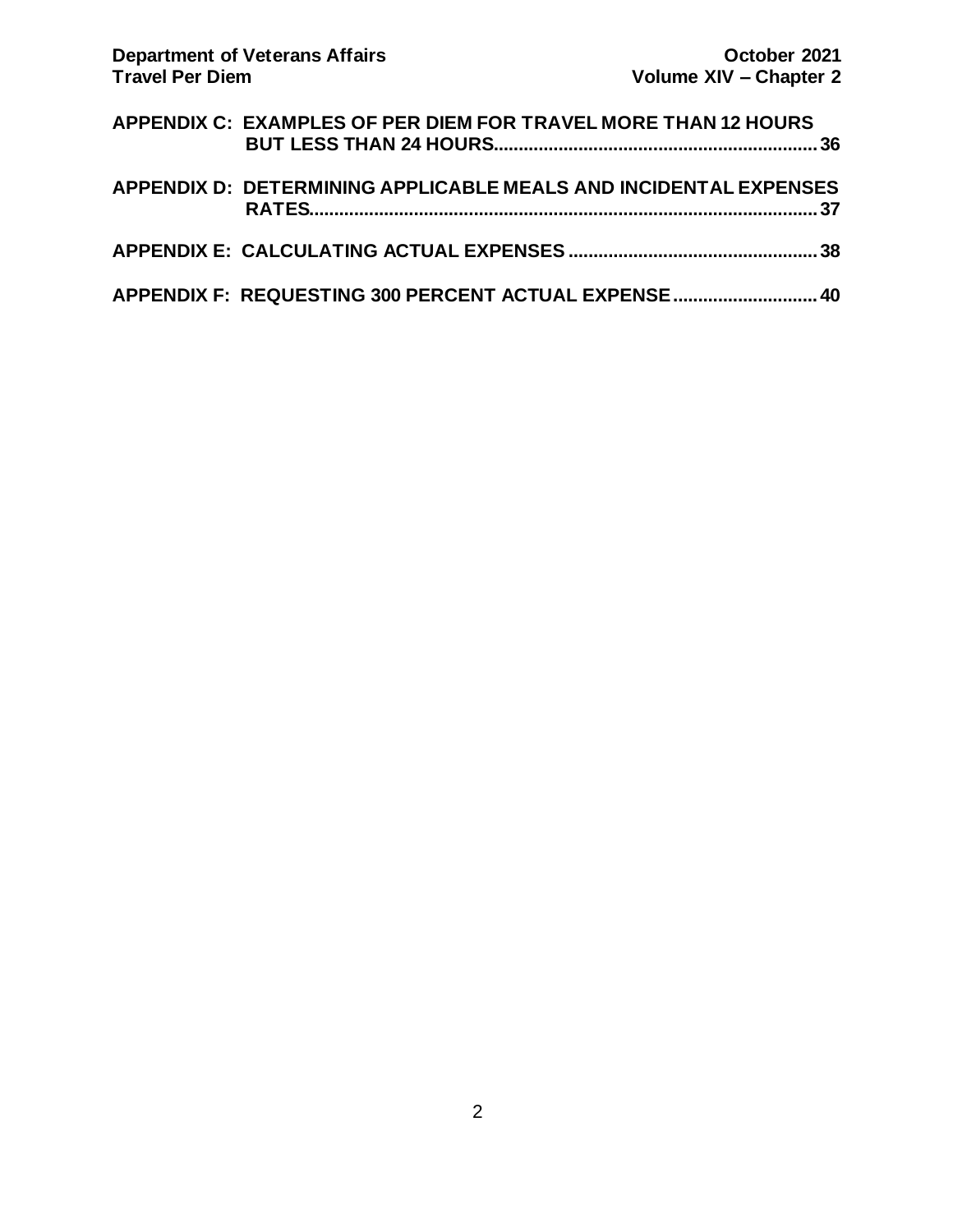## <span id="page-3-0"></span>**0201 OVERVIEW**

This chapter establishes the Department of Veterans Affairs (VA) financial policies and procedures regarding the payment of per diem for official Government travel, implementing and supplementing those portions of the Federal Travel Regulations (FTR) pertaining to temporary duty travel (TDY). The FTR implements statutory requirements and Executive Branch policies for travel by Federal civilian employees and others authorized to travel at Government expense as directed in 41 Code of Federal Regulations, [Chapters 300 through 304.](https://www.gsa.gov/portal/category/21222)

Per Diem itemization and receipt requirements are specifically covered in this chapter. For a list of all expense type receipt requirements refer to [FTR §301-11.25,](http://www.gsa.gov/portal/ext/public/site/FTR/file/Chapter301p011.html/category/21868/) and [Vol XIV](http://www.va.gov/finance/docs/VA-FinancialPolicyVolumeXIVChapter01.pdf)  [Ch. 1, Travel Administration, Appendix I, Receipt Requirements.](http://www.va.gov/finance/docs/VA-FinancialPolicyVolumeXIVChapter01.pdf) Reference [Vol XIV Ch.](https://www.va.gov/finance/docs/VA-FinancialPolicyVolumeXIVChapter04.pdf)  [4, Miscellaneous Expenses](https://www.va.gov/finance/docs/VA-FinancialPolicyVolumeXIVChapter04.pdf) for guidance on lodging related miscellaneous expenses.

Pursuant to the Inspector General Act of 1978, as amended, Office of Inspector General (OIG) employees must adhere to travel Directives, policies, procedures, and guidance of the OIG.

Union rights and privileges related to travel expenses, as defined in Union agreements, do not supersede the regulations contained in the FTR.

| <b>Section</b>                                      | <b>Revision</b>                                                                                                                                            | <b>Office</b>        | <b>Reason for</b><br>Change                                                                                                                   | <b>Effective</b><br><b>Date</b> |
|-----------------------------------------------------|------------------------------------------------------------------------------------------------------------------------------------------------------------|----------------------|-----------------------------------------------------------------------------------------------------------------------------------------------|---------------------------------|
| Various                                             | Changed VA CFO to<br><b>ASM/CFO throughout</b><br>chapter.                                                                                                 | OFP<br>(047G)        | Leadership<br>Directed.                                                                                                                       | October<br>2021                 |
| 0204 Roles<br>and<br>Responsibilitie<br>S           | Updated position roles and<br>responsibilities in<br>accordance with the SECVA<br>delegation. Changed VA<br>Secretary to Secretary of<br>Veterans Affairs. | <b>OFP</b><br>(047G) | Secretary of VA<br>(SECVA)<br>Memorandum,<br>"Delegation of<br>Authority for<br><b>Travel and</b><br>Conferences".<br>Leadership<br>Directed. | October<br>2021                 |
| 020510<br>Actual<br><b>Expense</b><br>Authorization | Updated this section to<br>reflect the positions<br>designated with authority to<br>approve actual expense per<br>diem.                                    | OFP<br>(047G)        | <b>SECVA</b><br>Memorandum,<br>"Delegation of<br>Authority for<br><b>Travel and</b><br>Conferences".                                          | October<br>2021                 |

## <span id="page-3-1"></span>**0202 REVISIONS**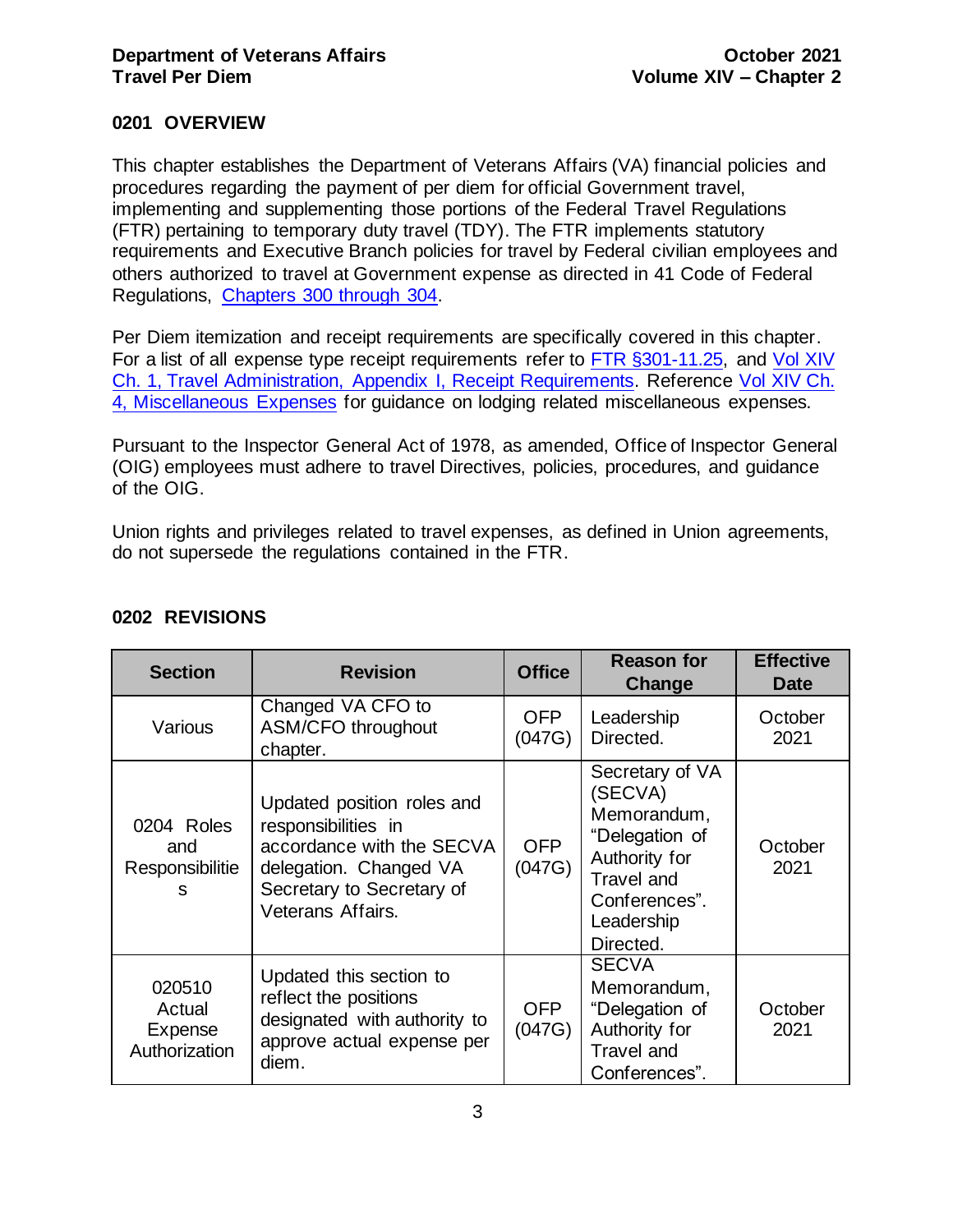#### **Department of Veterans Affairs CELL 2021 October 2021 Travel Per Diem Volume XIV – Chapter 2**

| <b>Section</b>      | <b>Revision</b>                                                                                                                                                                                                                                                                                                                                           | <b>Office</b>                                                                                                                | <b>Reason for</b><br>Change     | <b>Effective</b><br><b>Date</b> |
|---------------------|-----------------------------------------------------------------------------------------------------------------------------------------------------------------------------------------------------------------------------------------------------------------------------------------------------------------------------------------------------------|------------------------------------------------------------------------------------------------------------------------------|---------------------------------|---------------------------------|
|                     |                                                                                                                                                                                                                                                                                                                                                           |                                                                                                                              | Leadership<br>Directed.         |                                 |
| 0207<br>Rescissions | <b>Rescinded August 2017</b><br>published chapter.                                                                                                                                                                                                                                                                                                        | <b>OFP</b><br>(047G)                                                                                                         | General Update.                 | October<br>2021                 |
| 0208<br>Questions   | Updated email to<br>VAFSCtravelpolicy@va.gov<br>for All Others                                                                                                                                                                                                                                                                                            | <b>OFP</b><br>(047G)                                                                                                         | <b>General Update</b>           | October<br>2021                 |
| Appendix G          | Removed rescinded<br>"Delegation of Authority to<br>Approve Actual Expense for<br>Temporary Duty Travel".<br>Refer to Section 020510<br><b>Actual Expense</b><br>Authorization.                                                                                                                                                                           | <b>SECVA</b><br>Memorandum,<br><b>OFP</b><br>"Delegation of<br>(047G)<br>Authority for<br><b>Travel and</b><br>Conferences". |                                 | October<br>2021                 |
| Various             | Reformatted to new policy<br>format and completed 5<br>year review.                                                                                                                                                                                                                                                                                       | <b>OFP</b><br>(047G)                                                                                                         | Reorganized<br>chapter layout   | August<br>2017                  |
| 0201                | Added authority for OIG<br>employees to follow OIG<br>directives, policy, guidance;<br>FTR supersedes Union<br>agreement statement.                                                                                                                                                                                                                       | <b>OFP</b><br>(047G)                                                                                                         | <b>General Policy</b><br>Update | August<br>2017                  |
| 0203                | Added: Local Travel.<br>Updated: Approving Official,<br>Actual Expense, FTR, Local<br>Travel, Official Station,<br>Meals, and Incidental<br>Expenses, Per Diem,<br>Reduced Per Diem, TDY,<br>and Travel Claim.<br>Removed: Blanket travel<br>reference under Travel<br>Authorization; TDY<br>Location, and definitions not<br>referenced in this chapter. | <b>OFP</b><br>(047G)                                                                                                         | Improve<br>Readability          | August<br>2017                  |
| 0204                | Added: VA Chief of Staff<br>delegation of 300 percent<br>actual expense. Updated:<br>300 percent actual expense<br>delegations; Financial<br>Services Center; Approving<br>Officials; and Traveler.                                                                                                                                                       | <b>OFP</b><br>(047G)                                                                                                         | <b>General Policy</b><br>Update | August<br>2017                  |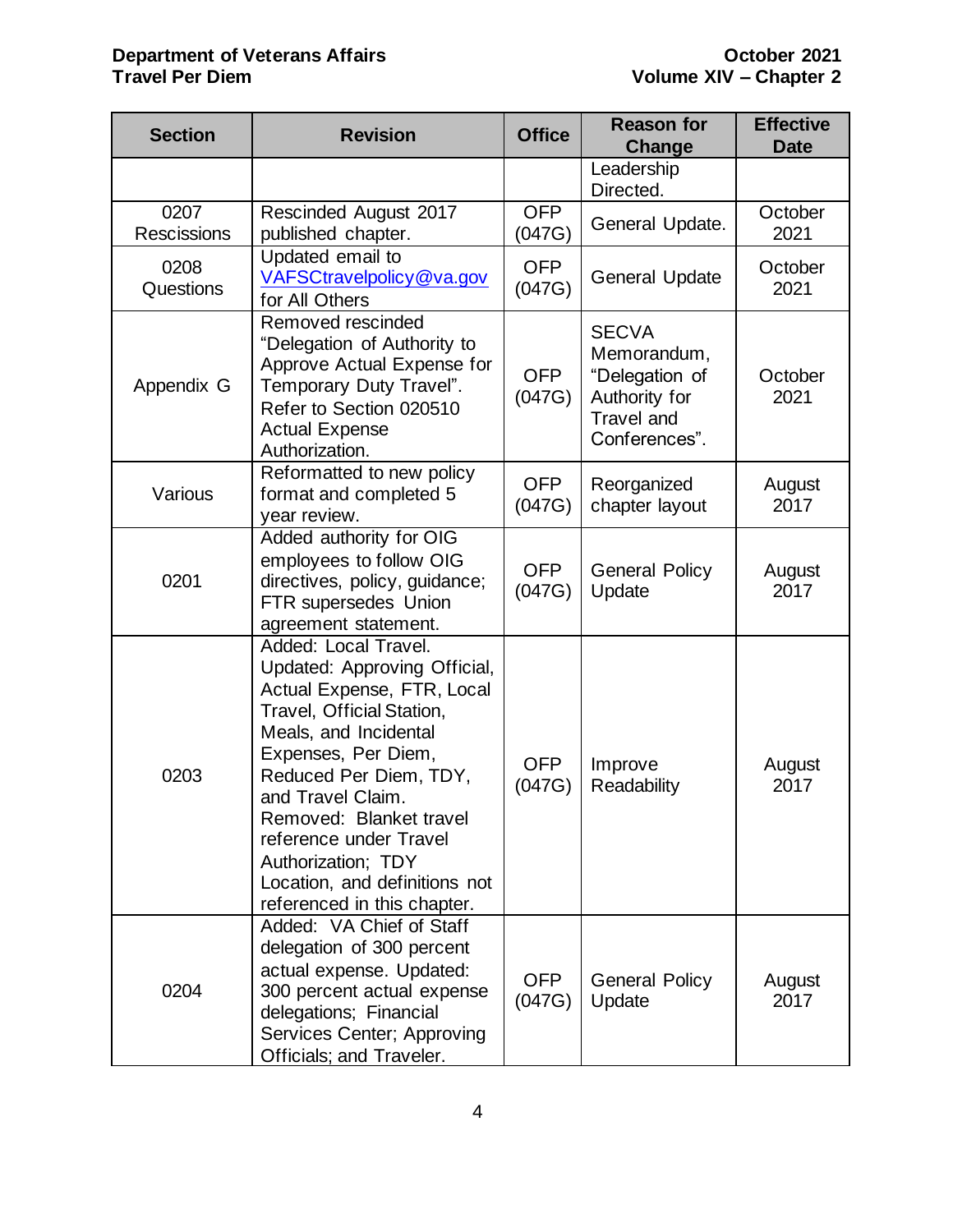#### **Department of Veterans Affairs CELL 2021 October 2021 Travel Per Diem Volume XIV – Chapter 2**

| <b>Section</b>                                                                              | <b>Revision</b><br><b>Office</b>                                                                                                                                                                                                                                                  |                      | <b>Reason for</b><br><b>Change</b>                           | <b>Effective</b><br><b>Date</b> |
|---------------------------------------------------------------------------------------------|-----------------------------------------------------------------------------------------------------------------------------------------------------------------------------------------------------------------------------------------------------------------------------------|----------------------|--------------------------------------------------------------|---------------------------------|
|                                                                                             | <b>Removed Office of Financial</b><br>Policy.                                                                                                                                                                                                                                     |                      |                                                              |                                 |
| 020501                                                                                      | Moved local travel per diem<br>exception guidance to Vol<br>XIV Ch. 7, Local Travel,<br>providing a link. Added VA<br>will perform quarterly<br>consolidated post TDY<br>audits. Updated guidance<br>on per diem entitlement<br>while on TDY at new<br>position official station. | <b>OFP</b><br>(047G) | <b>General Policy</b><br>Update                              | August<br>2017                  |
| 020505                                                                                      | Updated computation of<br>daily lodging costs.                                                                                                                                                                                                                                    | <b>OFP</b><br>(047G) | <b>General Policy</b><br>Update                              | August<br>2017                  |
| 020506                                                                                      | Updated reduction in per<br>diem allowances for TDY 1<br>- 29 days and extended<br>stays 30 days or more.                                                                                                                                                                         | <b>OFP</b><br>(047G) | <b>General Policy</b><br>Update                              | August<br>2017                  |
| 020513                                                                                      | Updated guidance on<br>extended TDY tax<br>reimbursement allowance<br>and income tax relocation<br>allowance. Added link to<br>FSC procedures.                                                                                                                                    |                      | <b>General Policy</b><br>Update, FTR<br>Amendment<br>2014-01 | August<br>2017                  |
| 0206                                                                                        | Updated references.                                                                                                                                                                                                                                                               | <b>OFP</b><br>(047G) | <b>General Policy</b><br>Update                              | August<br>2017                  |
| 0207                                                                                        | <b>Rescinded April 2011</b><br>chapter.                                                                                                                                                                                                                                           | <b>OFP</b><br>(047G) | <b>General Policy</b><br>Update                              | August<br>2017                  |
| 0208                                                                                        | Updated contact emails.                                                                                                                                                                                                                                                           | <b>OFP</b><br>(047G) | <b>General Policy</b><br>Update                              | August<br>2017                  |
| Appendices                                                                                  | Reorganized appendices.                                                                                                                                                                                                                                                           | <b>OFP</b><br>(047G) | <b>General Policy</b><br>Update                              | August<br>2017                  |
| Added links to GSA Per<br>Appendix B<br>Diem Rates; and a note<br>table rates are examples. |                                                                                                                                                                                                                                                                                   | <b>OFP</b><br>(047G) | Improve<br>Readability                                       | August<br>2017                  |
| Appendix C                                                                                  | Changed title, corrected the<br>third example, added a note<br>rates used are sample<br>rates.                                                                                                                                                                                    |                      | <b>General Policy</b><br>Update                              | August<br>2017                  |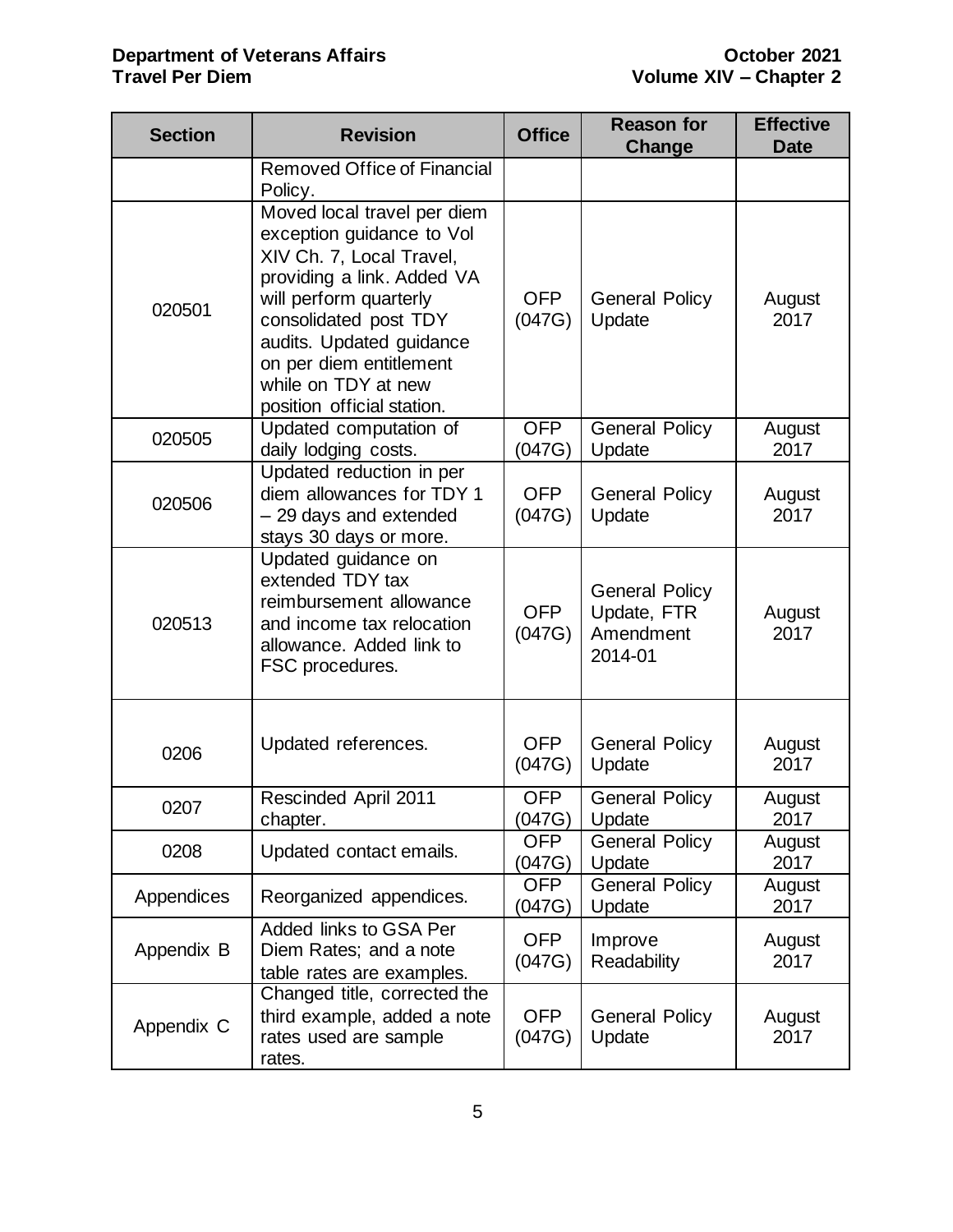| <b>Section</b> | <b>Revision</b>                                                                                                                                                                                                                      | <b>Office</b>        | <b>Reason for</b><br>Change     | <b>Effective</b><br><b>Date</b> |
|----------------|--------------------------------------------------------------------------------------------------------------------------------------------------------------------------------------------------------------------------------------|----------------------|---------------------------------|---------------------------------|
| Appendix E     | Added procedures on<br>calculating actual expense<br>and updated VA Form 0902.                                                                                                                                                       | <b>OFP</b><br>(047G) | <b>General Policy</b><br>Update | August<br>2017                  |
| Appendix F     | Updated guidance.                                                                                                                                                                                                                    | <b>OFP</b><br>(047G) | <b>General Policy</b><br>Update | August<br>2017                  |
| Appendix G     | Removed previous Federal<br><b>Travel Regulation</b><br>references adding FTR links<br>throughout chapter. Added<br>new appendix with current<br>delegations of authority to<br>approve actual expense for<br>temporary duty travel. | <b>OFP</b><br>(047G) | <b>General Policy</b><br>Update | August<br>2017                  |

## <span id="page-6-0"></span>**0203 DEFINITIONS**

**Actual Expense** – A per diem payment method authorizing reimbursement for actual lodging or meal subsistence expenses incurred, up to the limit prescribed by the General Services Administration (GSA), or limited by the VA as appropriate. Entitlement to reimbursement is contingent upon entitlement to per diem and is subject to the same definitions and rules governing per diem.

**Alternate Location** – A destination other than the traveler's official station or the point of interruption while on TDY travel, e.g., when lodging is secured at a site other than the TDY site.

**Approving Official (AO)** – A VA employee (typically a direct line supervisor) who is aware of how the authorized travel will support the agency's mission, who is knowledgeable of the employee's travel plans and/or responsible for the travel funds paying for the travel involved and has been delegated the authority to approve travel requests.

**Calendar Day** – A 24-hour period from midnight day one to midnight the next day.

**Conventional Lodging Facilities** – Includes hotel, motel, a boarding house, or any lodging facility where lodging is normally obtained based on a daily rate. An apartment or house, rented for example through Airbnb (online private rental) for a week or month, is a not a conventional lodging facility.

**Extended Assignment** – A TDY trip where the traveler is in TDY status for 30 calendar days or longer at one location, and the TDY location is farther than 50 miles from both the traveler's permanent duty station and residence.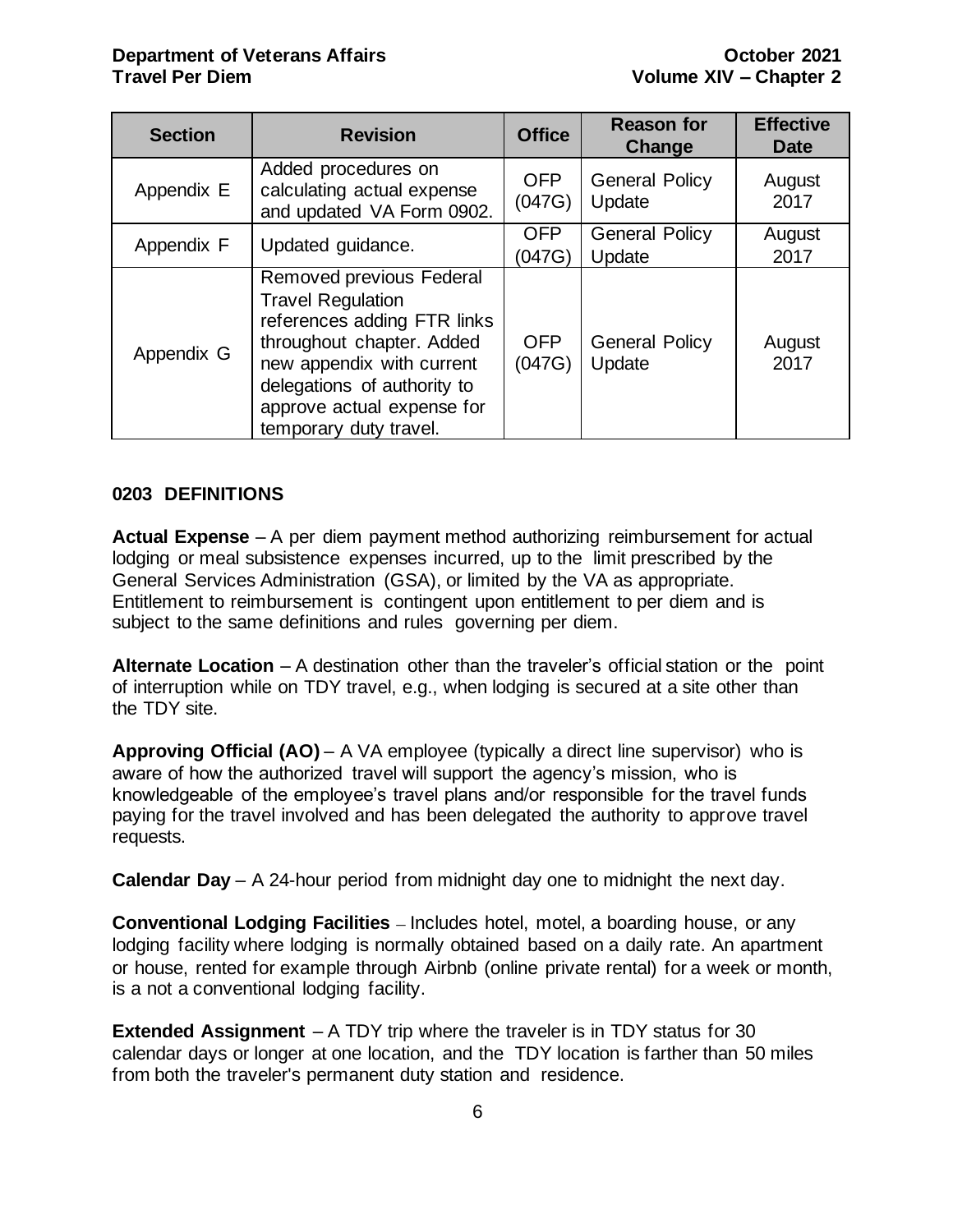**Federal Travel Regulation (FTR)** – GSA implements statutory requirements and Executive Branch policy for travel by Federal civilian employees and others authorized to travel at Government expense.

**Extended TDY Tax Reimbursement Allowance (ETTRA)** – An allowance designed to reimburse Federal, State, and local income taxes incurred incident to an indefinite TDY extended assignment at one location. ETTRA was previously referred to as Income Tax Reimbursement Allowance (ITRA) in the FTR.

**Indefinite TDY** – Occurs when travel is expected to last for more than 12 months at the same location or can occur when a series of assignments to the same location, all for short periods, but that together cover a long period.

**Local Travel** – Travel performed either within an established local radius of the official duty station, or 50 miles of the employee's residence. The standard local radius will be 50 miles from the official station. A VA station may establish a local radius different from the standard radius based on counties, geographical boundaries, or nearby cities. This local radius cannot exceed 50 miles and must be established in writing and approved by the Facility Director. For virtual employees, the local radius will be 50 miles from the virtual/mobile office.

**Locality Rates** – Maximum per diem rates prescribed for specific localities within the Continental United States (CONUS), (Reference [Appendix A: Maximum Per Diem](#page-34-0)  [Rates](#page-34-0) and [GSA Per Diem Rates\)](https://www.gsa.gov/portal/category/100120).

**Lodgings-Plus Per Diem Method** – The standard method VA will use to reimburse the actual cost of lodging and a fixed amount for meals and incidental expenses based on the locality rate, unless a determination is made to authorize a reduced rate method or actual expense method.

**Long-Term or Extended Travel** – Refers to official travel lasting 30 or more continuous calendar days.

**Meals and Incidental Expense (M&IE) Allowance** – Daily allowance provided to travelers during TDY travel to cover the cost associated with reasonable meals and travel-related incidental expenses (e.g., tips). Travelers are required to exclude any meal provided by the Government.

**Mixed Travel** – Occurs when official travel within a single trip is subject to payment of the daily subsistence expenses using more than one reimbursement method (i.e., Lodgings-Plus, Actual Expense, Reduced Per Diem).

**Non-Workdays** – Legal Federal Government holidays and weekends or other scheduled non-workdays.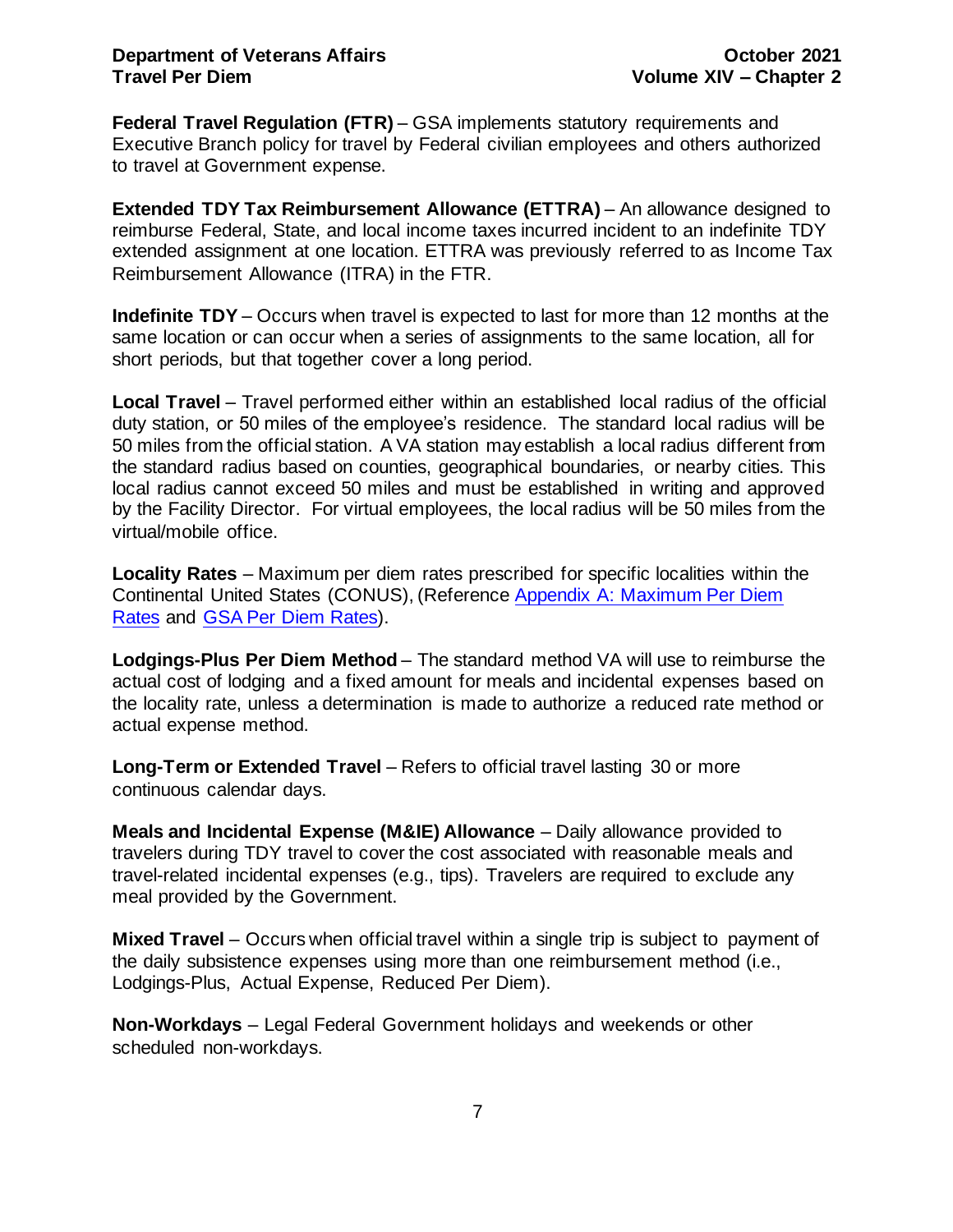**Official Station** – An area defined by the agency that includes the location where the employee regularly performs his or her duties or an invitational traveler's home or regular place of business [\(FTR §300-3,](https://www.gsa.gov/portal/ext/public/site/FTR/file/Chapter300p003.html/category/21867/) and Vol XIV Ch. [7, Local Travel\)](http://www.va.gov/finance/docs/VA-FinancialPolicyVolumeXIVChapter07.pdf).

**Official Travel** – Travel under an official travel authorization from an employee's official station or other authorized point of departure to a TDY location and return from a TDY location, between two TDY locations, or relocation at the direction of a Federal agency.

**Per Diem Allowance** – A subsistence allowance for lodging, meals, and related incidental expenses incurred while on authorized TDY. Under the per diem methods VA must reimburse the daily cost incurred by a traveler for lodging up to a maximum daily rate, and a fixed, reduced, or actual amount for meals and incidental expenses (M&IE). Travelers must exclude any meal provided by the Government or provided at a conference as part of the registration fee. Maximum per diem rates for TDY locations are established by GSA, available at [GSA Per Diem Rates.](https://www.gsa.gov/portal/category/100120)

**Personal Emergency Situation** – The death or serious illness or injury of the employee's family or catastrophic occurrence or impending disaster such as a fire, flood, or Act of God that directly affects the employee's family or home at the official station and occurs while the employee is at or en route to or from a TDY location.

**Reduced Per Diem** – A per diem method limiting the rate to less than the maximum allowable rate when there are known reductions in lodging and meal costs, or when subsistence costs can be determined in advance are lower than the prescribed per diem rate. The travel authorization must state the reduced per diem rate in advance of the TDY.

**Rest Period or Rest Stop** – A period of rest not to exceed 24 hours at either an intermediate point en route or at the destination and must allow for appropriate overnight lodging. The rest period or stop begins upon arrival at the lodging accommodation and ends at departure from the accommodation.

**Standard CONUS Rate** – The per diem rate allowed for any location in CONUS that does not have a specific locality rate approved [\(GSA Standard Per Diem Rate\)](http://www.gsa.gov/portal/content/142071).

**Temporary Duty (TDY) Travel** – Travel by an employee on official business to a designated location(s), as authorized by an employee's approving official through a travel authorization.

**Travel Advance** – Prepayment of authorized estimated travel expenses paid to an employee in the form of electronic funds transfer (EFT).

**Travel Authorization** – Written or electronic authorization to incur expenses while on authorized official business for the Government, which must include specific purpose, itinerary, and estimated costs [\(FTR §301-71.103,](http://www.gsa.gov/portal/ext/public/site/FTR/file/Chapter301p071.html/category/21868/) [FTR §301-11.200\).](http://www.gsa.gov/portal/ext/public/site/FTR/file/Chapter301p011.html/category/21868/)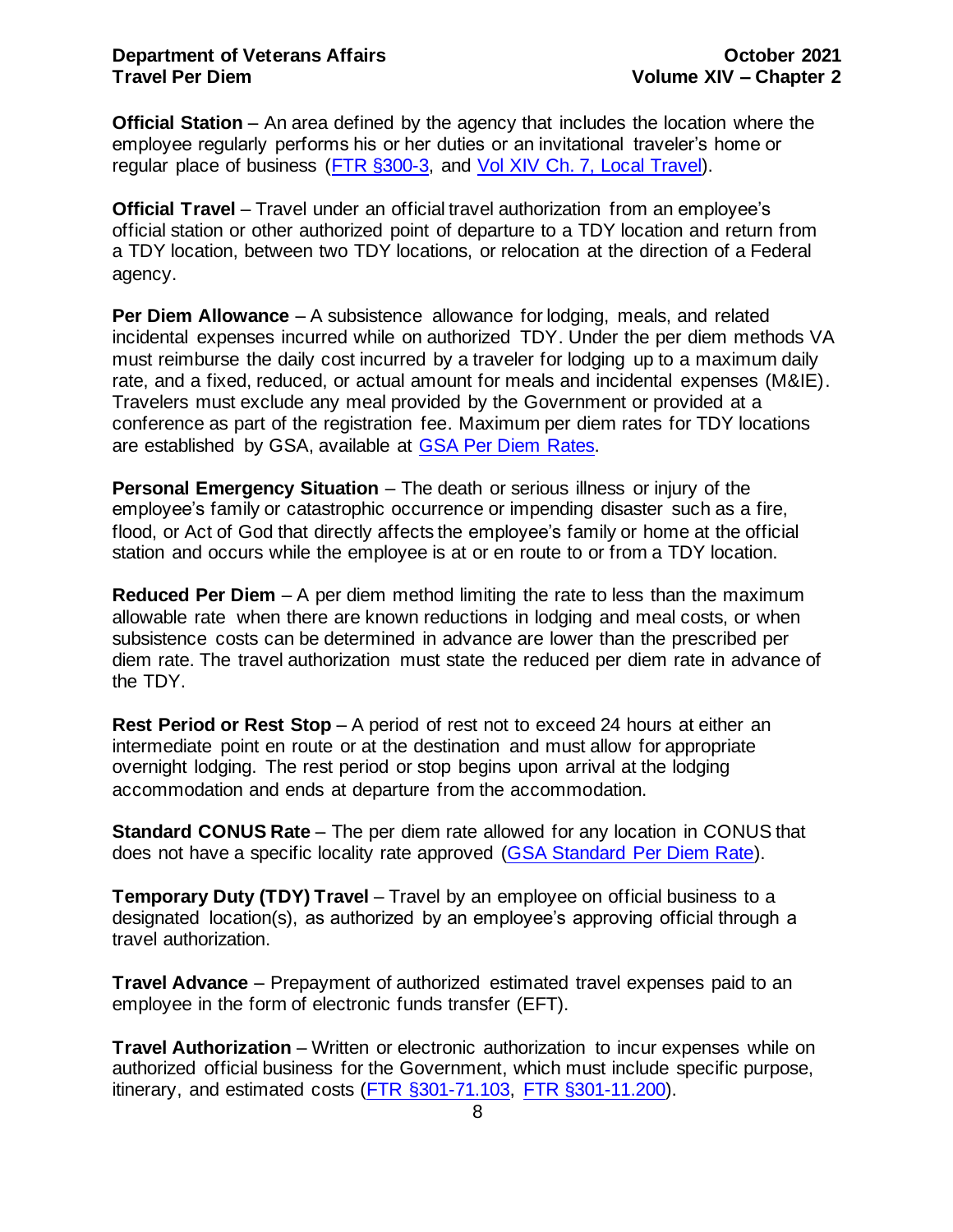**Travel Claim** – A certified document requesting approval for reimbursement of authorized travel expenses incurred, submitted by the traveler in VA's travel system.

**Traveler** – An individual, as defined by [FTR §301-1.2,](http://www.gsa.gov/portal/ext/public/site/FTR/file/Chapter301p001.html/category/21868/) who is authorized to perform official Government travel.

## <span id="page-9-0"></span>**0204 ROLES AND RESPONSIBILITIES**

**Assistant Secretary for Management/Chief Financial Officer (ASM/CFO)** has been designated the authority to:

- Approve actual expense per diem requests up to 150 percent and has re-delegated this authority to AOs with no further re-delegation authorized; and
- Approve actual expense per diem requests in excess of 150 percent up to 300 percent, with re-delegation authorized to no lower than a Senior Executive Service (SES) or SES equivalent position;

The ASM/CFO is responsible for approving actual expense requests in excess of 150 percent up to 300 percent for SECVA, and Office of Management employees. The ASM CFO re-delegates this authority to the Executive Director, Financial Services Center with no further re-delegation authorized.

**Deputy Secretary (DEPSEC), Under Secretaries, Assistant Secretaries, and Other Key Officials (OKOs)** have been delegated the authority to approve actual expense per diem requests in excess of 150 percent up to 300 percent. This authority may be redelegated to no lower than an SES or SES equivalent position.

**Under Secretaries, Assistant Secretaries, Chief Financial Officers**, **Fiscal Officers, Chiefs of Finance Activities, Chief Accountants, and OKOs** are responsible for ensuring compliance with the policies and procedures set forth in this chapter and must designate one or more persons to answer questions pertaining to the preparation of TDY travel and permanent change of station TA's and travel claims.

**Executive Director, Financial Services Center** has been designated by the ASM/CFO to approve actual expense per diem in excess of 150 percent up to 300 percent for SECVA, and Office of Management employees, with no further re-delegation authorized.

## **Approving Officials (AOs)** are responsible for:

A. AOs have been designated by the ASM/CFO with the authority to approve actual expense per diem requests up to 150 percent when warranted, with no further redelegation authorized.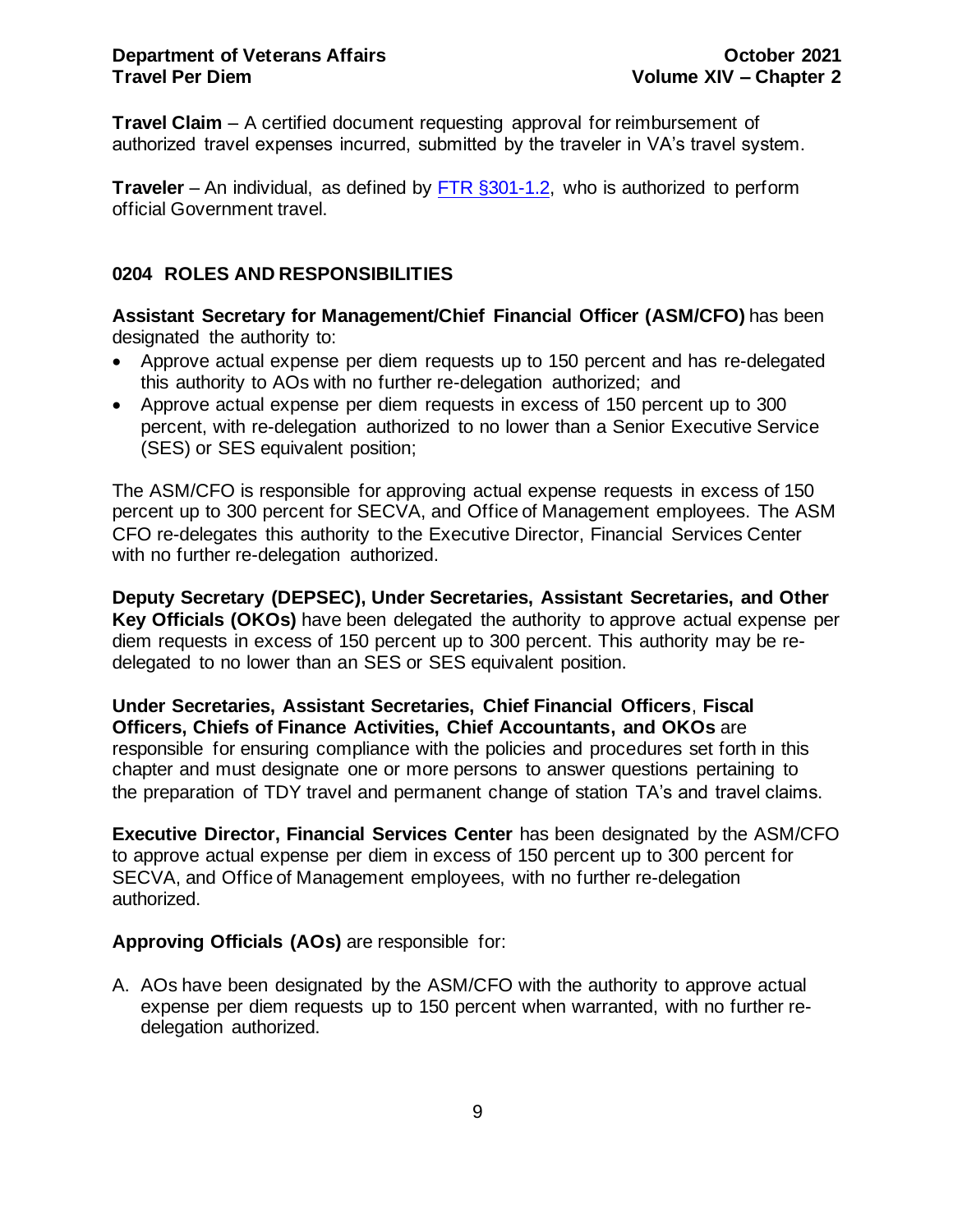### **Department of Veterans Affairs CELL 2021 Travel Per Diem Volume XIV – Chapter 2**

- B. Authorize official travel for travelers under their jurisdiction in advance of the travel, when a determination is made the travel is essential for the purpose of carrying out the mission of VA, and is in compliance with Federal Travel Regulations [Chapters](http://www.gsa.gov/portal/category/21222) [301-304,](http://www.gsa.gov/portal/category/21222) [VA Travel Policy,](https://www.va.gov/finance/policy/pubs/volumeXIV.asp) and any other agency-specific guidance relating to travel issues.
- C. Ensure adequate funds are available before authorizing travel, and all travel is performed in the most economical and effective manner.
- D. Ensure VA's travel system is used to prepare, process, and approve TAs and travel claims for official temporary duty travel, including the requirement to use VA's travel system for making all official travel reservations. Travel claims must be approved or returned for missing receipts, required supporting documents, or other corrections within 3 business days of the date the travel claim was routed for approval review.
- E. Ensure first time travelers under their jurisdiction complete a [VA Form 100091, VA](http://vaww.va.gov/vaforms/va/pdf/VA10091.pdf)  [FSC Vendor File Request Form,](http://vaww.va.gov/vaforms/va/pdf/VA10091.pdf) to obtain a vendor code required for EFT reimbursement in VA's travel system.
- F. Examine TAs and travel claims to ensure required receipts and any applicable justification and/or supporting documentation are attached for approval, e.g. actual expense [VA Form 0902,](http://vaww.va.gov/vaforms/va/pdf/VA0902.pdf) required cost comparisons, or other documentation in compliance with applicable [Vol XIV Travel](https://www.va.gov/finance/policy/pubs/volumeXIV.asp) chapters.
- G. Ensure travel, for which reimbursement is claimed, was performed as authorized.

## **Travelers** must:

- A. Be knowledgeable of the Federal Travel Regulation [Chapters 301-304](http://www.gsa.gov/portal/category/21222) , [VA Travel](https://www.va.gov/finance/policy/pubs/volumeXIV.asp)  [Policy,](https://www.va.gov/finance/policy/pubs/volumeXIV.asp) and any other agency-specific guidance relating to travel issues.
- B. Minimize costs of official travel by exercising the same care in incurring expenses that a prudent person would exercise if travelling on personal business and expending personal funds. Excess costs, circuitous routes, delays, or luxury accommodations and services unnecessary or unjustified in the performance of official business must not be reimbursed and are not acceptable under this standard. Travelers must be responsible for excess costs and any additional expenses incurred for personal preference or convenience.
- C. Ensure travel is authorized by the approving official prior to departure, arrange travel using VA's travel system, and include reservations for transportation, lodging, and rental cars unless an exception exists. Cancel transportation and lodging reservations timely, when applicable.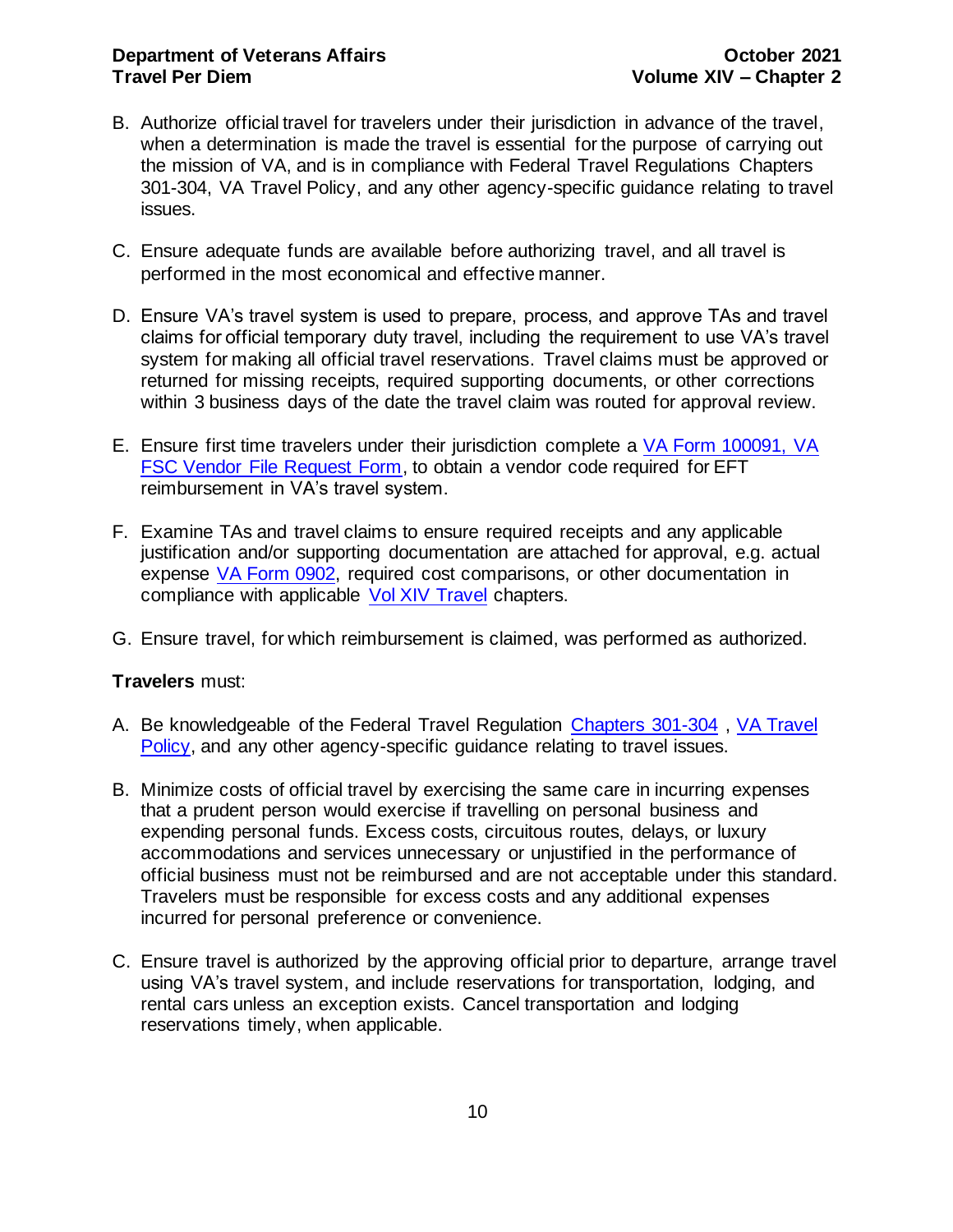- D. Attach justifications and supporting documentation as required, e.g. actual expense [VA Form 0902,](http://vaww.va.gov/vaforms/va/pdf/VA0902.pdf) required cost comparisons; or other documentation required in this chapter.
- E. Submit travel claims for reimbursement within 5 business days of return to the official duty station, or at least once a month when the travel period exceeds 30 days, in compliance with applicable [Vol XIV Travel](https://www.va.gov/finance/policy/pubs/volumeXIV.asp) chapters.

## <span id="page-11-0"></span>**0205 POLICIES**

#### <span id="page-11-1"></span>**020501 General Rules**

- A. VA employees travelling on official business have a responsibility to exercise the same care in incurring expenses that a prudent person would exercise when travelling on personal business. An employee who disregards travel orders before arriving, or upon arrival at a designated temporary or permanent duty station fails, refuses or neglects to perform the assigned mission, may be required to reimburse VA for the expenses incurred for travel, including per diem.
- B. VA must ensure that official TDY is financially neutral for its employees. Employees are eligible for a per diem reimbursement when they perform official travel outside of the local travel area of their official station, incur per diem expenses, and remain in travel status beyond 12 hours. Per diem must not be authorized for official travel of 12 hours or less [\(FTR §301-11.2\).](http://www.gsa.gov/portal/ext/public/site/FTR/file/Chapter301p011.html/category/21868/) For exceptions allowing reimbursement of lodging and or meals within the local travel area reference [Vol XIV Ch. 7, Local Travel.](http://www.va.gov/finance/docs/VA-FinancialPolicyVolumeXIVChapter07.pdf) All authorization and reimbursement of per diem expenses must be requested on a travel authorization and travel claim respectively, in VA's travel system.
- C. VA must reimburse up to the amount of authorized allowances, the costs incurred for lodging, plus the M&IE allowance applicable for the TDY location [\(FTR Part 301-1\)](https://www.gsa.gov/portal/ext/public/site/FTR/file/Chapter301p001.html/category/21868/). Reference [FTR §300-3.1,](http://www.gsa.gov/portal/ext/public/site/FTR/file/Chapter300p003.html/category/21867/) per diem for a list of reimbursable expenses under lodging, M&IE, and incidental expenses.
- D. CONUS incidental expenses do not include reimbursement for laundry, dry cleaning, or pressing of clothing expenses. These expenses may be authorized or approved as a separate miscellaneous expense item when the conditions in [FTR §301-11.31](http://www.gsa.gov/portal/ext/public/site/FTR/file/Chapter301p011.html/category/21868/) are met. Outside the Continental United States (OCONUS), both Non-foreign area and Foreign area, incidental expenses of M&IE includes the reimbursement for these expenses. No additional reimbursement will be authorized.
- E. In most cases VA must use the Lodgings-Plus per diem method to reimburse travelers for the per diem cost of travel without itemization of expenses or receipts. Other per diem methods of reimbursement VA may authorize are: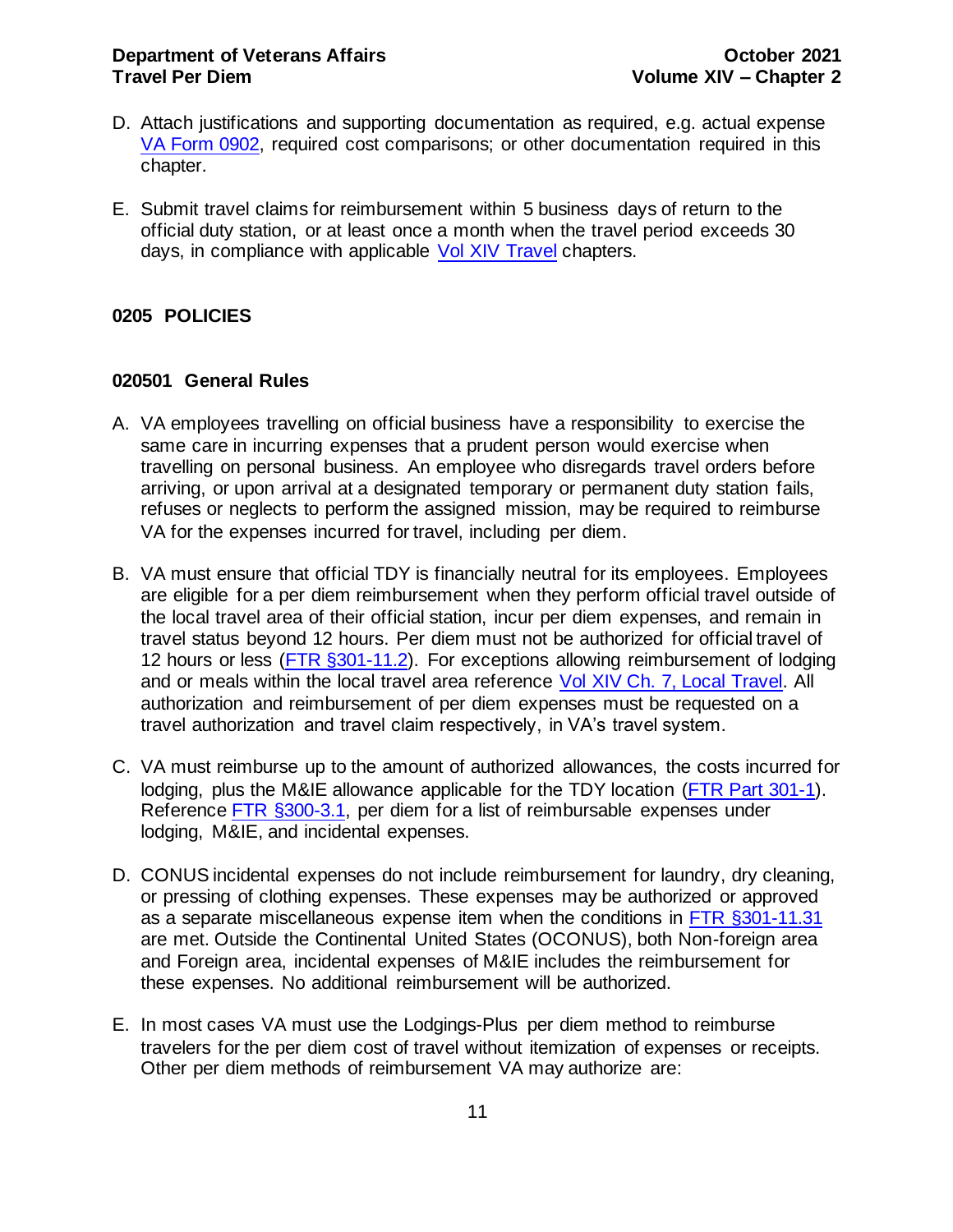- Reduced Per Diem Method [\(FTR 301-11 Subpart C,](http://www.gsa.gov/portal/ext/public/site/FTR/file/Chapter301p011.html/category/21868/) and [Section 020509](#page-25-0) in this chapter); and
- Actual Expense Method [\(FTR 301-11 Subpart D,](http://www.gsa.gov/portal/ext/public/site/FTR/file/Chapter301p011.html/category/21868/) and [Section 020510,](#page-25-1) and Section 020511, in this chapter).
- F. For determining per diem allowance, official travel begins at the time a traveler leaves his or her home, office, or other authorized point of departure. Official travel ends when the traveler returns to his or her home, office or other authorized point at the conclusion of the trip [\(FTR §301-11.9\)](http://www.gsa.gov/portal/ext/public/site/FTR/file/Chapter301p011.html/category/21868/).
- G. VA must use the per diem rate that applies to the specific TDY location [\(FTR §301-](http://www.gsa.gov/portal/ext/public/site/FTR/file/Chapter301p011.html/category/21868/) [11.7](http://www.gsa.gov/portal/ext/public/site/FTR/file/Chapter301p011.html/category/21868/) and [GSA Per Diem Rates\)](https://www.gsa.gov/portal/category/100120). When lodging is not available at the TDY location VA may authorize the maximum per diem rate for the alternate location where lodging is obtained [\(FTR §301-11.8\)](http://www.gsa.gov/portal/ext/public/site/FTR/file/Chapter301p011.html/category/21868/). If the traveler elects to stay at a different location for personal reasons, VA must limit the allowable per diem to the maximum per diem rate of the TDY location.
- H. VA must not reimburse per diem expenses when the traveler departs from the official station or from the TDY location by two or more non-workdays, for the sole purpose of performing travel during regularly scheduled working hours [\(FTR §301-](http://www.gsa.gov/portal/ext/public/site/FTR/file/Chapter301p070.html/category/21868/) [70.1\)](http://www.gsa.gov/portal/ext/public/site/FTR/file/Chapter301p070.html/category/21868/). For example, a traveler who is administratively scheduled to perform TDY on Monday must not be paid per diem for the two consecutive non-workdays when he or she departs the previous Friday in order to avoid travelling on the weekend, nor must they be reimbursed for a Saturday to avoid travel on a Sunday. VA employees may take personal travel in conjunction with TDY but must not be reimbursed per diem for personal travel days.
- I. VA must determine per diem rates used by travelers when they attend meetings or conferences where lodging accommodations have been pre-arranged and the events are sponsored by VA. If a traveler is on TDY with authorized per diem, the cost of meeting or conference meals are part of the per diem and not a separate reimbursable item. Any meal(s) provided must be deducted from M&IE in the travel claim [\(FTR §301-74.21,](http://www.gsa.gov/portal/ext/public/site/FTR/file/Chapter301p074.html/category/21868/) and [Section 020509,](#page-25-0) in this chapter).

Reference [Vol XIV Ch. 10, Conference Planning, Oversight, and Reporting,](http://www.va.gov/finance/docs/VA-FinancialPolicyVolumeXIVChapter10.pdf) for additional information on financial policies and procedures on travel related subjects involving meetings and conferences.

- J. VA will perform quarterly consolidated post TDY audits, evaluating the effectiveness of current policies and practices to ensure TDY travel payments are executed accurately, timely, efficiently, and appropriate action was taken to remedy any improper payments.
- K. When a traveler's TDY location becomes their permanent duty location, the traveler will return to their original duty station for administrative out-processing, prior to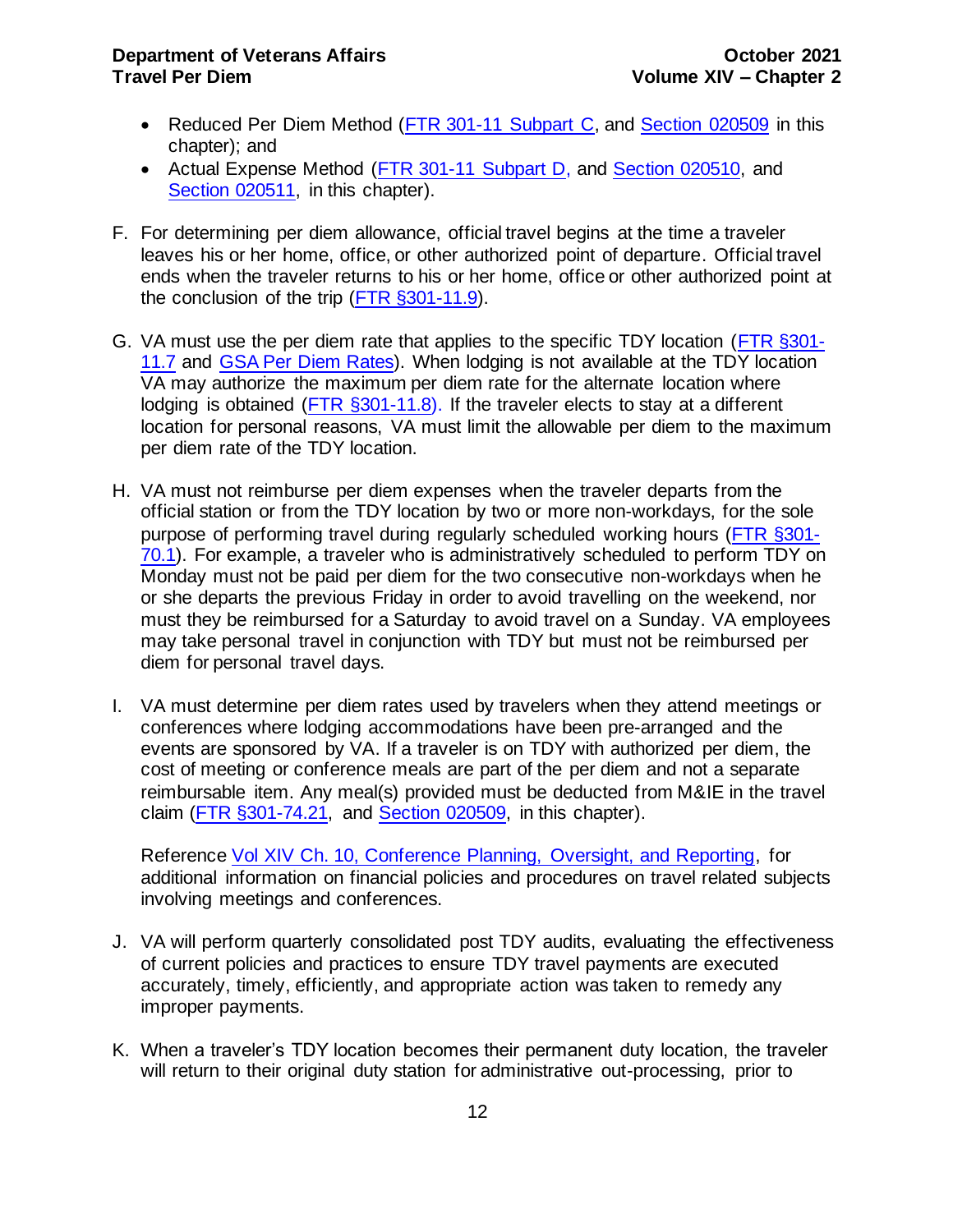officially transferring to the new permanent duty station. The traveler will be reimbursed at the TDY rate while returning to the old official station, and at the relocation rate (Permanent Change of Station (PCS)) while en route to the new official station.

Accepting a new position, while performing the new position duties on TDY, can affect per diem entitlement. The totality of the circumstances surrounding the acceptance of the position and the TDY must be considered on a case by case basis. In all situations the benefit to the government must be considered. The hiring official and employee should consult their local Office of General Counsel representative for guidance on per diem entitlement.

## <span id="page-13-0"></span>**020502 Lodgings Plus Per Diem Rates – Maximum Per Diem Rates**

- <span id="page-13-1"></span>A. Under the Lodgings-Plus per diem method, a maximum reimbursable lodging rate and a fixed allowance for M&IE is based on the TDY location. VA must adhere to the following maximum per diem reimbursement rates when authorizing travel [\(FTR](http://www.gsa.gov/portal/ext/public/site/FTR/file/Chapter301p011.html/category/21868/)  [§301-11.6](http://www.gsa.gov/portal/ext/public/site/FTR/file/Chapter301p011.html/category/21868/) and [Appendix A, Maximum Per Diem Rates\)](file://///vacofpcc.dva.va.gov/Groups/Financial%20Management/047g/Financial%20Policy/Policy%20Chapters/Vol%20XIV%20-%20Travel/Chapter%202%20-%20Travel%20Per%20Diem/Draft%20-%20Preparation%20for%20047G%20Review/Drafts/HYPERLINK%23_APPENDIX_A:_), unless a reduced or actual expense method is determined to be appropriate:
	- For CONUS maximum per diem rates, GSA establishes per diem rates under the Lodgings-Plus per diem method for all Federal employees on travel [\(FTR Per](http://www.gsa.gov/portal/ext/public/site/FTR/file/Chapter301p011.html/category/21868/)  [Diem 301-11 Subpart B\)](http://www.gsa.gov/portal/ext/public/site/FTR/file/Chapter301p011.html/category/21868/). Reference [GSA Per Diem Rates,](http://www.gsa.gov/portal/category/100120) and Appendix B, [Continental United States Meals and Incidental Expense Rates](#page-35-0) for additional guidance;
	- For OCONUS Non-foreign area travel, the Department of Defense, Defense Travel Management Office (DTMO) establishes the maximum per diem rates. Reference [DTMO Per Diem Rates;](http://www.defensetravel.dod.mil/site/perdiemCalc.cfm) and
	- For OCONUS-foreign area travel, the Department of State (DoS), Office of Allowances establishes the maximum per diem rates. Reference [DoS Per Diem](https://aoprals.state.gov/content.asp?content_id=184&menu_id=78)  [Rates.](https://aoprals.state.gov/content.asp?content_id=184&menu_id=78)

OCONUS foreign area travel, and OCONUS Non-foreign area travel including a stop in an OCONUS foreign area, must adhere to policy requirements established in Vol [XIV Ch. 6, International Travel.](https://www.va.gov/finance/docs/VA-FinancialPolicyVolumeXIVChapter06.pdf)

- B. When a maximum per diem rate for a location is thought to be inadequate, the ASM/CFO may request a review, as applicable, by GSA, DoS, or DTMO [\(FTR §301-](http://www.gsa.gov/portal/ext/public/site/FTR/file/Chapter301p011.html/category/21868/) [11.26\)](http://www.gsa.gov/portal/ext/public/site/FTR/file/Chapter301p011.html/category/21868/). When initiating a request for a per diem rate review, the following information must be provided:
	- The geographical areas for study, to include ZIP codes;
	- The property names (including addresses, ZIP codes and rates) where the travelers will stay while on temporary duty, and those properties (including addresses, ZIP codes and rates) that will not honor the applicable lodging per diem rate; and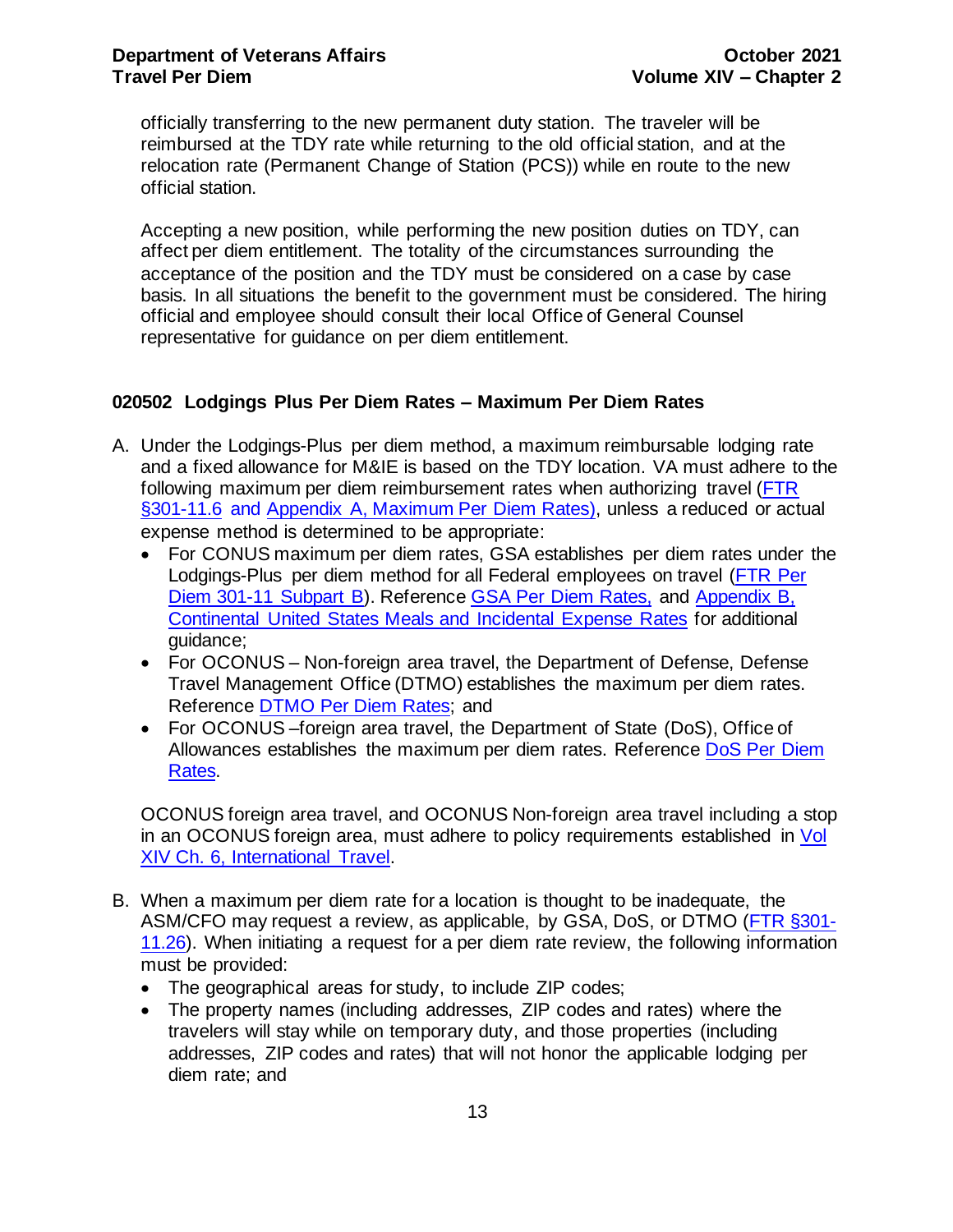## **Department of Veterans Affairs CELL 2021 Travel Per Diem Volume XIV – Chapter 2**

• Pertinent lodging and meal cost data. The data would include the number of times actual expenses were incurred, or when travelers used another lodging facility to stay within the maximum allowable lodging per diem rate resulting in additional transportation expenses (rental car, taxi, etc.).

VA Administrations and Staff Offices must forward all requests to initiate an ASM/CFO review of a maximum per diem rate to Office of Management (004) using the VA authorized document processing system. Questions related to a per diem rate review should be sent to [TravelPolicy@va.gov.](mailto:TravelPolicy@va.gov)

### <span id="page-14-0"></span>**020503 Per Diem for Travel more than 12 Hours but less than 24 Hours**

- A. VA must authorize per diem for TDY travel when it exceeds 12 hours [\(FTR §301-](http://www.gsa.gov/portal/ext/public/site/FTR/file/Chapter301p011.html/category/21868/) [11.1\)](http://www.gsa.gov/portal/ext/public/site/FTR/file/Chapter301p011.html/category/21868/). Per diem is not authorized for official travel of 12 hours or less [\(FTR §301-](http://www.gsa.gov/portal/ext/public/site/FTR/file/Chapter301p011.html/category/21868/) [11.2\)](http://www.gsa.gov/portal/ext/public/site/FTR/file/Chapter301p011.html/category/21868/). For TDY travel exceeding 12 hours but less than 24 hours the following is required:
	- A traveler must obtain an approved travel authorization before beginning travel;
	- The travel authorization must include the date of departure from, and arrival at, the official location, or any other place the travel begins or ends. The traveler is not required to record departure/arrival times, but the travel claim must reflect when the official travel is more than 12 hours but less than 24 hours [\(FTR §301-](http://www.gsa.gov/portal/ext/public/site/FTR/file/Chapter301p011.html/category/21868/) [11.10\)](http://www.gsa.gov/portal/ext/public/site/FTR/file/Chapter301p011.html/category/21868/); and
	- The travel authorization must also show applicable dates for other official points visited when the arrival or departure affects the per diem allowance or other travel expenses.

When travel is 24 hours or more, per diem authorization and reimbursement is calculated differently [\(FTR §301-11.100, §301-11.101\(a\),](http://www.gsa.gov/portal/ext/public/site/FTR/file/Chapter301p011.html/category/21868/) and [Section 020504,](#page-15-0) in this chapter).

- B. VA must reimburse per diem for travel more than 12 hours, but less than 24 hours as follows:
	- When lodging is authorized, VA must reimburse the expense incurred not to exceed the maximum GSA lodging rate based on the traveler's TDY location at 12 midnight, and 75 percent of the applicable daily M&IE rate for each calendar day you are in a travel status ( $\overline{FTR}$   $\S301-11.100$ , and  $\overline{FTR}$   $\S301-11.101(a)$ ); and
	- When travel is to multiple locations in one day and no lodging is required, VA must authorize the highest M&IE allowance of the official locations listed on the travel authorization. This rule applies only to travel less than 24 hours [\(FTR](http://www.gsa.gov/portal/ext/public/site/FTR/file/Chapter301p011.html/category/21868/)  [§301-11.102\).](http://www.gsa.gov/portal/ext/public/site/FTR/file/Chapter301p011.html/category/21868/)

For further guidance reference [Appendix C, Examples of Per Diem for Travel More](#page-36-0)  [Than 12 Hours But Less Than 24 Hours.](#page-36-0)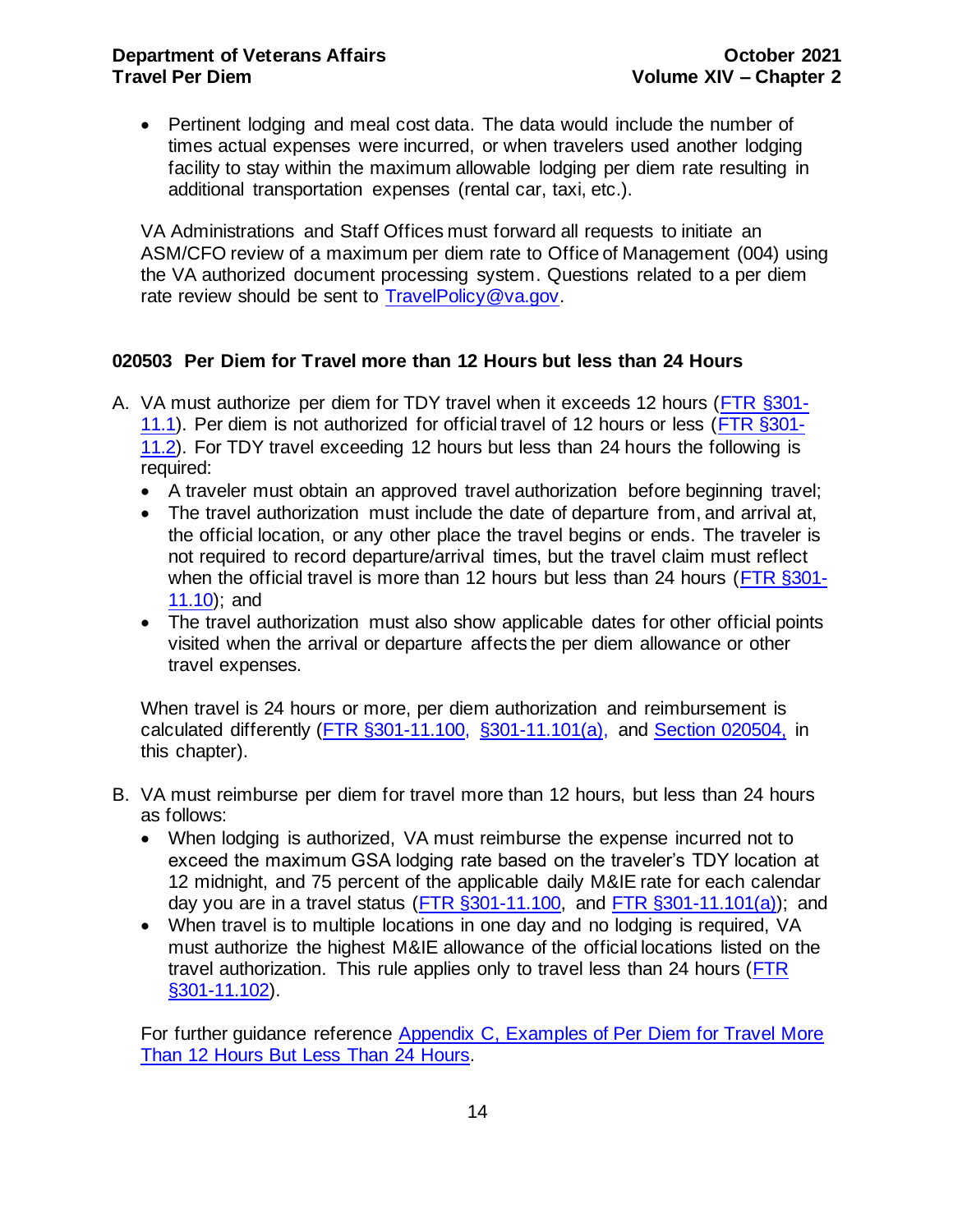## <span id="page-15-0"></span>**020504 Per Diem for Travel 24 Hours or More**

- A. For travel lasting 24 hours or more, VA must authorize per diem from the time the traveler leaves their office, residence, or other authorized point of departure until they return to their authorized point of return, excluding any personal travel days [\(FTR §301-11.9\)](http://www.gsa.gov/portal/ext/public/site/FTR/file/Chapter301p011.html/category/21868/). Refer to [Appendix D, Determining Applicable Meals and Incidental](#page-37-0)  [Expense Rates,](#page-37-0) for the applicable M&IE rates to use in calculating per diem for different lodging requirements and travel durations [\(FTR Subpart B –](http://www.gsa.gov/portal/ext/public/site/FTR/file/Chapter301p011.html/category/21868/) Lodgings-Plus [Per Diem\)](http://www.gsa.gov/portal/ext/public/site/FTR/file/Chapter301p011.html/category/21868/).
- B. Travelers must indicate the date of departure from and return to the official station or any other authorized location travel begins or ends, such as additional TDY locations or a stopover. Travelers are not required to indicate times of departure and return on the travel claim for travel 24 hours or more [\(FTR §301-11.10\)](http://www.gsa.gov/portal/ext/public/site/FTR/file/Chapter301p011.html/category/21868/).
	- 1. On the day of departure for travel 24 hours or more, VA must authorize 75 percent of the M&IE allowance for the TDY location (regardless of the departure time) and up to the maximum lodging allowance ( $\overline{FTR}$  §31-11.101(a)).
	- 2. For each whole day between the departure and return days, VA must authorize 100 percent of the M&IE allowance and reimburse up to the maximum lodging allowance (FTR  $\S 31-11.101(a)$ ), unless a reduction or actual expense is warranted (reference [Section 020506\)](#page-18-0).
	- 3. On the day of return, VA must authorize 75 percent of the M&IE allowance based on the traveler's location during the previous official calendar day. However, lodging allowance is not authorized [\(FTR §31-11.101\(a\)\)](http://www.gsa.gov/portal/ext/public/site/FTR/file/Chapter301p011.html/category/21868/).
	- 4. Although per diem is generally based on the traveler's location at 12:00 a.m. (midnight), instances may occur where the traveler is en route and does not arrive at the lodging location (either TDY location or en route stopover point) until after midnight. In such cases, the lodging must be claimed based on the preceding calendar day and the applicable maximum per diem for the preceding day must be authorized as if the traveler had been at the lodging location at 12:00 a.m. (midnight) of that day [\(FTR §301-11.7\).](http://www.gsa.gov/portal/ext/public/site/FTR/file/Chapter301p011.html/category/21868/)
- C. On a travel day, when a deviation from the direct route, either en route to or returning from the TDY location, results in excess travel time due to a traveler's personal preference, convenience, or taking leave in conjunction with official travel, the per diem or actual expense allowance must not exceed the allowable amount based on a directly traveled route, except for certain emergency travel situations [\(FTR §301-10.8\)](http://www.gsa.gov/portal/ext/public/site/FTR/file/Chapter301p010.html/category/21868/#wp1088772).
- D. VA must not reimburse the traveler any expenses incurred for failure to cancel a reservation in a timely manner or check out of lodging by the posted checkout time for reasons within their control. However, if VA cancels the travel or requests that the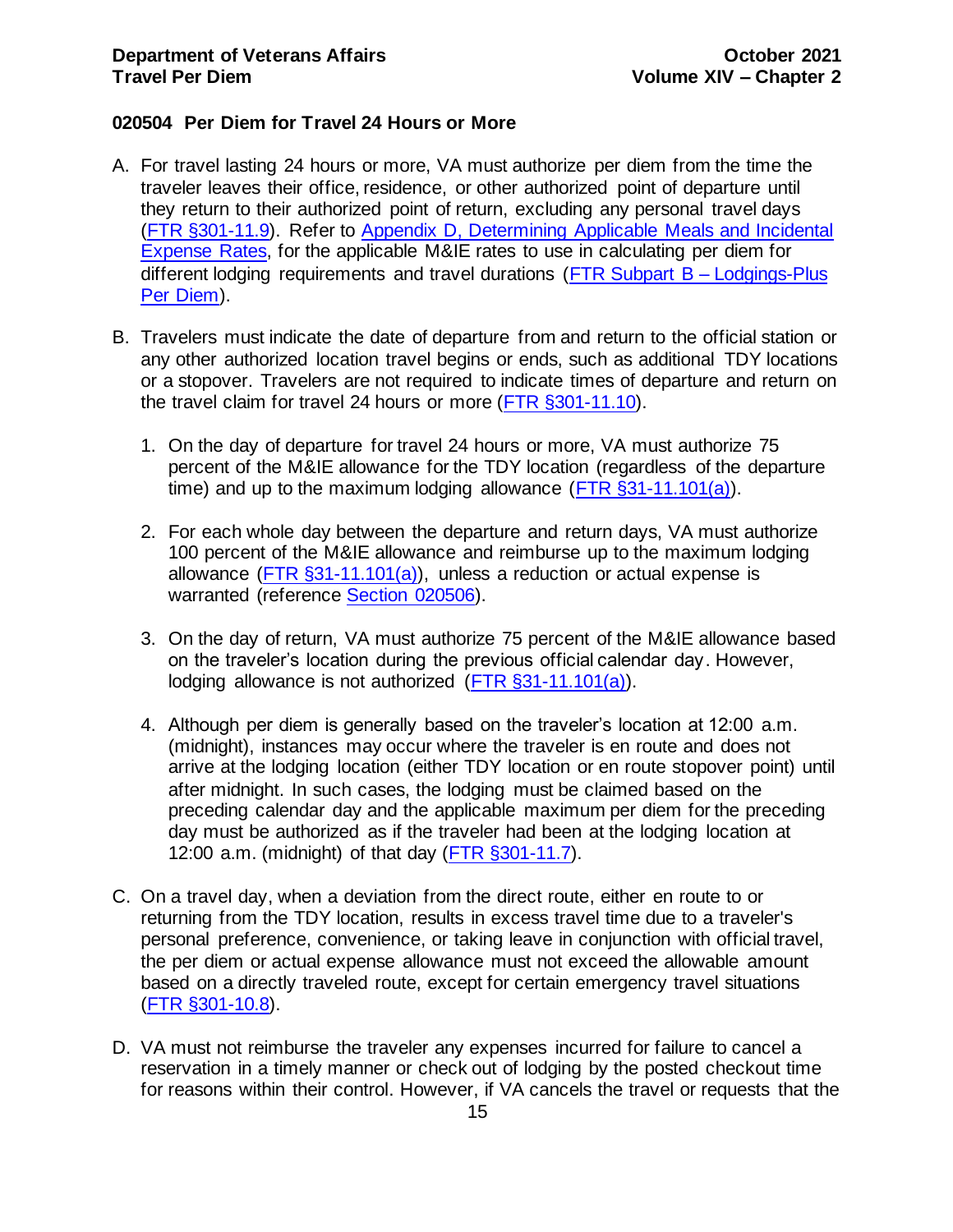traveler return to the official station and the traveler incurs lodging expense for that day (e.g. cancellation period has elapsed or results in late checkout), or the expense may be claimed as a miscellaneous travel expense [\(FTR §301-11.16\)](http://www.gsa.gov/portal/ext/public/site/FTR/file/Chapter301p011.html/category/21868/), and document the justification. If cancellation is for personal reasons outside of the traveler's control, the Approving Official must determine if the miscellaneous expense may be authorized.

E. All changes in locations require an amended travel authorization. The travel authorization must be amended to reflect a change in the actual date of departure or return only when travel is non-Federally funded. Otherwise a change in travel date may be made on the travel claim.

## <span id="page-16-0"></span>**020505 Per Diem for Weekly or Monthly Rentals**

- A. When lodging is rented on a long-term basis, [FTR §301-11.15](http://www.gsa.gov/portal/ext/public/site/FTR/file/Chapter301p011.html/category/21868/) identifies the types of expenses (includes internet access) which may be considered part of the lodging cost<sup>1</sup>.
- B. Computing daily lodging costs [\(FTR §301-11.14\)](http://www.gsa.gov/portal/ext/public/site/FTR/file/Chapter301p011.html/category/21868/) applies when travelers secure lodging on a weekly or monthly basis, obtaining a cost savings based on a commitment to lease or rent. The agreed upon rent or lease payment is a fixed amount for a period of days, requiring a computation to derive a daily rate. A computed daily rate is not applicable when a traveler reserves lodging at a hotel or a motel since the daily rate the service provider normally charges is based on a single day of occupancy.

When lodging is obtained under a weekly or monthly rental agreement/contract and an interruption of per diem occurs (Section 020507), VA must compute the daily lodging rate by dividing the total lodging cost by the number of days of occupancy for which the traveler is entitled to per diem, as long as the average daily cost does not exceed the maximum daily rate of conventional lodging. Use of this calculation will reimburse the traveler for the whole rental period, by spreading the cost over the days the rented unit is occupied while on official travel. Should the application of this calculation result in the average daily lodging cost to exceed the TDY maximum daily lodging rate, actual expense approval (reference [Section 020510\)](#page-25-1) may be requested with adequate justification provided.

Otherwise, when there is no interruption of per diem, the daily lodging cost of a rental period is computed by dividing the total lodging cost by the number of days in the rental period. Reimbursement, including an appropriate amount for M&IE, may not exceed the maximum daily per diem rate for the TDY location.

<sup>1</sup> The cost of rental furniture and utilities should not be paid using a Micro Purchase Card. Use of the Government Travel Charge Card is authorized for these long term TDY expenses. Reference Vol XVI [Charge Card Programs](https://www.va.gov/finance/policy/pubs/volumeXVI.asp) for guidance.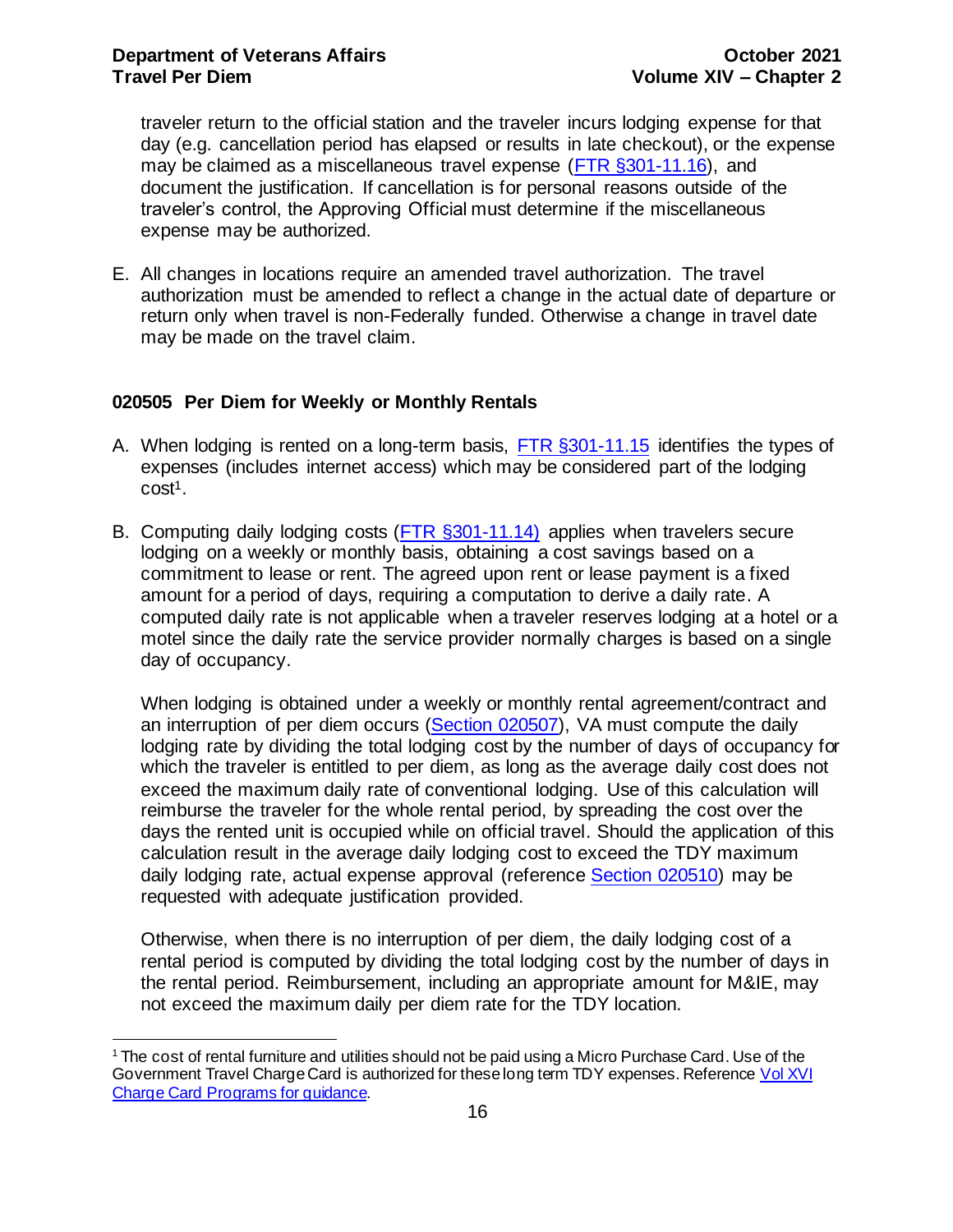- C. Nonrefundable expenses, cancellation fees and unused prepaid lodging may be reimbursed under certain situations.
	- 1. VA may reimburse expenses that are not refundable, including any forfeited prepaid rental deposit, and expenses incurred for unused lodging, if the TDY assignment is curtailed, cancelled, or interrupted for official purposes or for other reasons beyond the traveler's control and the traveler's advanced lodging arrangements had been made under the full expectation of completing the assignment [\(FTR §301-11.16\).](http://www.gsa.gov/portal/ext/public/site/FTR/file/Chapter301p011.html/category/21868/)
	- 2. VA may authorize early lodging cancellation fees when TDY is cancelled or interrupted for reasons of an official nature. The traveler must provide a copy of the lodging establishment's cancellation policy with the fee structure when claiming reimbursement [\(FTR §301-11.16\)](http://www.gsa.gov/portal/ext/public/site/FTR/file/Chapter301p011.html/category/21868/).
	- 3. VA may reimburse the traveler for payment of unused lodging when a traveler reasonably has entered into a commitment to pay or made advance payments for lodging (e.g., weekly or monthly rental) and the TDY assignment is curtailed or interrupted for the benefit of the Government, or for other reasons beyond the traveler's control. If the traveler is unable to obtain a refund of prepaid rent, expenses incurred for unused lodging may be reimbursed under the following conditions [\(FTR §301-11.16\):](http://www.gsa.gov/portal/ext/public/site/FTR/file/Chapter301p011.html/category/21868/)
		- a. A determination can be made that the traveler acted reasonably and prudently in incurring allowable lodging expenses pursuant to TDY travel orders. Included in this determination should be a consideration of whether the traveler sought to obtain a refund of the prepaid lodging cost or otherwise took steps to minimize the costs once the TDY was officially curtailed or interrupted;
		- b. If the approving official determines that the traveler acted reasonably, the unused portion of the prepaid lodging cost may be reimbursed as follows:
			- i. The daily lodging costs for the period covered by the travel claim must be calculated by dividing the total cost for the rental period by the number of days of actual occupancy;
			- ii. The total of the lodging costs calculated plus the appropriate daily amount authorized for M&IE may be reimbursed not to exceed the per diem rate authorized in the traveler's travel orders for the days that the lodging was occupied; and
			- iii. If the authorized per diem rate is insufficient for the days of occupancy, the daily lodging cost as calculated above plus the amount authorized for M&IE may be reimbursed on an actual expense basis (FTR Subpart D) [Actual Expense,](http://www.gsa.gov/portal/ext/public/site/FTR/file/Chapter301p011.html/category/21868/) and [Section 020510,](#page-25-1) in this chapter).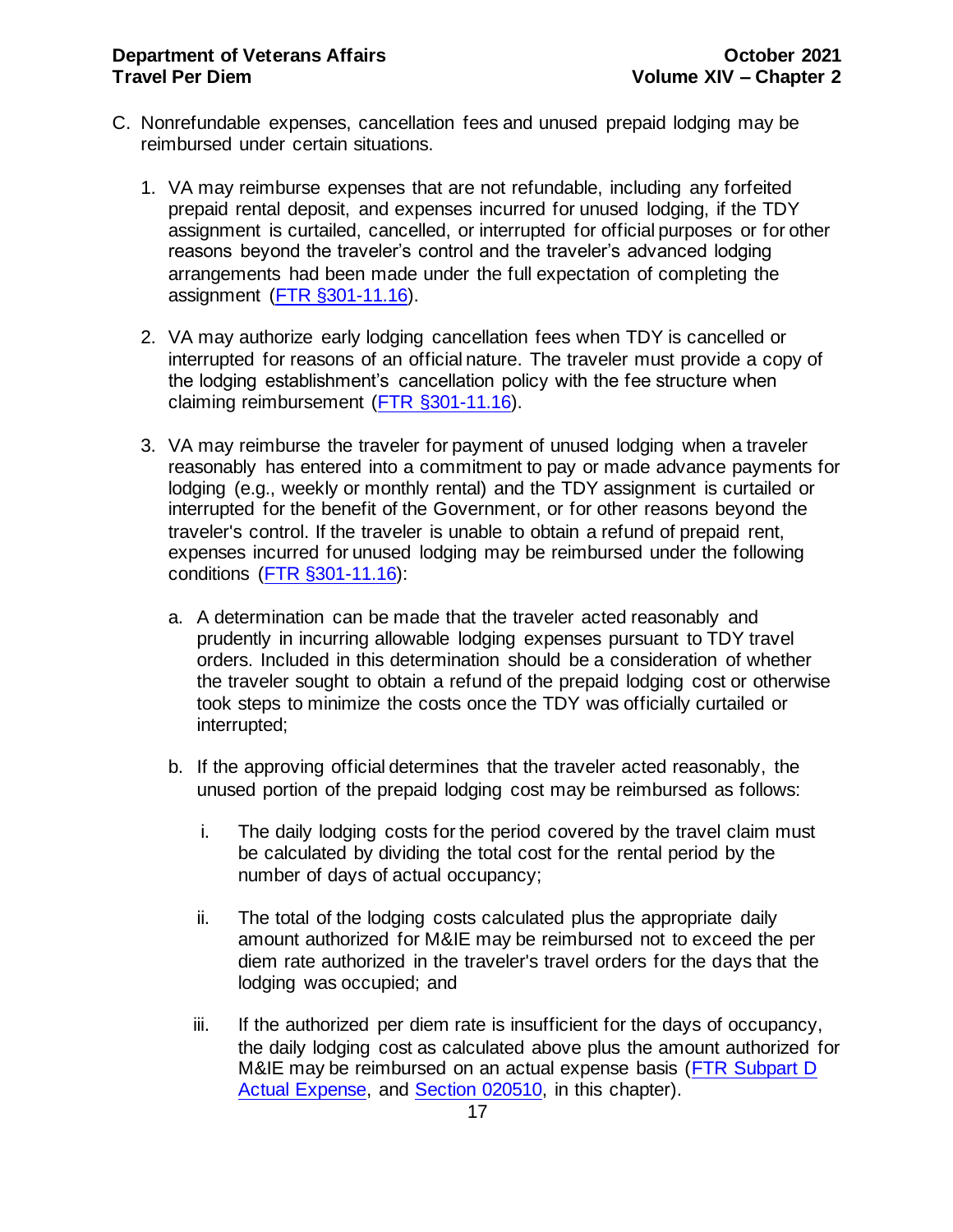- 4. The excess amount (if any) of the lodging cost not reimbursed by the service provider under subparagraph b. directly above, may be paid as a miscellaneous travel expense related incident to the travel assignment, if otherwise proper. The traveler must include comments on the travel claim explaining the miscellaneous expense;
- 5. If the traveler was required by the terms of a lease or rental agreement to pay rental deposit lodging costs, VA may reimburse the traveler the amount of the forfeited deposit as a miscellaneous travel expense. The traveler must include comments on the travel claim explaining the miscellaneous expense; and
- 6. VA must not reimburse the traveler for any deposits forfeited for damages to lodging accommodations [\(FTR §301-2.4\)](http://www.gsa.gov/portal/ext/public/site/FTR/file/Chapter301p002.html/category/21868/).

## <span id="page-18-1"></span><span id="page-18-0"></span>**020506 Reductions in Per Diem**

- A. Reductions in per diem will be applied when it can be determined in advance of travel that the cost of lodging and/or meals can be obtained at the TDY site at a lower cost than the prescribed GSA maximum per diem rate. All determinations to reduce per diem will be based on cost data. The reduced per diem rate is applicable from the first day at the assignment through the last day at the assignment. The reduced per diem rate does not apply to travel days, which must be reimbursed at 75 percent of the applicable full M&IE rate. If during a travel assignment a determination is made a reduced per diem is warranted, the traveler must be notified of the reduced per diem prior to the effective date, and the travel authorization must be amended and approved by the effective date. Per diem must not be reduced retroactively. Reduced rates, authorized on a travel authorization or amended travel authorization, will be the per diem rates payable on the travel claim without receipts or itemization by the traveler.
- B. VA may, on a case-by-case basis, authorize a reduced per diem rate under varying circumstances for TDY less than 30 days [\(FTR §301-11.200\).](http://www.gsa.gov/portal/ext/public/site/FTR/file/Chapter301p011.html/category/21868/) For example, when lodging and/or meals are obtained by the traveler at a reduced cost; or furnished to the traveler at no cost or a nominal cost by the Government; or when the per diem costs to be incurred by the traveler, including incidental expenses, may be determined in advance are obtainable at a reduced cost. The reduced rate must be within the established per diem rate applicable to the travel location (reference paragraph D below for specific guidance on M&IE reductions).
- C. Extended stay<sup>2</sup> reductions in a traveler's per diem must be authorized by an Approving Official when the traveler is able to obtain lodging and/or meals at lower costs. Reduced lodging must be entered in the travel authorization, computed in accordance with [Section 020505B,](#page-18-1) in this chapter. When a TDY assignment,

<sup>2</sup> Defined as on TDY 30 days or more.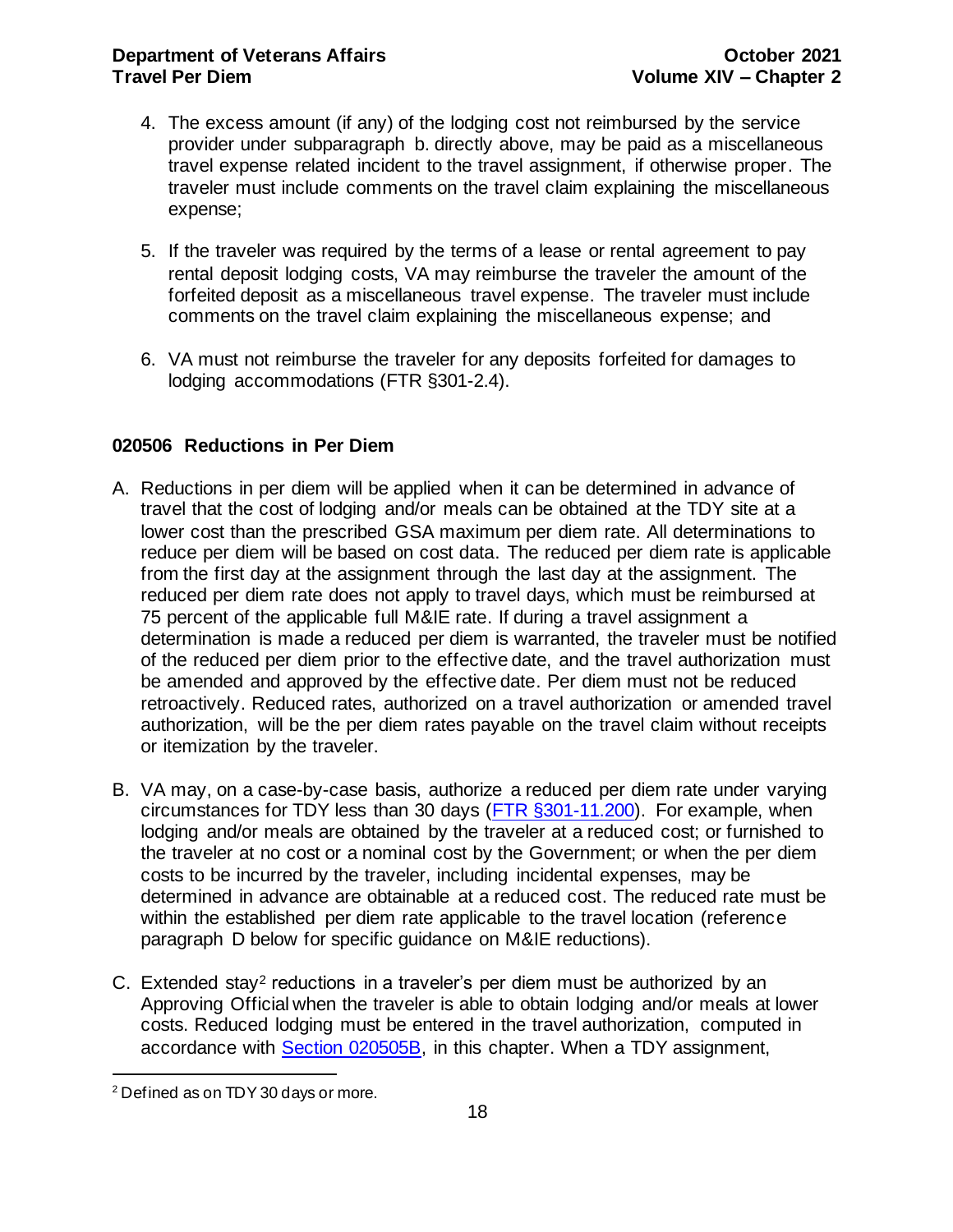originally expected to last less than 30 days increases to 30 days or more, a reduced rate must be established for the remaining days of the assignment. If an extended stay is possible, the reduced M&IE rate is equal to 55 percent of the prescribed GSA rate [\(FTR §301-11.200\).](http://www.gsa.gov/portal/ext/public/site/FTR/file/Chapter301p011.html/category/21868/) Reference paragraph B. in this section for reductions in per diem for travel  $1 - 29$  days.

VA expects travelers to stay in weekly or monthly rentals (e.g., apartments, extended stay hotels) during extended assignments whenever possible in order to achieve a cost savings. Prior to entering into a long term rental agreement, Approving Officials and travelers must evaluate the cost effectiveness of the rental if the extended TDY is expected to incur periodic TDY within the long term TDY or authorized returns home. The frequency of a traveler's interruption of per diem entitlement with a rental can have an adverse effect on intended cost savings when compared to conventional lodging. Reference [Section 020505,](#page-16-0) in this chapter.

Extended stays expected to last a year or more have tax consequences, and the correct Purpose Code, "Detail May Need SF52" must be selected on the travel authorization. Reference [FTR 301-11.600, Subpart F Taxes on Extended TDY](https://www.gsa.gov/portal/ext/public/site/FTR/file/Chapter301p011.html/category/21868/)  [Benefits,](https://www.gsa.gov/portal/ext/public/site/FTR/file/Chapter301p011.html/category/21868/) and [Section 020513,](#page-30-1) in this chapter.

- D. Approving officials must reduce the M&IE allowance to no more than 55 percent of the full M&IE locality rate when a determination can be made if advance meal costs will be lower than the M&IE rate  $($  FTR  $\S$ 301-11.200), unless a different reduced rate can be fully justified. Under unusual situations, a reduced rate may be increased or decreased by the approving official depending upon the conditions and necessary costs that must be incurred by the traveler. Prior to travel commencing, approving officials must annotate any reduction in per diem on the travel authorization. The reduced rate established on the travel authorization must be based upon the anticipated costs when the travel is performed. The reduced rate must be based on cost data required to be attached to the travel authorization.
- E. A per diem rate may not be established to provide [\(FTR §301-11.12\(3\)\)](http://www.gsa.gov/portal/ext/public/site/FTR/file/Chapter301p011.html/category/21868/):
	- A lodging allowance for staying with friends or relatives or for lodging at his or her home;
	- A full M&IE allowance because lodging is obtained with friends or relatives (a reduction should be made to the locality M&IE allowance;
	- A payment that will, based on the data available, knowingly allow the traveler to receive more than the full M&IE allowance, (FTR [§301-11.200\);](http://www.gsa.gov/portal/ext/public/site/FTR/file/Chapter301p011.html/category/21868/)
	- The full locality per diem rate when a determination has been made in advance that lodging and/or meal costs will be lower than the per diem rate [\(FTR §301-11.200\);](http://www.gsa.gov/portal/ext/public/site/FTR/file/Chapter301p011.html/category/21868/) or
	- A payment sufficient to cover periods where per diem is lost due to annual leave or expenses of family members [\(FTR §301-11.1,](http://www.gsa.gov/portal/ext/public/site/FTR/file/Chapter301p011.html/category/21868/) and [§301-11.21\).](http://www.gsa.gov/portal/ext/public/site/FTR/file/Chapter301p011.html/category/21868/)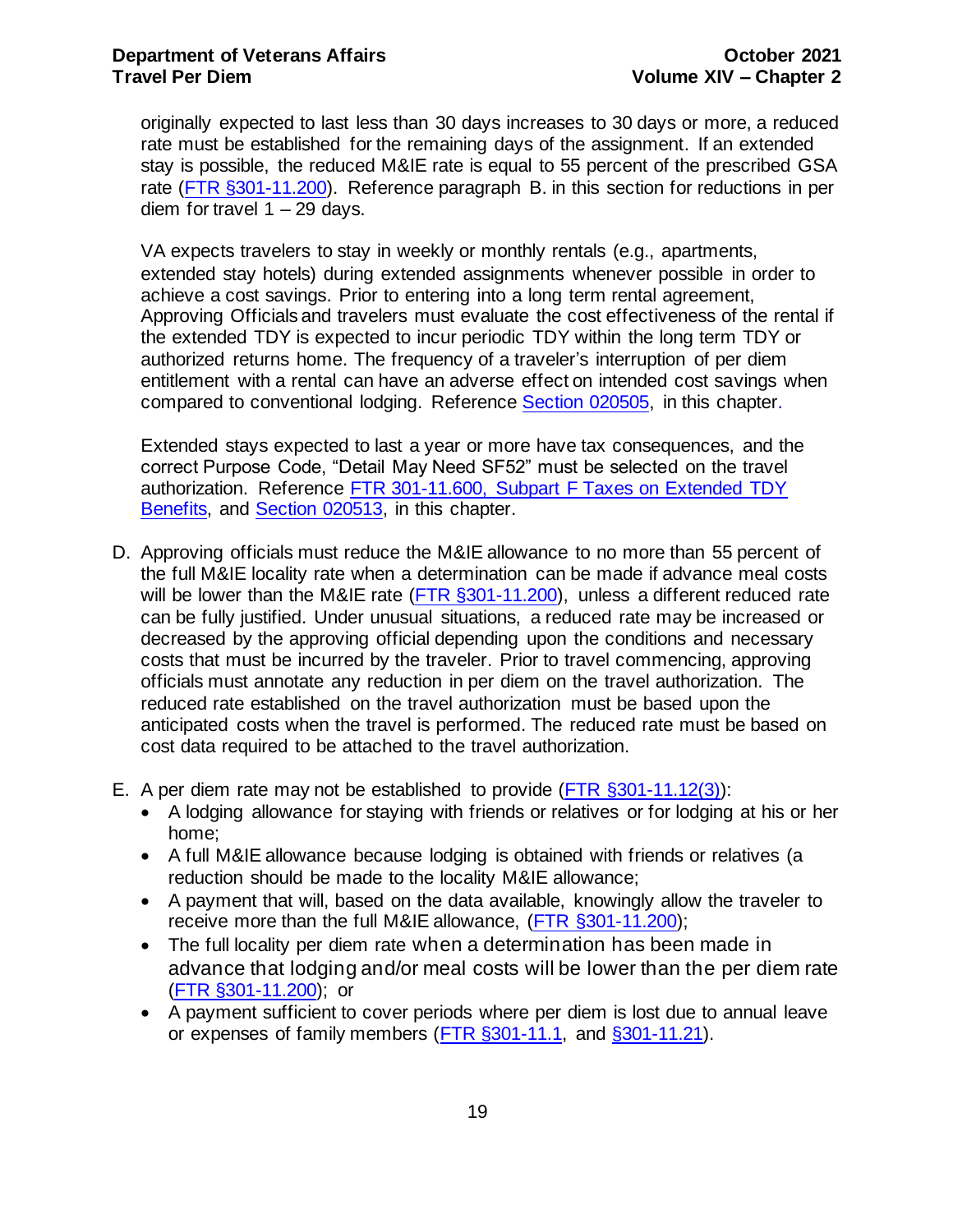- F. There are other circumstances when VA may deviate from the Lodgings-Plus Method authorizing less than the maximum per diem reimbursement.
	- 1. VA may authorize to pay all, part, or none of the per diem expenses of a traveler assigned to training at a TDY station when  $(FTR \$   $301-11.3(a))$ :
		- a. Authorized under the Government Employees Training Act (GETA), [5 U.S.C.](https://www.gpo.gov/fdsys/pkg/USCODE-2011-title5/pdf/USCODE-2011-title5-partIII-subpartC-chap41.pdf)  [§ 4109;](https://www.gpo.gov/fdsys/pkg/USCODE-2011-title5/pdf/USCODE-2011-title5-partIII-subpartC-chap41.pdf) or
		- b. Authorized for pre-employment interviews.

For further guidance reference [Vol XIV Ch. 1, Travel Administration](http://www.va.gov/finance/docs/VA-FinancialPolicyVolumeXIVChapter01.pdf) on limiting per diem expenses (Not-to-Exceed Travel), and Pre-Employment Interview Travel.

2. VA must reimburse the difference between the full allowance and payment from a non-Federal source when a non-Federal source covers some but not all of the traveler's allowable travel and per diem expenses. If an amount in excess of this balance had been previously paid, the amount must be recovered from the traveler. No reduction in payment is required where an approved contribution or award to a traveler covers a type of expense that VA is not authorized to pay (e.g., payment for an accompanying spouse [\(FTR §304-3.14\).](http://www.gsa.gov/portal/ext/public/site/FTR/file/Chapter304p003.html/category/21871/)

If the Government or a non-Federal source (donated travel) is not paying any expenses for travel, the travel is not considered official duty. Travelers must only represent the VA while on official duty.

## <span id="page-20-1"></span><span id="page-20-0"></span>**020507 Interruptions of Per Diem Entitlements**

- A. VA must generally reimburse per diem or actual expense from the first day a traveler is at the TDY location on authorized official travel through the last day at the TDY location on authorized official travel, unless an interruption of their travel status occurs. A traveler maintains their travel status on either TDY (1 to 29 days) or Long Term TDY (30 days or more) when they are physically present at the TDY location for more than 12 hours on workdays, leave, other absence or administrative absence [\(VA Handbook 5011, Hours of Duty and Leave\)](http://vaww.va.gov/OHRM/Directives-Handbooks/Documents/5011.pdf), and non-workdays [\(FTR](http://www.gsa.gov/portal/ext/public/site/FTR/file/Chapter301p011.html/category/21868/)  [§301-11.1,](http://www.gsa.gov/portal/ext/public/site/FTR/file/Chapter301p011.html/category/21868/) and [§301-11.21\)](http://www.gsa.gov/portal/ext/public/site/FTR/file/Chapter301p011.html/category/21868/).
- B. A travel status is interrupted when a traveler departs the TDY location for 12 hours or more. When an interruption of their travel status occurs per diem or actual expense may not be authorized, with an exception for non-workdays. Per diem or actual expense may be authorized when a traveler departs the TDY location on a non-workday(s), if the traveler maintains their travel status on either the day immediately before or after the non-workday(s) (FTR  $\S 301-11.21$ ). Non-workdays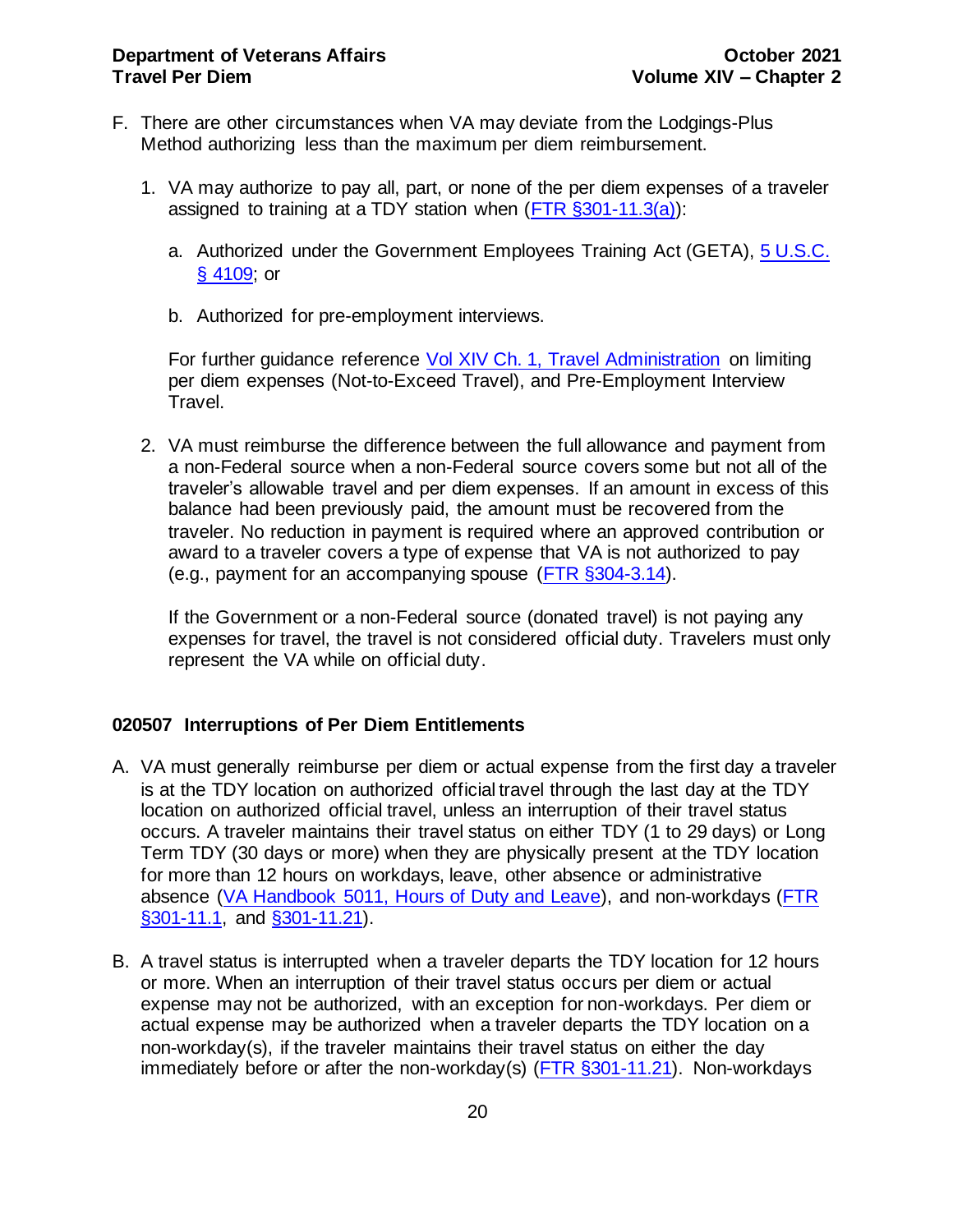include weekend, legal Federal Government holiday, or other scheduled nonworkdays.

- C. Per diem may not be reimbursed on personal travel days when an employee takes personal travel in conjunction with TDY. Personal travel days in conjunction with TDY is not the same as departing the TDY site on authorized non-workdays and the TDY status is maintained as defined in the previous paragraph.
- D. Approving officials must determine the most cost effective situation when leave, other leave of absence, or administrative absence is authorized , i.e. authorizing the traveler to remain in a travel status at the TDY location and paying per diem or actual expense, or authorizing the traveler to return to their official station or residence [\(FTR §301-11.21,](http://www.gsa.gov/portal/ext/public/site/FTR/file/Chapter301p011.html/category/21868/) and paragraph D. below). The Approver must attach to the travel claim documentation of the cost comparison used in making this determination.
- E. Travelers are required to exclude per diem or actual expense on their travel claim in VA's travel system each day an interruption of per diem occurs. To be reimbursed per diem when leave, other absence, or administrative leave is taken and the travel status is not interrupted (maintained), a traveler must enter a comment or attach to the travel claim the applicable dates, and a statement their presence was maintained at the TDY location. The approving official must have this documentation in order to approve per diem or actual expense in this instance. Any official travel day when per diem is claimed, reimbursement of per diem will be based on the traveler's certified submission of the travel claim.
- F. Provisions governing per diem allowable for emergency travel performed due to a traveler's incapacitating illness, injury or personal emergency, and the continuation of per diem due to an incapacitating illness or injury of the traveler, are contained in [FTR §301-30](http://www.gsa.gov/portal/ext/public/site/FTR/file/Chapter301p030.html/category/21868/) and [Vol XIV Ch. 5, Travel Under Special Circumstances.](http://www.va.gov/finance/docs/VA-FinancialPolicyVolumeXIVChapter05.pdf)
- G. VA must authorize per diem for a traveler who is required to, or voluntarily returns to, their official station or residence on non-workdays when performing extended TDY [\(FTR §301-11.23\).](http://www.gsa.gov/portal/ext/public/site/FTR/file/Chapter301p011.html/category/21868/) VA must determine whether the requirement to return on a nonworkday is to allow the traveler to perform official business, achieve cost savings to VA, justified incident to an extended TDY assignment, or is voluntary.
	- 1. VA must authorize per diem and transportation expenses for travelers who are required to return home on non-workdays for official business or when significant cost savings are likely to be achieved. Travel time must be scheduled within a traveler's duty hours to the extent practical. The cost of any lost productivity attributable to the duty hours involved in travelling to and from the traveler's residence for non-workdays must be considered in the required cost savings documentation. In the event the return is due to a cost savings, the justification must be attached to the travel authorization.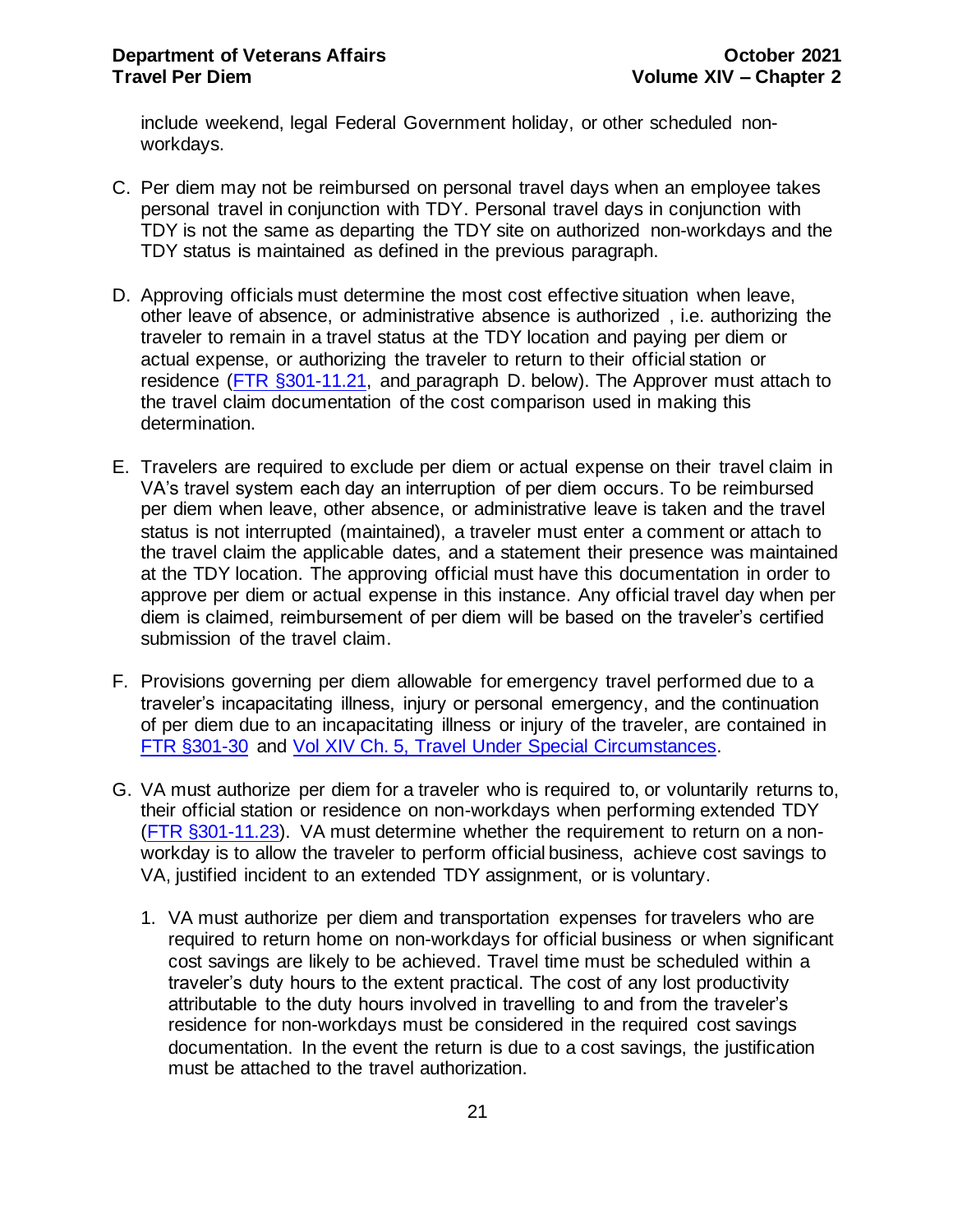#### **Department of Veterans Affairs CELL 2021 October** 2021 **Travel Per Diem Volume XIV – Chapter 2**

- 2. VA may authorize round trip transportation expenses and per diem to employees who return to their official station or residence on non-workdays while performing an extended period of TDY. The traveler must be on temporary duty at least two weeks prior to being authorized return travel. The transportation, miscellaneous expenses, and per diem for periodic return travel may be authorized by the approving official when:
	- a. The authorizing official has determined, based on documented cost analysis3, the costs of periodic weekend return travel are outweighed by savings in terms of increased traveler efficiency and productivity. The justification and documented cost analysis is required to be attached to the travel authorization, and
	- b. Return travel for non-workdays authorized under these provisions constitutes an exception to the directive on scheduling of travel contained in [5 U.S.C. §](http://uscode.house.gov/view.xhtml?req=granuleid:USC-prelim-title5-section6101&num=0&edition=prelim)  [6101\(b\) \(2\),](http://uscode.house.gov/view.xhtml?req=granuleid:USC-prelim-title5-section6101&num=0&edition=prelim) and should be performed outside the traveler's regularly scheduled duty hours or during periods of authorized leave. However, in the case of travelers who are not exempt from the Fair Labor Standards Act (FLSA) overtime provisions, consideration should be given to scheduling the authorized travel to minimize payment of overtime, including scheduling of travel during regularly scheduled duty hours, when feasible. Refer to [VA](http://vaww.va.gov/OHRM/Directives-Handbooks/Documents/5011.pdf)  Handbook 5011 – [Hours of Duty and Leave.](http://vaww.va.gov/OHRM/Directives-Handbooks/Documents/5011.pdf) Contact the local Human Resource representative for guidelines covering overtime and compensatory time applicable to your travel circumstance.
- 3. When travelers voluntarily return to their official stations or personal residences for non-workdays, the maximum reimbursement for the roundtrip transportation and per diem en route must be limited to the savings in per diem allowance and travel expenses which would have been incurred had they remained at their TDY locations. Travelers must perform any such voluntary return travel during nonduty hours or periods of authorized leave [\(FTR §301-11.24\)](http://www.gsa.gov/portal/ext/public/site/FTR/file/Chapter301p011.html/category/21868/).
- H. When a traveler obtains lodging at a daily rate, and no cost savings based on weekly or monthly rental is arranged, per diem is authorized when the traveler maintains their travel status but is not authorized if they depart the TDY location for 12 hours or more. When their [travel status is not maintained](#page-20-1) the traveler must check out of the lodging establishment, store personal items at the traveler's expense if needed, or assume the cost of the lodging when per diem is not authorized. Two exceptions exist allowing lodging to be reimbursed:
	- Conventional lodging daily rates can be reimbursed as a miscellaneous expense when checking out of a lodging facility would result in failure to obtain lodging at the TDY location upon return, resulting in the interruption of the mission [\(GSA,](http://www.gsbca.gsa.gov/travel/t1548218.txt)

 $3$  There is no cost savings on the lodging portion of per diem when weekly, monthly, or long-term rental is obtained (referenc[e Section 020505](#page-16-0)). An employee's lodging rate is averaged over the number of days occupied while on official travel.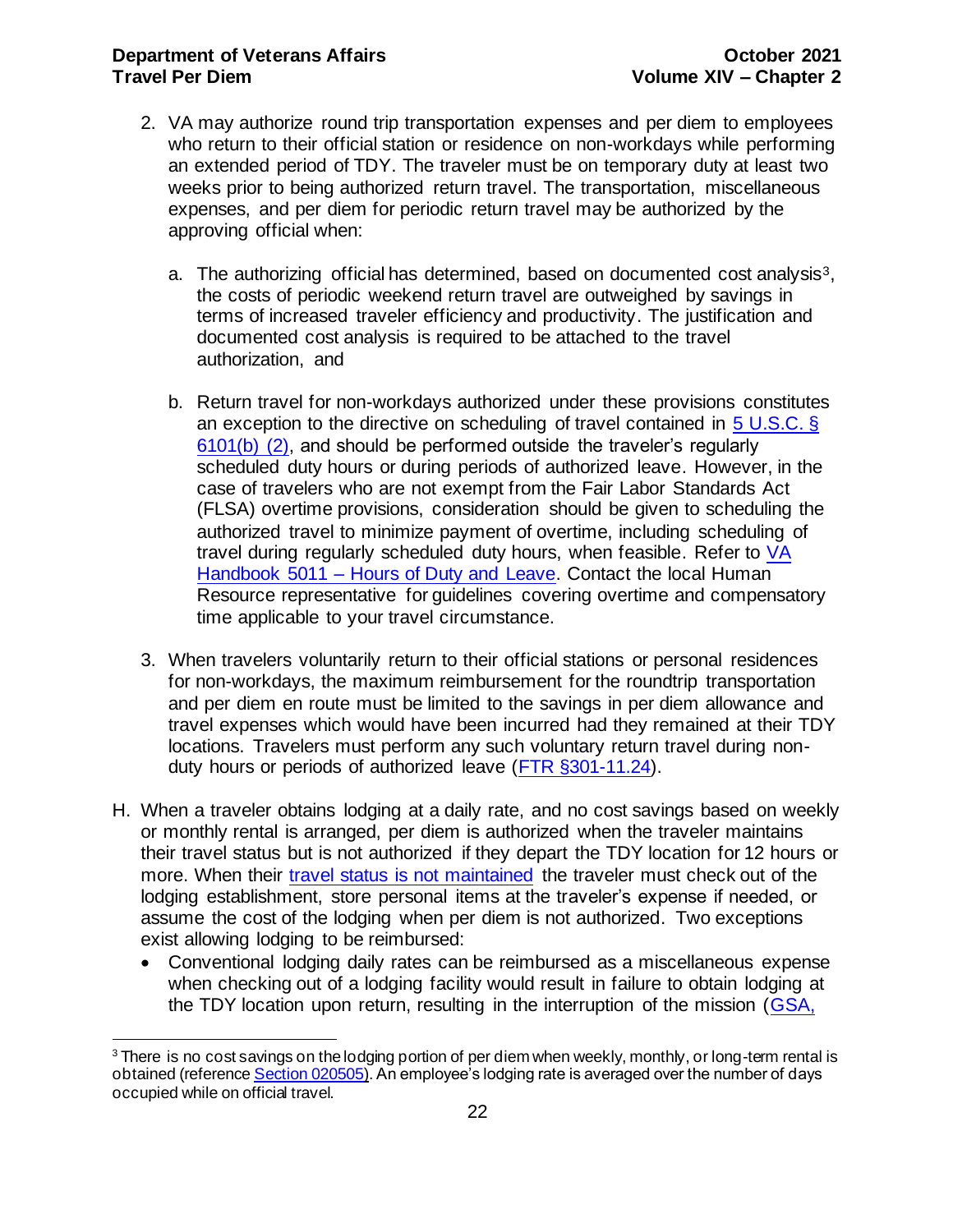[Board of Contract Appeals \(GSBCA\) -](http://www.gsbca.gsa.gov/travel/t1548218.txt) 15482). Under this circumstance the traveler must select the appropriate expense type in VA's Travel System:

- o TDY within a TDY scenario select Dual Lodging; or
- o Return to official station or voluntary return home select Lodging Retained.
- When a traveler has [maintained their travel status](#page-20-1) either directly before or after a non-workday(s) they can depart the TDY location and receive per diem reimbursement for the non-workday(s), up to the maximum GSA rate for the TDY location.

## <span id="page-23-0"></span>**020508 Allowable Lodging Expenses**

- A. VA must reimburse travelers the actual cost of authorized lodging, up to the maximum per diem allowance for the TDY location [\(FTR §301-11.7](http://www.gsa.gov/portal/ext/public/site/FTR/file/Chapter301p011.html/category/21868/) and [§301-11.8\)](http://www.gsa.gov/portal/ext/public/site/FTR/file/Chapter301p011.html/category/21868/) at the single occupancy rate.
	- 1. If the lodging receipt shows "double occupancy rate," and an additional occupant was another Government employee, the travel claim must show the name and Government agency or office of that person [\(FTR §301-13\)](http://www.gsa.gov/portal/ext/public/site/FTR/file/Chapter301p013.html/category/21868/).
	- 2. If the additional occupant is a non-Government employee, the employee need not provide identifying information; however, reimbursement is limited to the single-occupancy rate [\(FTR §301-13\)](http://www.gsa.gov/portal/ext/public/site/FTR/file/Chapter301p013.html/category/21868/).
- B. Lodging taxes for CONUS and OCONUS Non-foreign area are not part of the per diem allowance, but are itemized separately as a miscellaneous expense [\(FTR](http://www.gsa.gov/portal/ext/public/site/FTR/file/Chapter301p011.html/category/21868/)  [§301-11.27\)](http://www.gsa.gov/portal/ext/public/site/FTR/file/Chapter301p011.html/category/21868/). Reference [Vol XIV Ch. 4, Miscellaneous Travel Expenses,](http://www.va.gov/finance/docs/VA-FinancialPolicyVolumeXIVChapter04.pdf) for traveler's responsibilities to obtain hotel tax exemptions.

Taxes for OCONUS Foreign area are included in the traveler's per diem allowance and are not claimed separately as a miscellaneous expense [\(FTR §301-11.27\)](http://www.gsa.gov/portal/ext/public/site/FTR/file/Chapter301p011.html/category/21868/).

- C. Travelers may claim reimbursement for the following types of lodging [\(FTR §301-](http://www.gsa.gov/portal/ext/public/site/FTR/file/Chapter301p011.html/category/21868/) [11.11, §301-11.12\):](http://www.gsa.gov/portal/ext/public/site/FTR/file/Chapter301p011.html/category/21868/)
	- Conventional lodging. If the traveler uses conventional lodging facilities, such as hotels, motels, boarding houses, etc., the lodging reimbursement is based on the single room occupancy rate;
	- Government quarters. The traveler may be reimbursed lodging expenses for fees or service charges paid for use of Government quarters;
	- Friends or relatives. When a traveler stays with friends or relatives (including members of the immediate family as defined in [\(FTR §300-3.1\), the](http://www.gsa.gov/portal/ext/public/site/FTR/file/Chapter300p003.html/category/21867/) lodging portion of per diem is not authorized unless the host actually incurs identifiable additional costs to accommodate the traveler. The traveler must be able to substantiate these costs with receipts or cancelled checks, and the approving official must determine that the costs are reasonable before a lodging cost is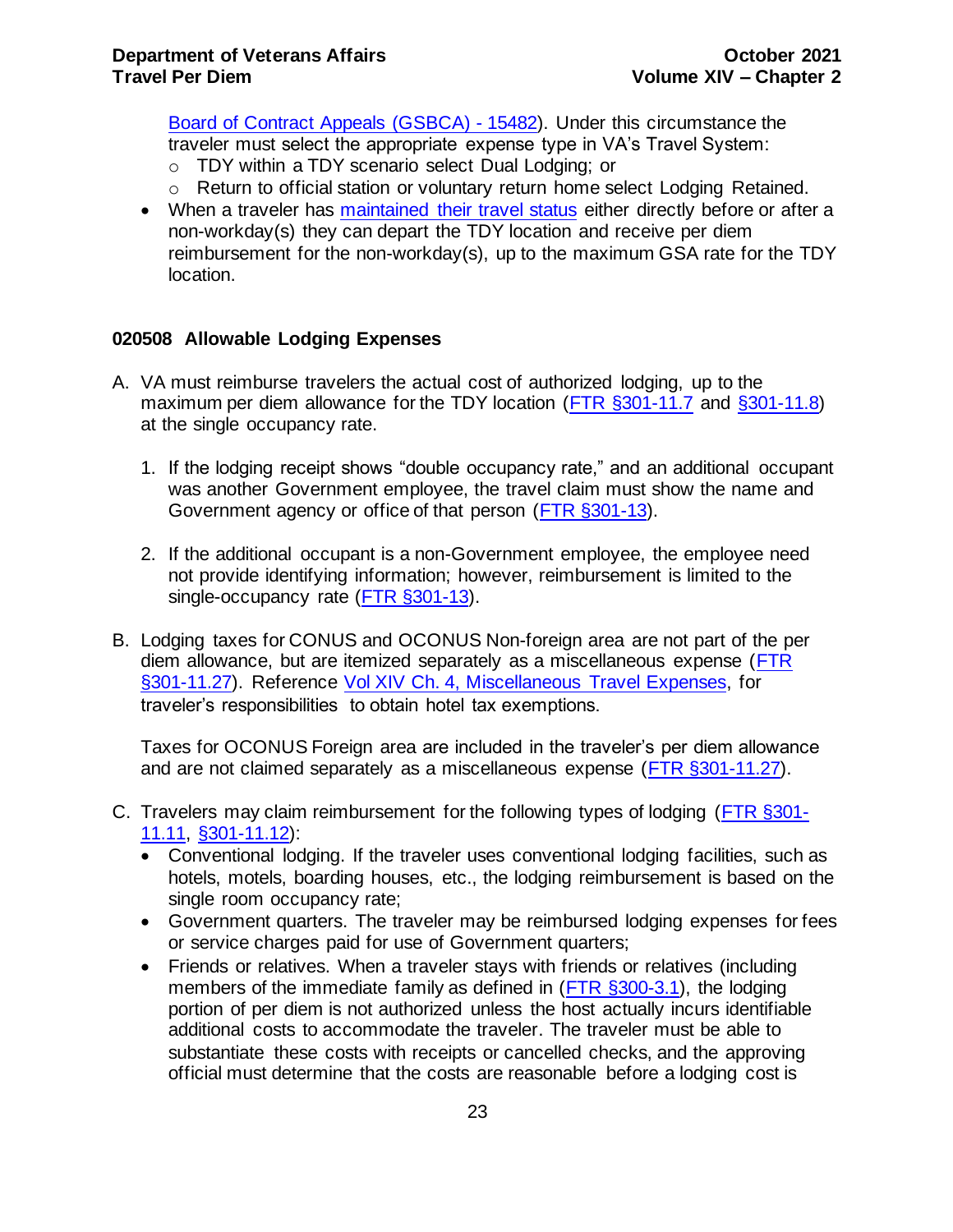allowed. The traveler cannot base costs on room rates for comparable conventional lodgings in the locality or flat "token" amounts, when determining any additional costs to the host;

- Non-conventional facilities. When no conventional lodging facilities are available such as in remote areas or a shortage of rooms occurs due to an influx of attendees at special events (e.g., world's fairs or international sports events), costs for lodging in non-conventional facilities may be allowed. Such lodging includes college dormitories or similar facilities, or rooms made available to the public by private residents in their homes;
- Travel trailer or camping vehicle. The traveler may be allowed a lodging expense for fees for connection, use, and disconnection of utilities, electricity, gas, water, sewage, bath or shower fees, and dumping fees at campgrounds. The authorizing official must determine an appropriate amount for M&IE based on whether the type of recreational vehicle used by the traveler has meal preparation facilities. Generally, 75 percent of the M&IE allowance is considered adequate. When use of the recreational vehicle is for a TDY assignment within CONUS, the appropriate amount for M&IE must not exceed the applicable M&IE rate [\(GSA Per Diem Rates\)](https://www.gsa.gov/portal/category/100120), [\(FTR §301-11.101,](http://www.gsa.gov/portal/ext/public/site/FTR/file/Chapter301p011.html/category/21868/) and [§301-11.102\).](http://www.gsa.gov/portal/ext/public/site/FTR/file/Chapter301p011.html/category/21868/) The daily lodging costs plus an appropriate rate for M&IE must be the per diem rate, limited to the applicable maximum rate prescribed for the locality involved. The authorizing official may authorize a reduced per diem rate within the applicable maximum per diem rates if the actual costs expected to be incurred can be determined in advance of the travel [\(FTR §301-11.200\).](http://www.gsa.gov/portal/ext/public/site/FTR/file/Chapter301p011.html/category/21868/) Any reduction in meals must be stated in the travel authorization in advance;
- Second residence. If the traveler uses a second residence for lodging while on TDY, lodging expenses must not be reimbursed unless the traveler incurs additional costs to occupy the premises. Costs such as utilities or others must be substantiated, and the approving official must determine them to be reasonable for lodging expenses. Costs based on room rates for comparable commercial lodging in the area or flat "token" amounts are not considered reasonable. Meals and incidentals must be reimbursed at a reduced rate [\(FTR §301-11.12\(b\)\)](http://www.gsa.gov/portal/ext/public/site/FTR/file/Chapter301p011.html/category/21868/);
- Dual lodging on the same day. When lodging must be obtained at more than one location on a single calendar day, the allowable per diem is that of the one occupied at the end of the calendar day [\(FTR §301-11.1](http://www.gsa.gov/portal/ext/public/site/FTR/file/Chapter301p011.html/category/21868/) and [GSBCA -](http://www.gsbca.gsa.gov/travel/t1548218.txt) 15482). The other lodging expense only, not the M&IE, incurred during that day is reimbursable as a miscellaneous travel expense when determined to be reasonable by the approving official. This separate miscellaneous reimbursement may not exceed the maximum lodging rate for the applicable lodging location [\(GSA Per Diem Rates\)](https://www.gsa.gov/portal/category/100120); and
- Lodging provided without a basis to determine cost. When the cost of lodging includes both meals and lodging and lodging cannot be determined, the amount paid is considered a cost of lodging and is paid in addition to the full M&IE rate for the locality [\(GSA Per Diem Rates\)](https://www.gsa.gov/portal/category/100120), unless a reduced rate is authorized in advance of travel and stated on the travel authorization [\(FTR §301-11.200\).](http://www.gsa.gov/portal/ext/public/site/FTR/file/Chapter301p011.html/category/21868/)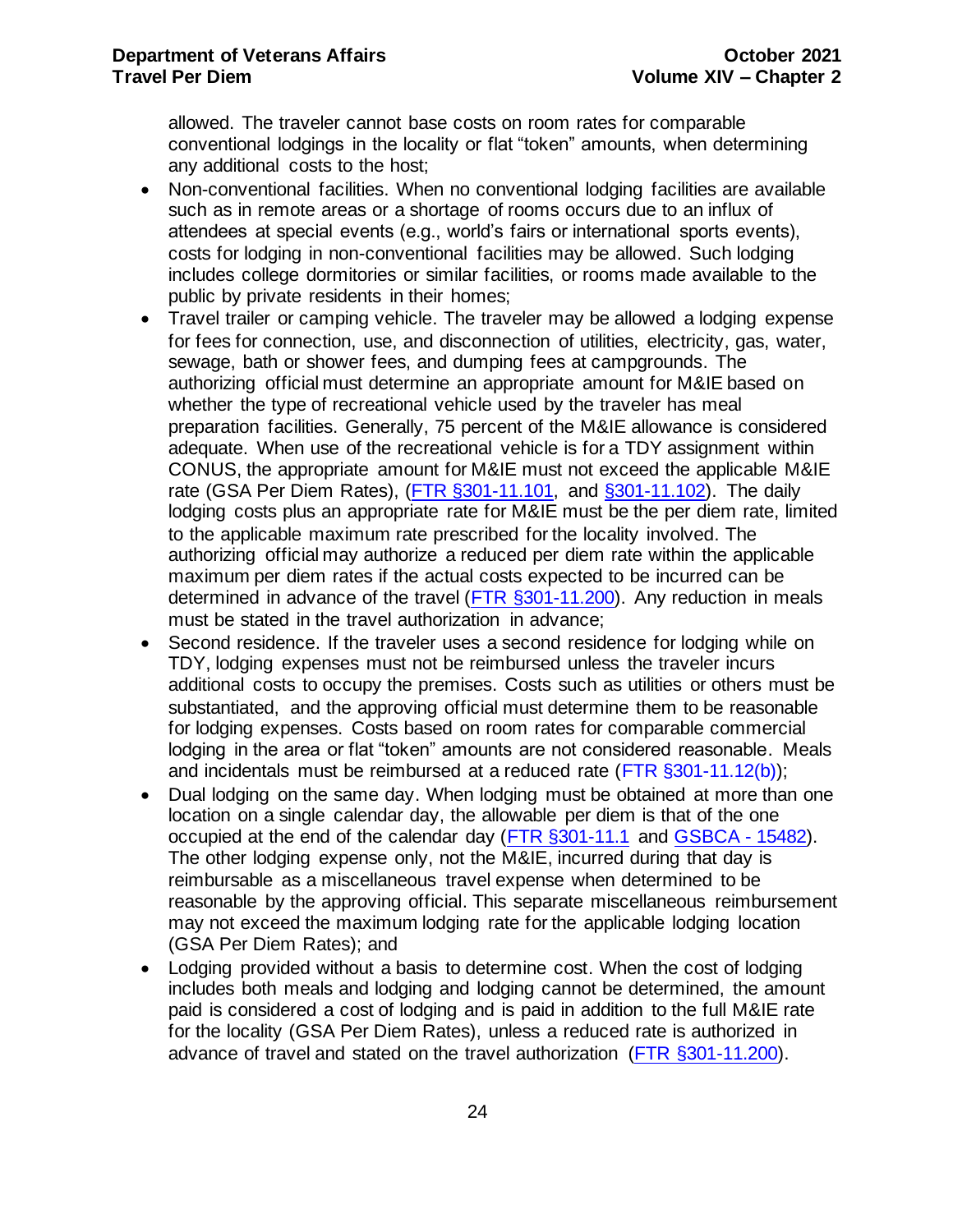## <span id="page-25-0"></span>**020509 Meal Deductions and Exceptions**

- A. VA must reduce the traveler's M&IE rate for CONUS travel when meals are furnished at no cost or at a nominal cost, in accordance with [FTR §301-11.18](http://www.gsa.gov/portal/ext/public/site/FTR/file/Chapter301p011.html/category/21868/) guidance for making the proper deductions from the traveler's per diem reimbursement claim. (Refer to [Appendix B, Continental United States Meals and](#page-35-0)  [Incidental Expense Rates](#page-35-0) and [Appendix B to Chapter 301—Allocation of M&IE](http://www.gsa.gov/portal/ext/public/site/FTR/file/Chapter301pAppB.html/category/21868/)  [Rates To Be Used in Making Deductions From the M&IE Allowance\)](http://www.gsa.gov/portal/ext/public/site/FTR/file/Chapter301pAppB.html/category/21868/). A "furnished meal" is defined as a meal provided either directly by the Government or as a result of the Government paying a registration fee or other cost that allows attendance at a conference or other event which includes a provided meal(s). For clarification, a "continental breakfast" provided by or paid through a registration fee by the Government is a deductible meal. A meal provided by a common carrier or a "complimentary meal" provided by a hotel/motel is not a furnished meal and is not required to be deducted from a traveler's M&IE allowance since the lodging rate paid by the Government does not include the cost of the meal [\(FTR §301-11.17\)](https://www.gsa.gov/portal/ext/public/site/FTR/file/Chapter301p011.html/category/21868/).
- B. If VA has paid for a furnished meal, the traveler must deduct the meal allowance amount when filing his or her travel claim. A meal(s) provided on travel days from/to the official station, require the entire allocated meal cost to be deducted after the M&IE rate has been reduced to 75 percent [\(FTR §301-11.18\(a\),](https://www.gsa.gov/portal/ext/public/site/FTR/file/Chapter301p011.html/category/21868/) and [FTR §301-](http://www.gsa.gov/portal/ext/public/site/FTR/file/Chapter301p011.html/category/21868/) [11.101\)](http://www.gsa.gov/portal/ext/public/site/FTR/file/Chapter301p011.html/category/21868/).
- C. For OCONUS travel, reference [FTR Chapter 301, Appendix B to Chapter 301,](http://www.gsa.gov/portal/ext/public/site/FTR/file/Chapter301pAppB.html/category/21868/)  [Allocation of M&IE Rates to Be Used in Making Deductions from the M&IE](http://www.gsa.gov/portal/ext/public/site/FTR/file/Chapter301pAppB.html/category/21868/)  [Allowance,](http://www.gsa.gov/portal/ext/public/site/FTR/file/Chapter301pAppB.html/category/21868/) to determine appropriate meal deductions.
- D. VA may authorize exceptions to reductions of the full M&IE allowance when (FTR [§301-11.18\)](http://www.gsa.gov/portal/ext/public/site/FTR/file/Chapter301p011.html/category/21868/):
	- The traveler requests approval to claim the full M&IE allowance before travel with adequate justification;
	- A reasonable effort is made for alternative meal arrangements, but the traveler is unsuccessful;
	- The traveler purchased substitute meals in order to satisfy medical requirements or religious beliefs; or
	- Official business/travel prevents the traveler from taking part in a Governmentfurnished meal.

## <span id="page-25-1"></span>**020510 Actual Expense Authorization**

A. Only designated VA positions may authorize actual expense per diem for official travel [\(FTR §301-11.301\).](http://www.gsa.gov/portal/ext/public/site/FTR/file/Chapter301p011.html/category/21868/) In accordance with the "Delegation of Authority for Travel and Conferences", in VA Financial Policy Volume XIV Chapter 1, Travel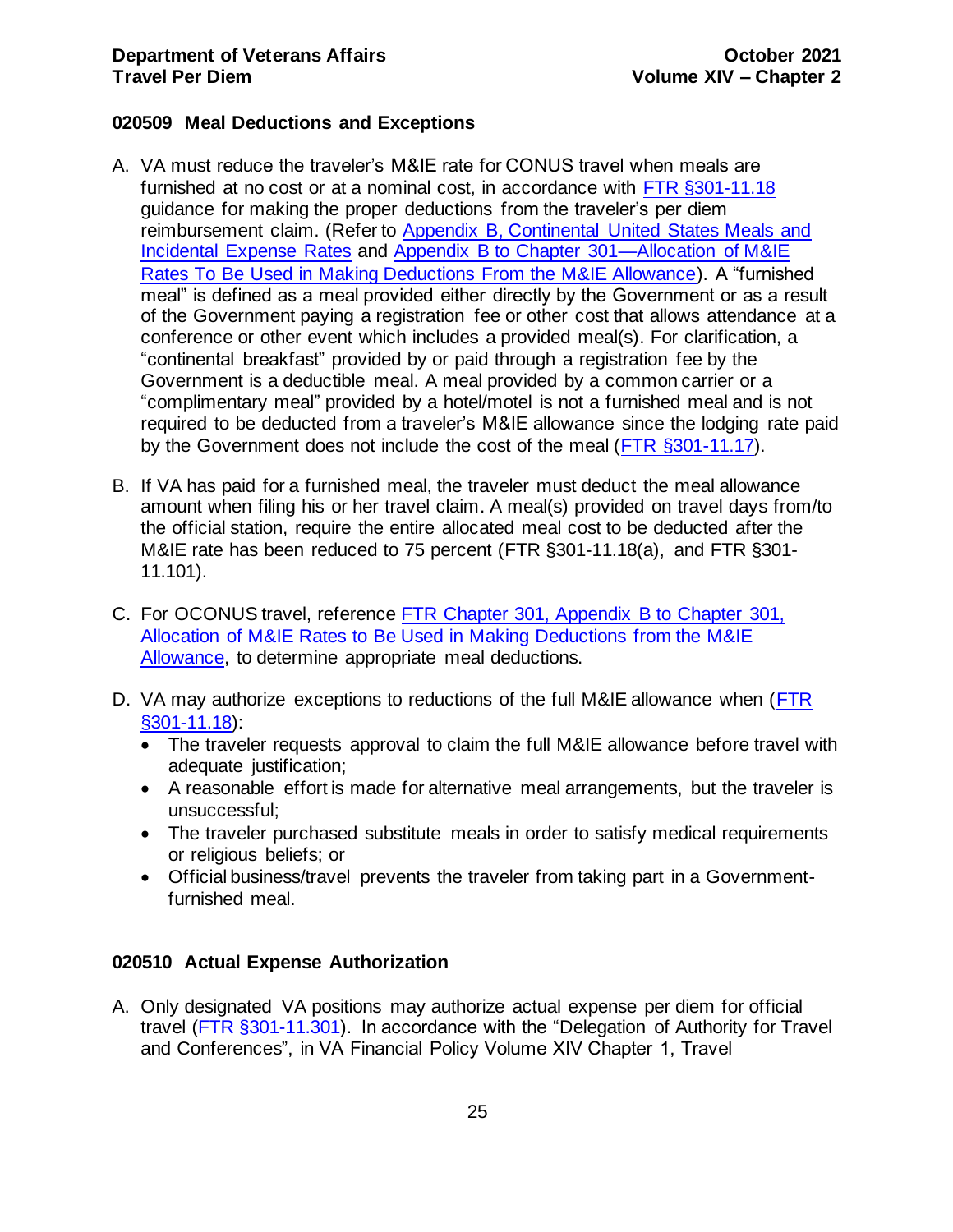Administration, the SECVA has delegated the authority to approve actual expense per diem.

- 1. The ASM/CFO may approve up to 150 percent actual expense. The ASM/CFO re-delegates AOs with this authority, with no further re-delegation authorized.
- 2. The DEPSEC, Under Secretaries, Assistant Secretaries, and OKOs may approve actual expense per diem in excess of 150 percent up to 300 percent (VA Financial Policy Volume I, Chapter 1, VA Financial Policy and Accounting Overview, contains a list of OKO positions.). This authority may be re-delegated to no lower than a Senior Executive Service (SES) or SES equivalent position, with no further re-delegation authorized.
- 3. The ASM/CFO is responsible for approving actual expense per diem in excess of 150 percent up to 300 percent for the SECVA, and Office of Management employees. The ASM/CFO re-delegates this authority to the Executive Director, Financial Services Center, with no further re-delegation authorized.

Actual expense may be authorized only after the designated official reviews the specific circumstances of each request, considers the actual facts existing at the time the travel is directed and scheduled to be performed, and makes a determination actual expense is warranted.

Positions delegated up to 300 percent authority must be at least one position higher in the organization's reporting hierarchy than the travel approving official delegated authority to approve actual expense requests of up to 150 percent. However, when that is not possible within an organization, the position delegated the 300 percent authority must possess sufficient independence from the travel authorizing official to make an unbiased evaluation of the need for in excess of 150 up to 300 percent actual expense. The same position may not possess authority to approve both up to 150 percent and in excess of 150 up to 300 percent for an employee.

- B. Actual expense authorization is an alternative per diem method, reimbursing actual subsistence costs for the same type of expenses permitted under the Lodgings-Plus per diem allowance. Actual expense requests up to 150 percent, or up to 300 percent, are calculated based on the applicable maximum [GSA Per Diem Rates](https://www.gsa.gov/portal/category/100120) for the official travel location. When actual expense is approved for use, VA must ensure the daily maximum actual expense rate authorized is stated in the travel authorization.
- C. Authorization of subsistence expenses is contingent on the entitlement of per diem [\(FTR §301-11.2\)](http://www.gsa.gov/portal/ext/public/site/FTR/file/Chapter301p011.html/category/21868/). For guidance on conditions when the cost (not per diem) for lodging and/or meals in the local area can be reimbursed, reference Vol XIV Ch. 7, [Local Travel.](https://www.va.gov/finance/docs/VA-FinancialPolicyVolumeXIVChapter07.pdf)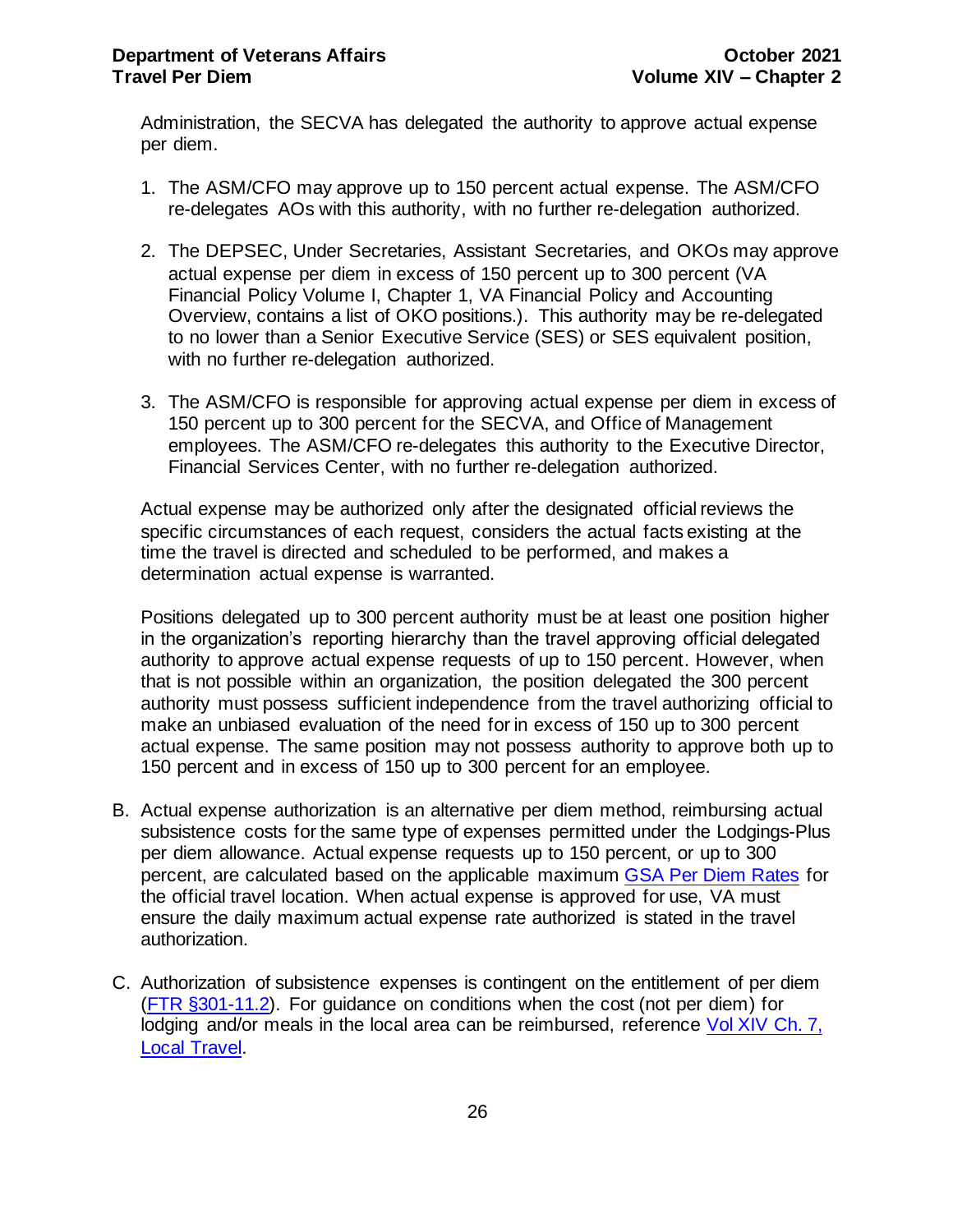- D. VA must authorize the use of actual expense in advance, unless it was impractical to do so [\(FTR §301-11.302\),](http://www.gsa.gov/portal/ext/public/site/FTR/file/Chapter301p011.html/category/21868/) and only when [conditions](#page-25-1) warrant [\(FTR §301-11.300\)](http://www.gsa.gov/portal/ext/public/site/FTR/file/Chapter301p011.html/category/21868/). An actual expense basis is an exception to the norm and must be authorized only as prescribed in this chapter.
- E. Actual expenses may be approved for reimbursement provided such expenses are determined to be actual and necessary, incident to the particular travel assignment, and not in excess of the 300 percent ceiling [\(FTR §301-11.303, §301-11.304,](http://www.gsa.gov/portal/ext/public/site/FTR/file/Chapter301p011.html/category/21868/) and [§301-11.305\).](http://www.gsa.gov/portal/ext/public/site/FTR/file/Chapter301p011.html/category/21868/) Actual expense may be authorized for either a specific trip or for all official travel to a specific area when warranted.

VA may authorize actual expense for both lodging and M&IE, or either lodging or M&IE only (reference [Appendix E, Calculating Actual Expenses\)](#page-38-0):

- When actual expense is authorized for both lodging and M&IE, the calculated actual expense can be divided between lodging and M&IE as needed;
- When actual expense is authorized for lodging only, the benefit is given to the lodging portion of per diem while the M&IE portion must be reimbursed on the Lodgings-Plus per diem basis; and
- When actual expense is authorized for M&IE only, the benefit is given to the M&IE portion of per diem while the lodging portion must be reimbursed the Lodgings-Plus per diem method, not to exceed the lodging rate incurred.
- F. VA must only authorize the use of actual expense where the costs of lodging and meals have significantly increased over generally expected costs due to the special or unusual circumstances surrounding the travel assignment at the TDY location. As provided in [FTR Chapter 301, Subpart D,](http://www.gsa.gov/portal/ext/public/site/FTR/file/Chapter301p011.html/category/21868/) a traveler may be authorized actual expenses because of special duties of an assignment and necessarily incurs unusually high expenses in the conduct of official business, such as to procure superior or extraordinary accommodations (a suite or other quarters) for which the charge is well above normal lodging costs. Examples of special or unusual circumstances may include, but are not limited to the following occurrences [\(FTR](http://www.gsa.gov/portal/ext/public/site/FTR/file/Chapter301p011.html/category/21868/#wp1089937)  [§301-11.300,](http://www.gsa.gov/portal/ext/public/site/FTR/file/Chapter301p011.html/category/21868/#wp1089937) (b), (c), (d), and (e) are shown below):
	- Increased cost of lodging at a TDY site due to demand, such as sporting events, e.g.,
	- A requirement to lodge at a particular facility that will save transportation costs;
	- Superior or extraordinary accommodations necessary to perform VA's mission;
	- Overnight stays at intermediate airports due to inclement weather; and
	- Catastrophic events (fire, flood, hurricane, etc.), such as the increase in lodging costs during the aftermath of Hurricane Katrina.
- G. All actual expense requests must include the following information for the respective delegated official to determine authorization is warranted:
	- Traveler name, TDY location, date(s), purpose of travel;
	- The travel specific information correlating to one of the [conditions](#page-25-1) referenced in this section. Do not simply repeat a condition listed;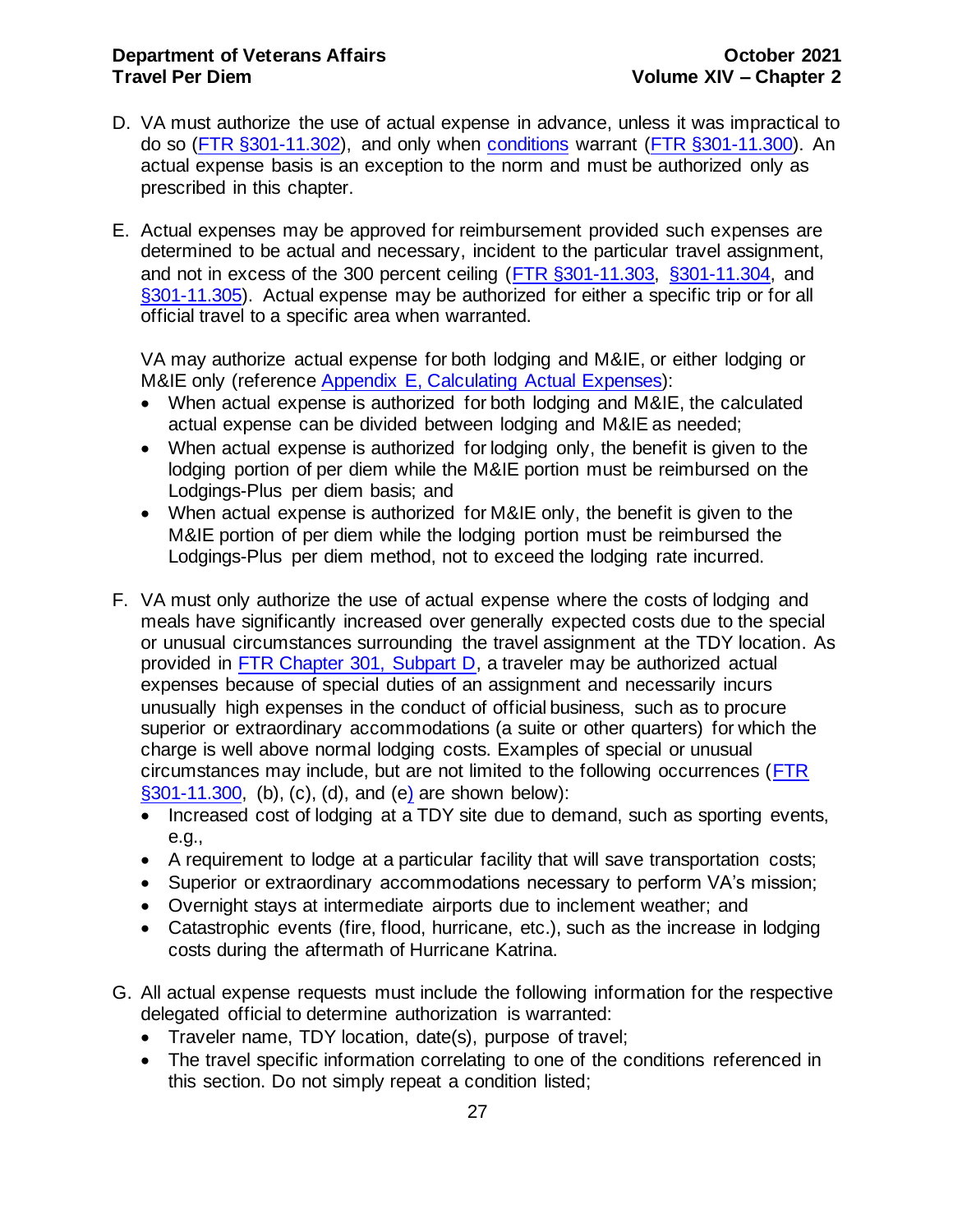### **Department of Veterans Affairs CELL 2021 Travel Per Diem Volume XIV – Chapter 2**

- Comparative lodging costs, whether less expensive lodging was available and, if it was available, the reason(s) why the accommodations were not acceptable to the traveler; and
- Completed VA Form 0902, [Actual Expense Per Diem Calculator.](http://vaww.va.gov/vaforms/va/pdf/VA0902.pdf)
- H. VA may authorize more than one method of expense reimbursement for travel that exceeds one day, based on the method determined to be administratively advantageous and commensurate with the expenses expected to be incurred by the traveler on a given day. When mixed travel is involved and more than one reimbursement method has been authorized, VA must use the method as determined by the traveler's location at midnight of the calendar day in question. Only one method is authorized for any given calendar day [\(FTR §301-11.4\)](http://www.gsa.gov/portal/ext/public/site/FTR/file/Chapter301p011.html/category/21868/).
- I. VA must apply the same per diem rules to travel authorized with actual subsistence expense that apply to interruptions of per diem entitlements in Section 020507 (leave and non-workdays, return to official station for non-workdays, indirect route or interrupted travel, and illness, injury, or a personal emergency). Section 020507C provides additional guidance on Emergency Travel.
- J. When actual expense reimbursement is authorized under this chapter and lodging is furnished at no cost through use of an agency purchase order [\(FTR §301-11.18\)](http://www.gsa.gov/portal/ext/public/site/FTR/file/Chapter301p011.html/category/21868/), VA must not approve reimbursement for other subsistence expenses that when combined with the cost of lodging furnished, exceed the maximum daily rate authorized [\(FTR §301-11.303, and §301-11.305\).](http://www.gsa.gov/portal/ext/public/site/FTR/file/Chapter301p011.html/category/21868/)
- K. Documentation of the [conditions](#page-25-1) warranting the approval of actual expense up to150 percent, or an approved memorandum for up to 300 percent, must be attached to the travel authorization. Reference the sample memorandum in [Appendix F,](#page-40-0)  [Requesting 300 Percent Actual Expenses](#page-40-0) for guidance on the information to be included and Section 020511 on attachments required for actual expense requests. Actual expense requests up to 300 percent of the applicable should be submitted for approval in the form of a memorandum by the travel Approving Official to their respective delegated official using VA's document processing system.

## <span id="page-28-0"></span>**020511 Actual Expense Reimbursement, Documentation and Administrative Oversight**

A. When actual expense is authorized for lodging, the traveler is required to itemize the daily cost of lodging [\(FTR §301-11.306\).](http://www.gsa.gov/portal/ext/public/site/FTR/file/Chapter301p011.html/category/21868/) The lodging receipt may be considered an itemized statement. A receipt for lodging is required regardless of the amount. On the travel claim the traveler must change the daily lodging authorized amount to reflect the total daily itemized cost incurred.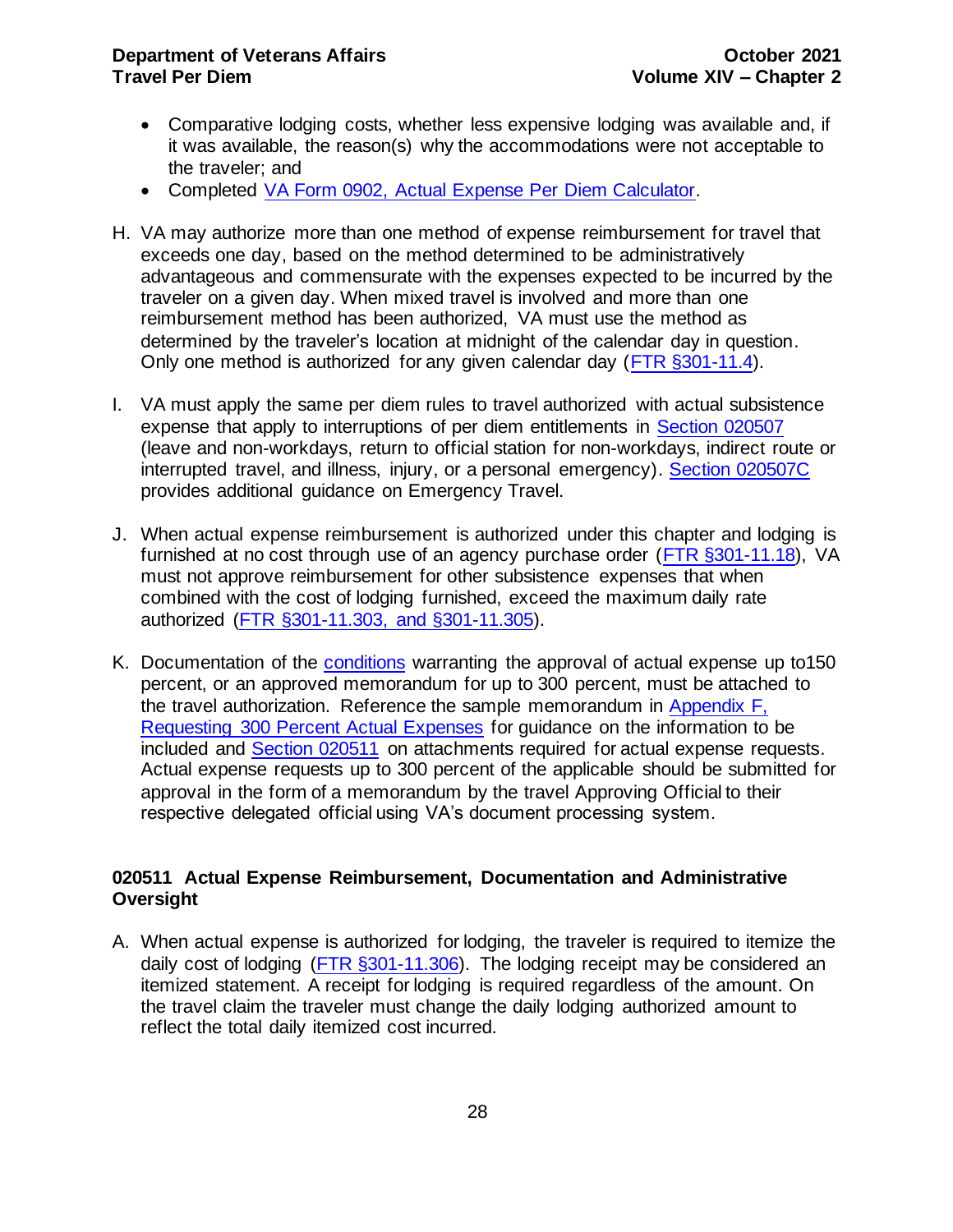#### **Department of Veterans Affairs CELL 2021 Travel Per Diem Volume XIV – Chapter 2**

- B. When actual expense is authorized for M&IE, the traveler is required to itemize the daily cost for all expenses incurred on a daily basis (e.g., lodging, breakfast, lunch, dinner). Receipts are only required for an itemized meal when the total cost, including tax and tip, is greater than \$75. When authorizing actual expense for M&IE, VA has the discretion to require receipts for M&IE regardless of the amount, however, the traveler must be informed of this requirement before travel begins [\(FTR §301-11.306\).](http://www.gsa.gov/portal/ext/public/site/FTR/file/Chapter301p011.html/category/21868/) Meal reimbursement is prohibited for alcoholic beverages, refreshments purchased in-between meals [snacks, coffee, beverages, etc.], entertainment expenses, and any expenses incurred for other persons (FTR [§300-](https://www.gsa.gov/portal/ext/public/site/FTR/file/Chapter300p003.html/category/21867/) [3.1,](https://www.gsa.gov/portal/ext/public/site/FTR/file/Chapter300p003.html/category/21867/) per diem allowance, (b) Meals). On the travel claim the traveler must change the daily M&IE authorized amount to reflect the total daily itemized cost incurred.
- C. VA will perform an appropriate post travel review of actual expense travel claims to determine claimed expenses were necessary and reasonable.

## <span id="page-29-0"></span>**020512 Rest Stops Involving Outside of CONUS Travel**

- A. VA considers a "rest stop" to be a break in TDY travel while en route to the TDY destination. A "rest period" is defined as personal time on either end of TDY travel that permits the traveler to rest before reporting for duty. When TDY involves OCONUS travel and the scheduled flight time, including non-overnight airport stopovers and plane changes, exceeds 14 hours, a rest stop of no more than 24 hours may be authorized [\(FTR §301-11.20\)](http://www.gsa.gov/portal/ext/public/site/FTR/file/Chapter301p011.html/category/21868/). A rest stop allows for relaxation, recuperation, and acclimation so a traveler is sufficiently refreshed to perform work upon arrival at the travel destination site. The following criteria must be met when authorizing a rest stop:
	- The origin or destination is OCONUS; and
	- Travel is direct between points, and the accommodations are coach class. The rest stop may be authorized at any intermediate point, including points within CONUS, provided the point is midway in the journey or as near to midway as scheduling permits [\(FTR §301-11.20\(a\)\).](http://www.gsa.gov/portal/ext/public/site/FTR/file/Chapter301p011.html/category/21868/)

A rest stop must not be authorized when a traveler, for personal convenience, elects to travel by an indirect route resulting in excess travel time (FTR  $\S 301-11.20(a)(3)$ , [§301-2.4,](http://www.gsa.gov/portal/ext/public/site/FTR/file/Chapter301p002.html/category/21868/) and [§301-10.8\)](http://www.gsa.gov/portal/ext/public/site/FTR/file/Chapter301p010.html/category/21868/).

B. If a rest stop is authorized, it must be clearly indicated and detailed on the travel authorization. For the purposes of reimbursement, the per diem rate for the rest stop location must be used [\(FTR §301-11.20\(b\)\)](http://www.gsa.gov/portal/ext/public/site/FTR/file/Chapter301p011.html/category/21868/). If the carrier schedule or the requirement to use U.S. flag carriers precludes an intermediate rest stop, or a rest stop is not authorized, the traveler should schedule coach-class accommodations so as to ensure arrival at the TDY site with sufficient time to permit a reasonable rest period before reporting for duty.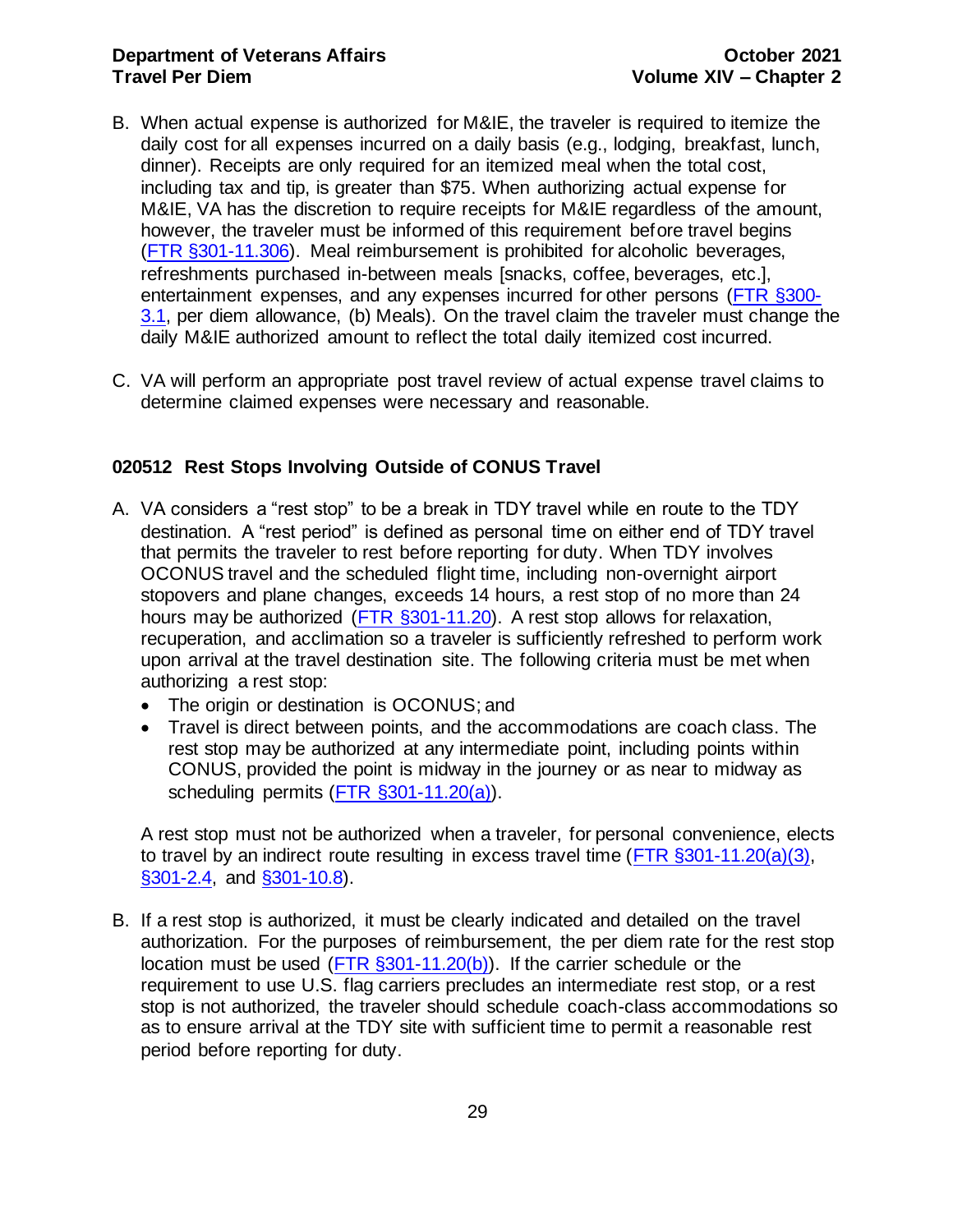VA may authorize business-class accommodations in lieu of a rest stop [\(FTR §301-](http://www.gsa.gov/portal/ext/public/site/FTR/file/Chapter301p010.html/category/21868/) [10.125\)](http://www.gsa.gov/portal/ext/public/site/FTR/file/Chapter301p010.html/category/21868/) and if authorized, justification must clearly be indicate on the travel authorization. However, the duration of a flight alone (14 or more hours) does not justify authorizing premium class. When considering premium-class accommodations for trips over 14 hours, approving officials should consider:

- The constructive cost, e.g., the cost of business-class accommodations versus the cost of coach-class accommodations plus the cost of reimbursements in conjunction with a rest stop; or
- The purpose and urgency of the trip, e.g., whether the trip is so urgent or unexpected that it cannot be delayed or postponed, and the traveler is unable to schedule either a rest stop en route or an earlier flight that would allow for a rest period before having to report for duty.
- C. The analysis regarding the 14-hour rule must be applied when the scheduled flight time from origin to final destination exceeds 14 hours, including stopovers and change of planes. Authorization of premium-class accommodations for the outbound part of the trip does not automatically justify the use of premium accommodations for the return trip [\(FTR §301-10.125\)](http://www.gsa.gov/portal/ext/public/site/FTR/file/Chapter301p010.html/category/21868/). Authorizing officials should consider all the same tests regarding the critical nature of the travel, authorizing rest stops, and the availability of rest periods.
- D. VA must not authorize premium-class accommodations when the traveler is not required to report for duty the following day, whether at the official station or a TDY location, [\(FTR §301-10.125\)](http://www.gsa.gov/portal/ext/public/site/FTR/file/Chapter301p010.html/category/21868/) unless there are medical needs that have been certified by a competent medical authority (FTR [§301-10.123\)](http://www.gsa.gov/portal/ext/public/site/FTR/file/Chapter301p010.html/category/21868/)*.* When annual leave is approved at the TDY location before the start of official business, neither a rest stop nor premium-class accommodations are authorized, unless there are medical needs that have been certified by a competent medical authority.
- <span id="page-30-1"></span>E. In cases where the traveler crosses the international date line (180th meridian), the actual elapsed travel time must be used to compute the per diem rather than calendar days [\(FTR §301-11.19\).](http://www.gsa.gov/portal/ext/public/site/FTR/file/Chapter301p011.html/category/21868/)

## <span id="page-30-0"></span>**020513 Extended Temporary Duty Travel Tax Reimbursement Allowance**

A. Under Internal Revenue Code (IRC) (26 [U.S.C. §](https://www.gpo.gov/fdsys/pkg/USCODE-2011-title26/pdf/USCODE-2011-title26-subtitleA-chap1-subchapB-partVI-sec162.pdf) 162) and [Internal Revenue Service](https://www.irs.gov/uac/about-publication-463)  [\(IRS\) Publication 463,](https://www.irs.gov/uac/about-publication-463) an employee is no longer considered temporarily away from home during any period of employment if such period is considered to be indefinite or exceeds one year. Any travel lasting or expected to last less than one year is considered temporary and not taxable. Any travel expected to last a year, even if it does not last a year, is considered indefinite and taxable. A series of assignments to the same location, all for short periods but when combined may equate to a year, may be considered an indefinite assignment and taxable.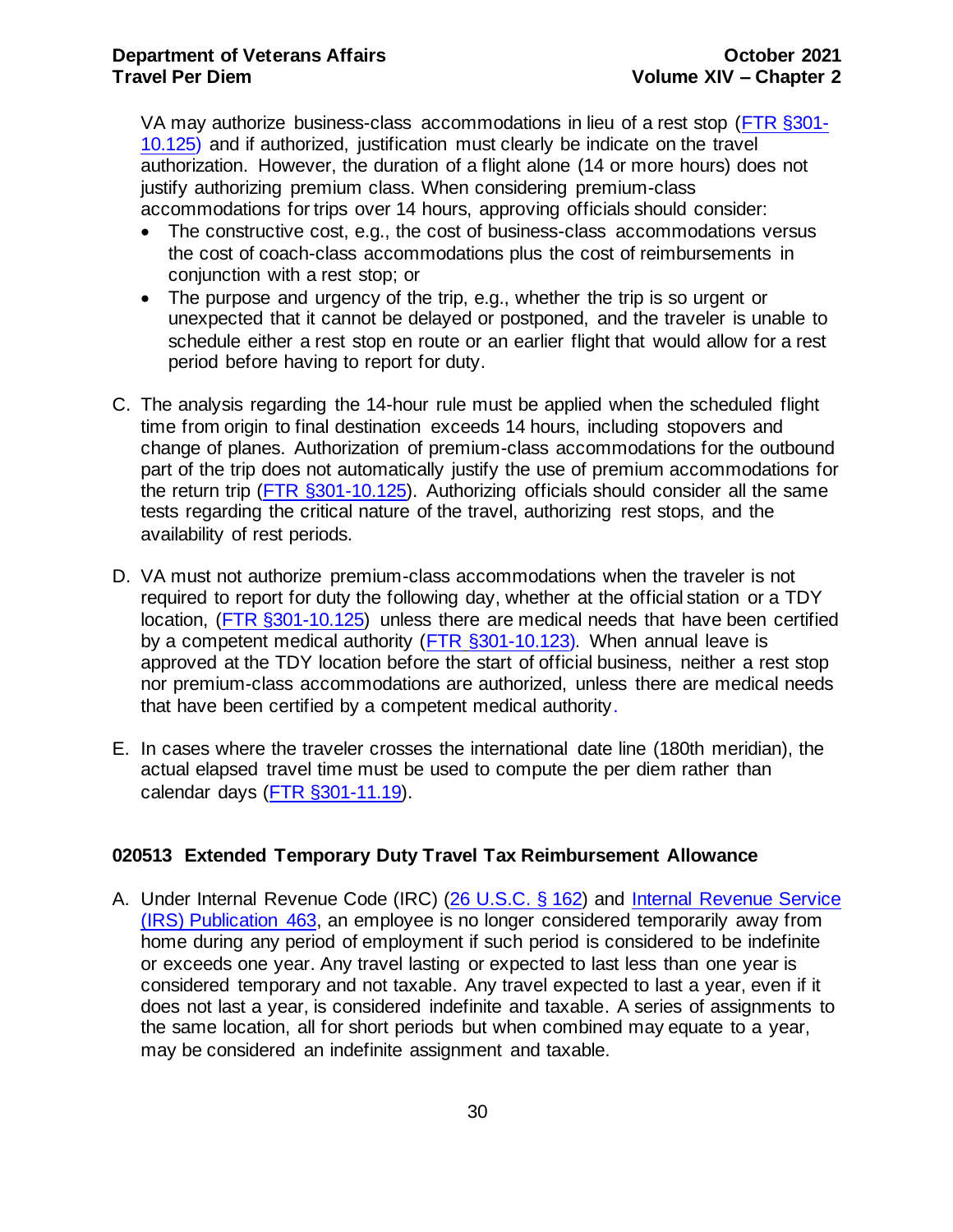#### **Department of Veterans Affairs CELL 2021 Travel Per Diem Volume XIV – Chapter 2**

- B. The effective date of the change in status from TDY to a taxable extended TDY is the date on which VA or the employee recognizes the employee is no longer temporarily away from home as defined by the IRS [\(FTR §301-11.601\)](http://www.gsa.gov/portal/ext/public/site/FTR/file/Chapter301p011.html/category/21868/). The FTR holds VA and the employee mutually responsible for recognizing when the employee's travel status changes from TDY to taxable extended TDY. Recognizing the change in status triggers the requirement for VA to withhold taxes and initiate the Extended TDY Tax Reimbursement Allowance (ETTRA). When an employee is notified or recognizes their temporary duty assignment may exceed one year, they should carefully review [IRS Publication 463,](https://www.irs.gov/uac/about-publication-463) "Travel, Entertainment, Gift, and Car Expenses," to determine whether they are considered temporarily or indefinitely away from home under this provision.
- C. When an employee is considered to be indefinitely away from home under this provision, VA and the employee should reference [Long Term Taxable Travel](http://vaww.fscdirect.fsc.va.gov/docs/Travel/eGov/ETS/LongTermTaxableTravel.pdf) procedures. An exception exists if the TDY assignment involves an investigation or prosecution of a Federal crime during any period for which you are certified by the Attorney General (or the designee thereof) as traveling on behalf of the United States in temporary duty status to investigate or prosecute, or provide support services for the investigation or prosecution of, a Federal crime.
- D. When an employee is on taxable extended TDY all allowances and reimbursements for travel expenses, including all travel expenses VA pays directly on an employee's behalf in connection with their TDY assignment, is taxable income to the employee [\(FTR §301-11.603, and](http://www.gsa.gov/portal/ext/public/site/FTR/file/Chapter301p011.html/category/21868/) §301-11.604). VA must reimburse the employee for substantially all of the income taxes they incur as a result of the taxable extended TDY assignment. Reimbursement consists of the Withholding Tax Allowance (WTA) and the ETTRA. VA must issue a Form W-2, Wage and Tax Statement, at the end of the calendar year reflecting the amount of subsistence paid to employees whose TDY travel exceeded, or was recognized would exceed one year [\(FTR §301-](http://www.gsa.gov/portal/ext/public/site/FTR/file/Chapter301p011.html/category/21868/) [11.601\)](http://www.gsa.gov/portal/ext/public/site/FTR/file/Chapter301p011.html/category/21868/).
- E. Employees subject to tax withholding in connection with taxable extended TDY must submit their travel claim in VA's travel system for reimbursement of their expenses and tax withheld. When claiming payment for the ETTRA, the employee must furnish and certify certain tax information that has been or will be shown on their prepared tax return(s). The spouse must also sign a statement if joint filing status is claimed and the spouse's income is included on the statement.
- F. Travel approving officials must consider a temporary change of station (TCS) in lieu of TDY travel whenever it is determined an employee will be at a TDY location for more than 6 months but less than 30 months. The cost comparison must be attached to the TDY or TCS travel authorization to document the approved travel is in the best interest of the government (FTR  $\S 302-3.404$ , and  $\S 302-3.406 - \S 302-$ [3.408\)](http://www.gsa.gov/portal/ext/public/site/FTR/file/Chapter302p003.html/category/21869/).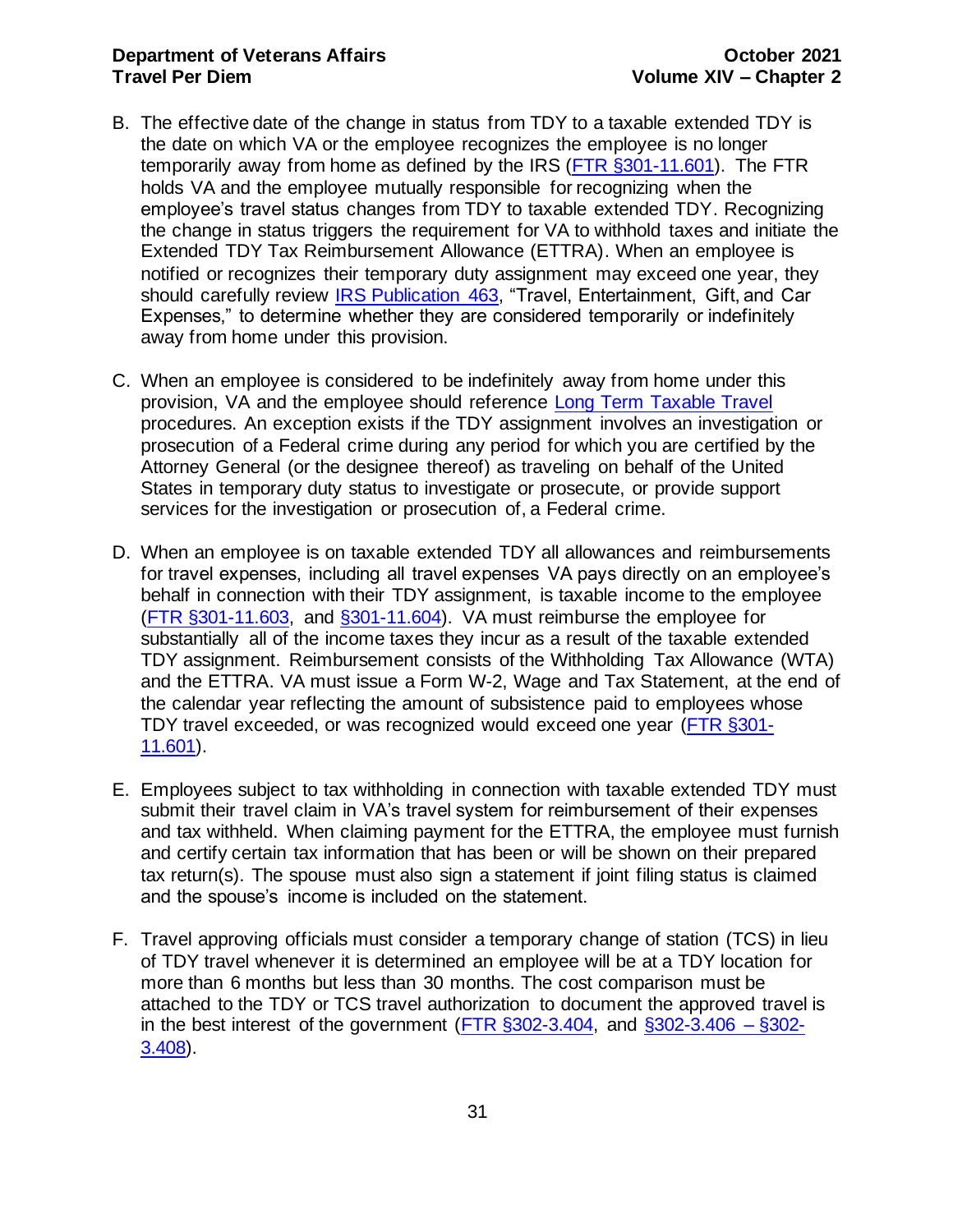## <span id="page-32-0"></span>**0206 AUTHORITIES AND REFERENCES**

[5 U.S.C. § 4109](https://www.gpo.gov/fdsys/pkg/USCODE-2011-title5/pdf/USCODE-2011-title5-partIII-subpartC-chap41.pdf)

[26 U.S.C. § 162](https://www.gpo.gov/fdsys/pkg/USCODE-2011-title26/pdf/USCODE-2011-title26-subtitleA-chap1-subchapB-partVI-sec162.pdf)

41 C.F.R. Chapters [Subtitle](https://ecfr.io/Title-41/subtitleF) F300-304, Federal Travel Regulation

[Comp. Gen. B-214966 \(1984\)](http://archive.gao.gov/lglpdf12/125906.pdf)

[DoS Per Diem Rates](https://aoprals.state.gov/content.asp?content_id=184&menu_id=78)

[DTMO Per Diem Rates](http://www.defensetravel.dod.mil/site/perdiemCalc.cfm)

[GSA, Board of Contract Appeals \(GSBCA\) -](http://www.gsbca.gsa.gov/travel/t1548218.txt) 15482

[GSA Per Diem Rates](http://www.gsa.gov/portal/category/100120)

[GSA SmartPay State Tax Information \(Exemption\)](https://smartpay.gsa.gov/node/302)

[GSA Standard Per Diem Rate](http://www.gsa.gov/portal/content/142071)

[Internal Revenue Service \(IRS\) Publication 463](https://www.irs.gov/uac/about-publication-463)

[Long Term Taxable Travel](http://vaww.fscdirect.fsc.va.gov/docs/Travel/eGov/ETS/LongTermTaxableTravel.pdf)

[Meals and Incidental Expenses \(M&IE\) Breakdown](https://www.gsa.gov/portal/content/101518)

[VA Financial Policy Volume XIV](https://www.va.gov/finance/policy/pubs/volumeXIV.asp)

[VA Handbook 5011, Hours of Duty and Leave](http://vaww.va.gov/OHRM/Directives-Handbooks/Documents/5011.pdf)

#### <span id="page-32-1"></span>**0207 RECISSIONS**

VA Financial Policy Volume XIV Chapter 2, Travel Per Diem, August 2017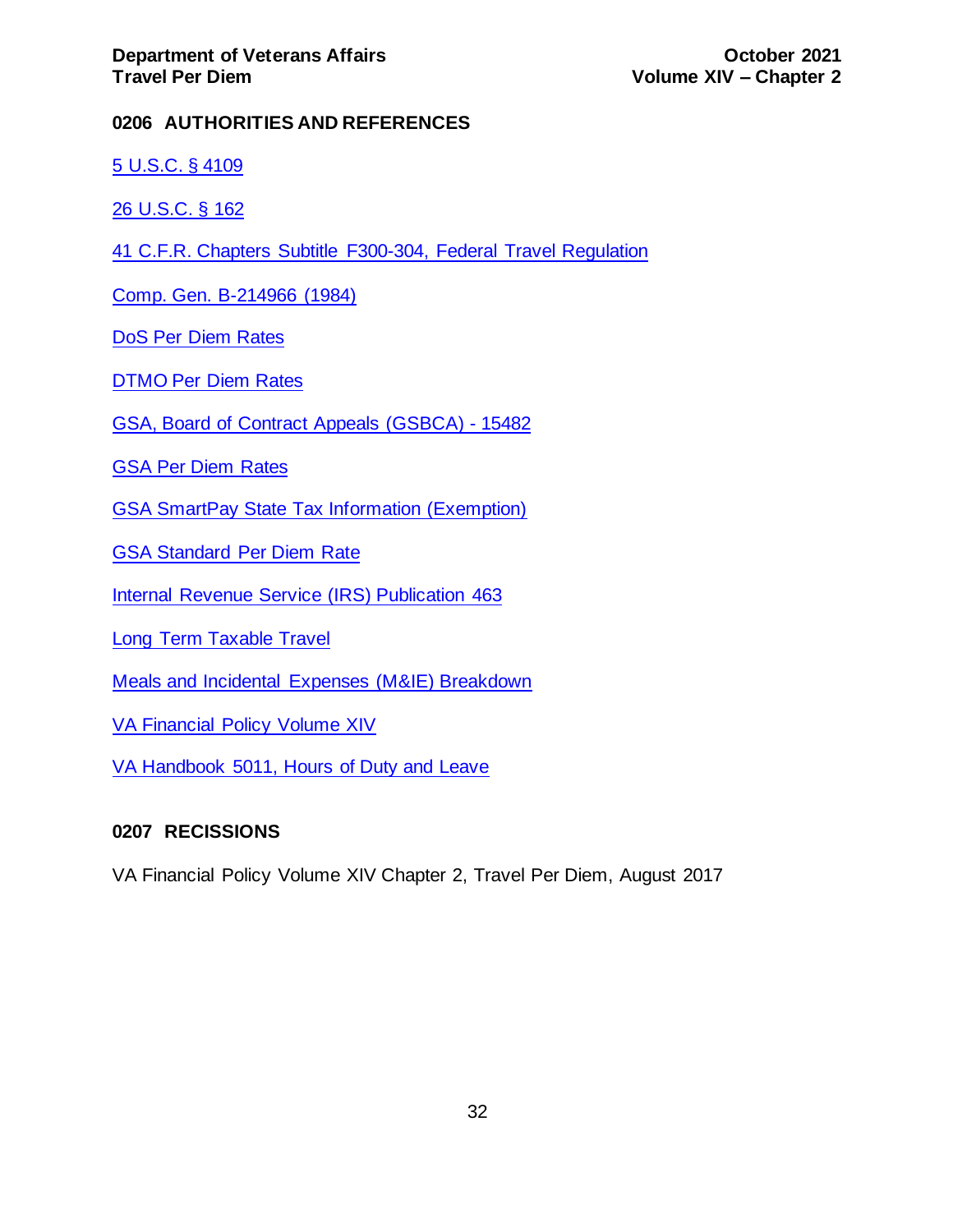## <span id="page-33-0"></span>**0208 QUESTIONS**

Questions concerning these financial policies and procedures should be directed to the specific POC's and formatted as follows using the group email. Do not use proper names.

VHA [VAFSCtravelpolicy@va.gov](mailto:VAFSCtravelpolicy@va.gov) VBA [TRAVEL.VBACO@va.gov](mailto:TRAVEL.VBACO@va.gov) NCA [NCABudgetService@va.gov](mailto:NCABudgetService@va.gov) OIT [VACOITTravel@va.gov](mailto:vacoittravel@va.gov) All Others [VAFSCtravelpolicy@va.gov](mailto:VAFSCtravelpolicy@va.gov)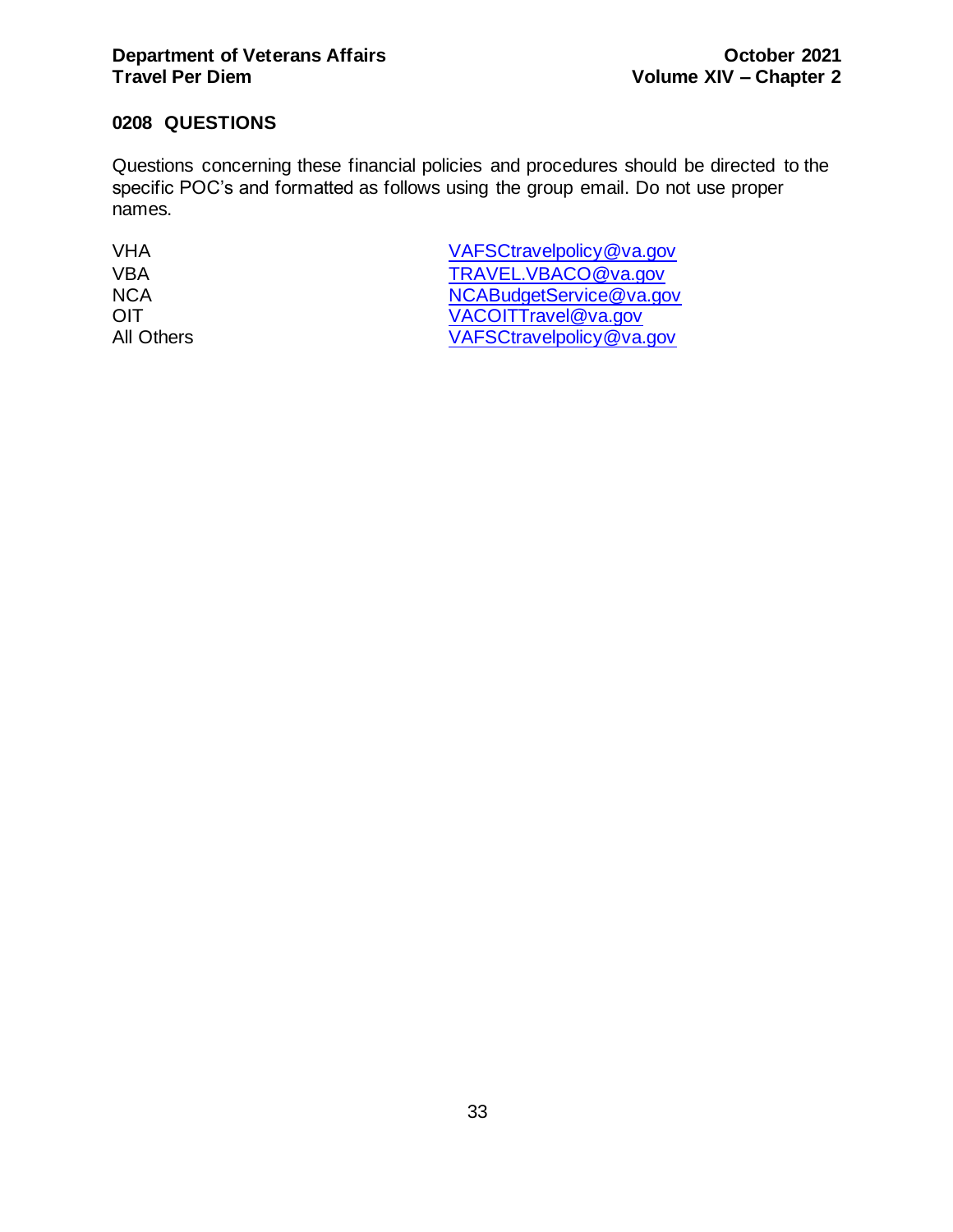## <span id="page-34-0"></span>**APPENDIX A**: **MAXIMUM PER DIEM RATES**

Maximum per diem rates are established and maintained in accordance with the following table:

| For Travel in                                            | <b>Rates Set by</b>                                                                       | For Per Diem and Actual Expense                                                                                      |
|----------------------------------------------------------|-------------------------------------------------------------------------------------------|----------------------------------------------------------------------------------------------------------------------|
| <b>Continental United</b><br>States (CONUS) <sup>1</sup> | Administration<br>(GSA)                                                                   | General Services Refer to GSA Per Diem Rates; for actual<br>expense reference (FTR §301-11.303, and §301-<br>11.305) |
| Non-foreign areas <sup>2</sup> Department of             | Defense (Per<br>Diem, Travel and<br>Transportation<br>Allowance<br>Committee<br>(PDTATAC) | <b>Refer to DTMO Per Diem Rates</b>                                                                                  |
| Foreign areas <sup>3</sup>                               | Department of<br>State                                                                    | <b>Refer to DoS Per Diem Rates</b>                                                                                   |

<sup>1</sup>Per Diem Rates are set by fiscal year, effective October 1, and are developed based upon what GSA believes to be "reasonable" costs for M&IE for each locality throughout CONUS. Current rates can be found by searching city and state (or zip code), or by clicking on the map at [GSA Per Diem Rates.](https://www.gsa.gov/portal/category/100120) Find previous rates by selecting year in the pulldown and clicking on the map in the same source. For rates not listed in CONUS per diem table, the standard CONUS rates apply. Standard CONUS locations are less frequently traveled by the Federal community and are not specifically listed on GSA's web site.

<sup>2</sup>Non-foreign areas include the states of Alaska and Hawaii, the Commonwealths of Puerto Rico and the Northern Mariana Islands, Guam, the U.S. Virgin Islands, and the territories and possessions of the United States (excludes the former Trust Territories of the Pacific Islands, which are considered foreign areas for the purposes of the FTR). DTMO establishes the per diem rates at least once a year.

<sup>3</sup>Any location not listed for per diem under a country takes the "Other" rate that the DoS administers and publishes for that country. An unlisted suburb of a listed location takes the "Other" rate, not that of the location of which it is a suburb. DoS updates these rates at the beginning of every month.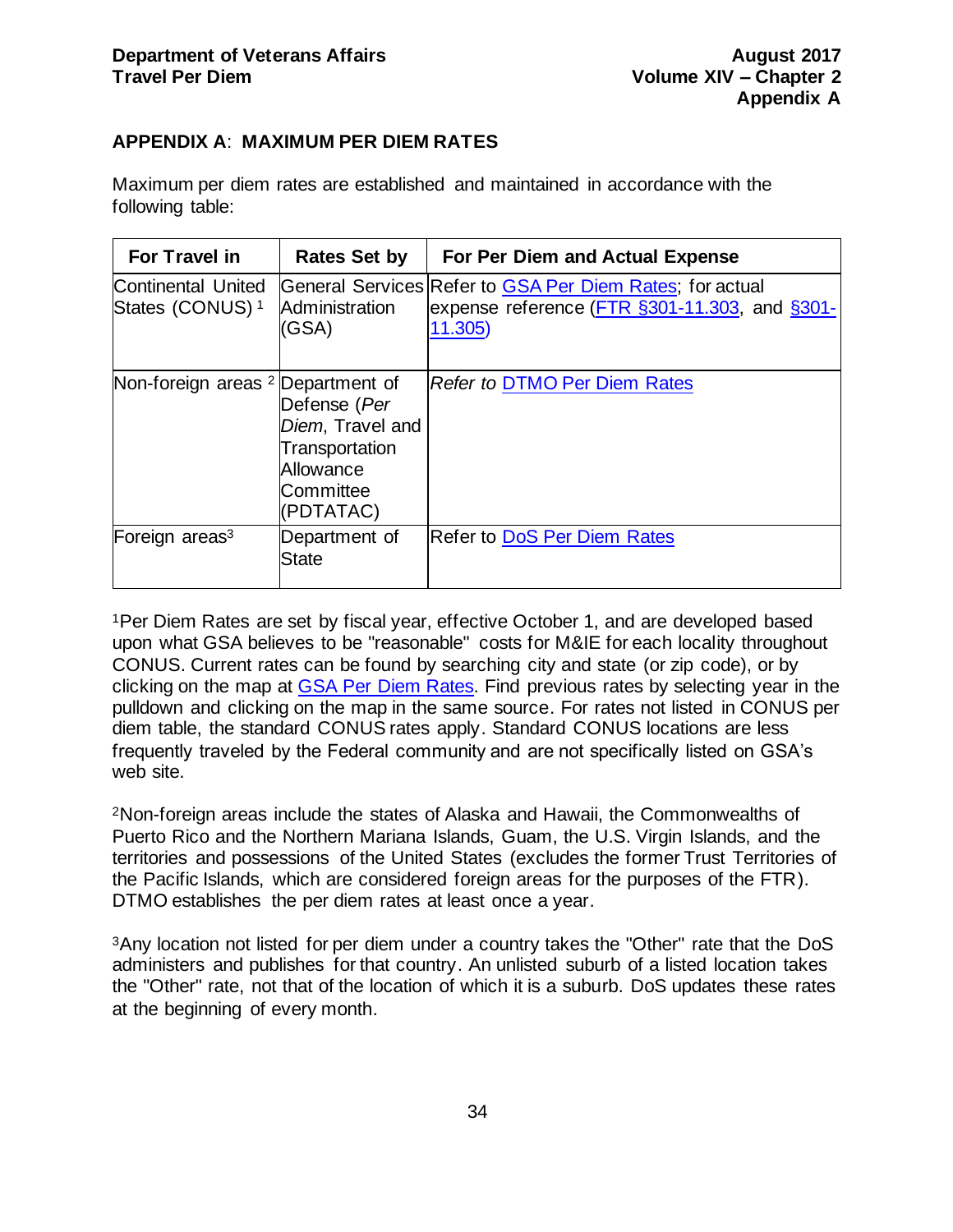## <span id="page-35-0"></span>**APPENDIX B: CONUS MEALS AND INCIDENTALS EXPENSE RATES**

The following table shows several examples from different locations in CONUS of how the total Meals and Incidental Expenses (M&IE) are broken down into its different components; continental breakfast/breakfast, lunch, dinner, and incidental expenses. The total provides the maximum daily reimbursement (per diem) rates for meals and incidental expenses while on travel in CONUS. Reference [FTR §301-11.18](http://www.gsa.gov/portal/ext/public/site/FTR/file/Chapter301p011.html/category/21868/) for the requirement to deduct all meals furnished by the Government from per diem reimbursement claims.

| <b>Total M&amp;IE</b>                                          | \$46 | \$51 | \$56 | \$61 | \$66                                      | \$71    |
|----------------------------------------------------------------|------|------|------|------|-------------------------------------------|---------|
| Continental Breakfast/ Breakfast                               | \$7  | \$8  | \$9  | \$10 | \$11                                      | \$12    |
| Lunch                                                          | \$11 | \$12 | \$13 | \$15 | \$16                                      | \$18    |
| <b>Dinner</b>                                                  | \$23 | \$26 | \$29 | \$31 | \$34                                      | \$36    |
| <b>Incidentals</b>                                             | \$5  | \$5  | \$5  | \$5  | \$5                                       | \$5     |
|                                                                |      |      |      |      |                                           |         |
| First and Last Day of Travel (75 percent of<br>the total M&IE) |      |      |      |      | $$34.50$ $$38.25$ $$42$ $$45.75$ $$49.50$ | \$53.25 |

NOTE: The first and last calendar day of travel is calculated at 75 percent [\(FTR §301-](http://www.gsa.gov/portal/ext/public/site/FTR/file/Chapter301p011.html/category/21868/)  $11.101(a)$ .

The adjusted rates associated with the first and last day of the travel above can be found at [Meals and Incidental Expenses \(M&IE\) Breakdown.](https://www.gsa.gov/portal/content/101518)

[Chapter 301, Appendix B to Chapter 301, Allocation of M&IE Rates to Be Used in](http://www.gsa.gov/portal/ext/public/site/FTR/file/Chapter301pAppB.html/category/21868/)  [Making Deductions from the M&IE Allowance](http://www.gsa.gov/portal/ext/public/site/FTR/file/Chapter301pAppB.html/category/21868/) provides information to calculate deductions to M&IE rates for OCONUS localities.

For information as to where to access per diem rates for various types of Government travel, please consult the table in [FTR §301-11.6.](http://www.gsa.gov/portal/ext/public/site/FTR/file/Chapter301p011.html/category/21868/)

Note: Per diem rate amounts provided above are examples for demonstration purposes only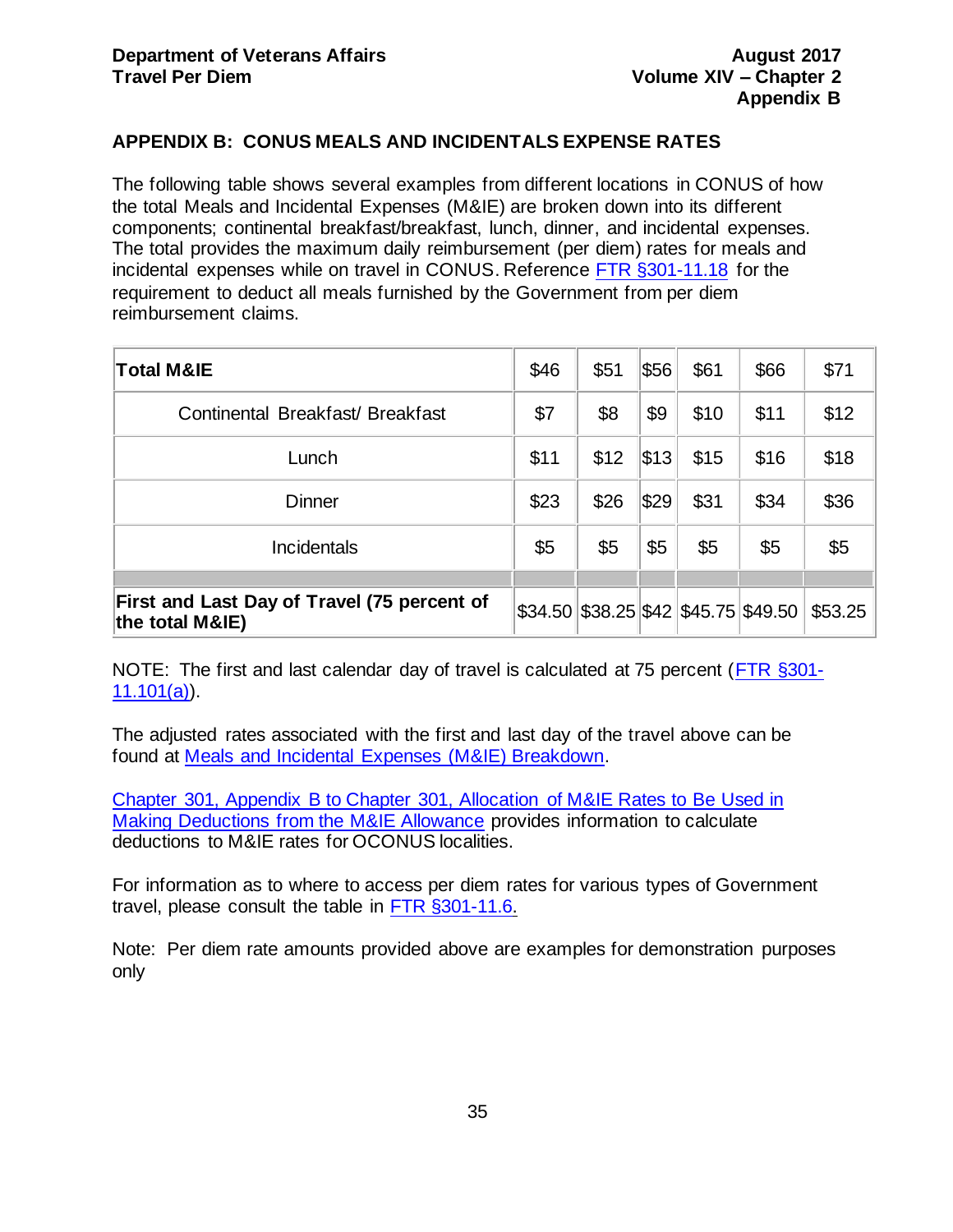### <span id="page-36-0"></span>**APPENIDIX C: EXAMPLES OF PER DIEM FOR TRAVEL MORE THAN 12 HOURS BUT LESS THAN 24 HOURS**

Example 1:

Traveler departs his residence at 6 a.m. for temporary duty in a standard CONUS rate area and returns home at 8 p.m.

Total elapsed time: 14 hours.

Maximum Reimbursement: Standard CONUS M&IE rate is \$49. Traveler is reimbursed 75 percent of \$49 M&IE = \$36.75. Traveler may also be reimbursed for official reimbursable expenses incurred, such as mileage, tolls, etc.

Example 2:

Traveler departs her residence at 6:30 a.m. and travels 65 miles (one-way) for temporary duty to Portland, OR. Traveler arrives back at the office at 4:30 p.m.

Total elapsed time: 10 hours

Maximum Reimbursement: No per diem allowed – travel is less than 12 hours. Traveler may be reimbursed for other official reimbursable expenses incurred, such as mileage, tolls, etc.

Example 3:

Traveler departs from White River Junction, VT for TDY to Bedford, MA at 6:00 AM. On the same day at 12:00 PM the traveler departs Bedford, MA for TDY to Manchester, NH. Upon completion of TDY traveler departs Manchester, VT at 5:00 PM returning home (authorized point of return) by direct route at 6:30PM.

Total elapsed time: 12.5 hours.

Maximum Reimbursement: Locality rate for Bedford, MA is \$162 (\$103 max lodging, plus \$59 M&IE). Locality rate for Manchester, NH is \$159 (\$95 max lodging, plus \$64 M&IE). Traveler is reimbursed 75 percent M&IE of the Manchester, NH \$64 rate (highest rate applicable between the two locations). Traveler may be reimbursed for official reimbursable expenses incurred for transportation, such as mileage, tolls, etc.

Note: All per diem rates used in the examples above may not reflect current GSA per diem rates for the locality and represent sample rates only.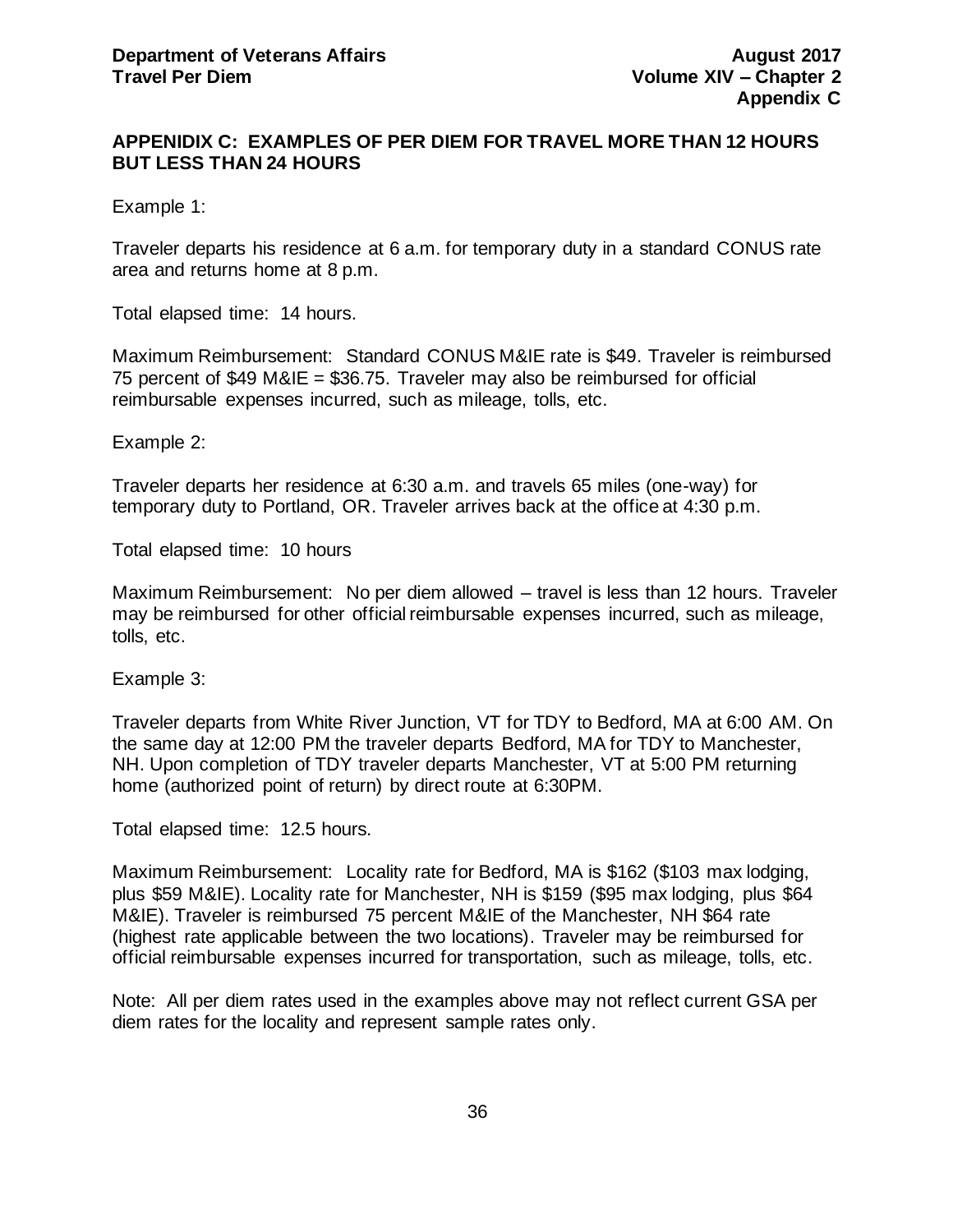## <span id="page-37-0"></span>**APPENDIX D: DETERMINING APPLICABLE MEALS AND INCIDENTAL EXPENSE RATES**

The following table below provides the meals and incidental expenses (M&IE) rate applicable for different lodging requirements and travel durations [\(FTR §301-11.102\).](http://www.gsa.gov/portal/ext/public/site/FTR/file/Chapter301p011.html/category/21868/)

| For days of<br>travel that | <b>And travel</b><br>duration is                                                                        | Your applicable M&IE rate is                                                                                               |
|----------------------------|---------------------------------------------------------------------------------------------------------|----------------------------------------------------------------------------------------------------------------------------|
| Require lodging            | Any length                                                                                              | The M&IE rate applicable for the<br>TDY location or stopover point                                                         |
| Do not require<br>lodging  | More than 12 hours<br>but less than 24<br>hours                                                         | The M&IE rate applicable to the<br>TDY site or the highest M&IE<br>rate applicable when multiple<br>locations are involved |
|                            | 24 hours or more,<br>and you are<br>travelling to a new<br>TDY site or<br>stopover point at<br>midnight | The M&IE rate applicable to the<br>new TDY site or stopover point                                                          |
|                            | 24 hours or more,<br>and you are<br>returning to your<br>official station                               | The M&IE rate applicable to the<br>previous day of travel                                                                  |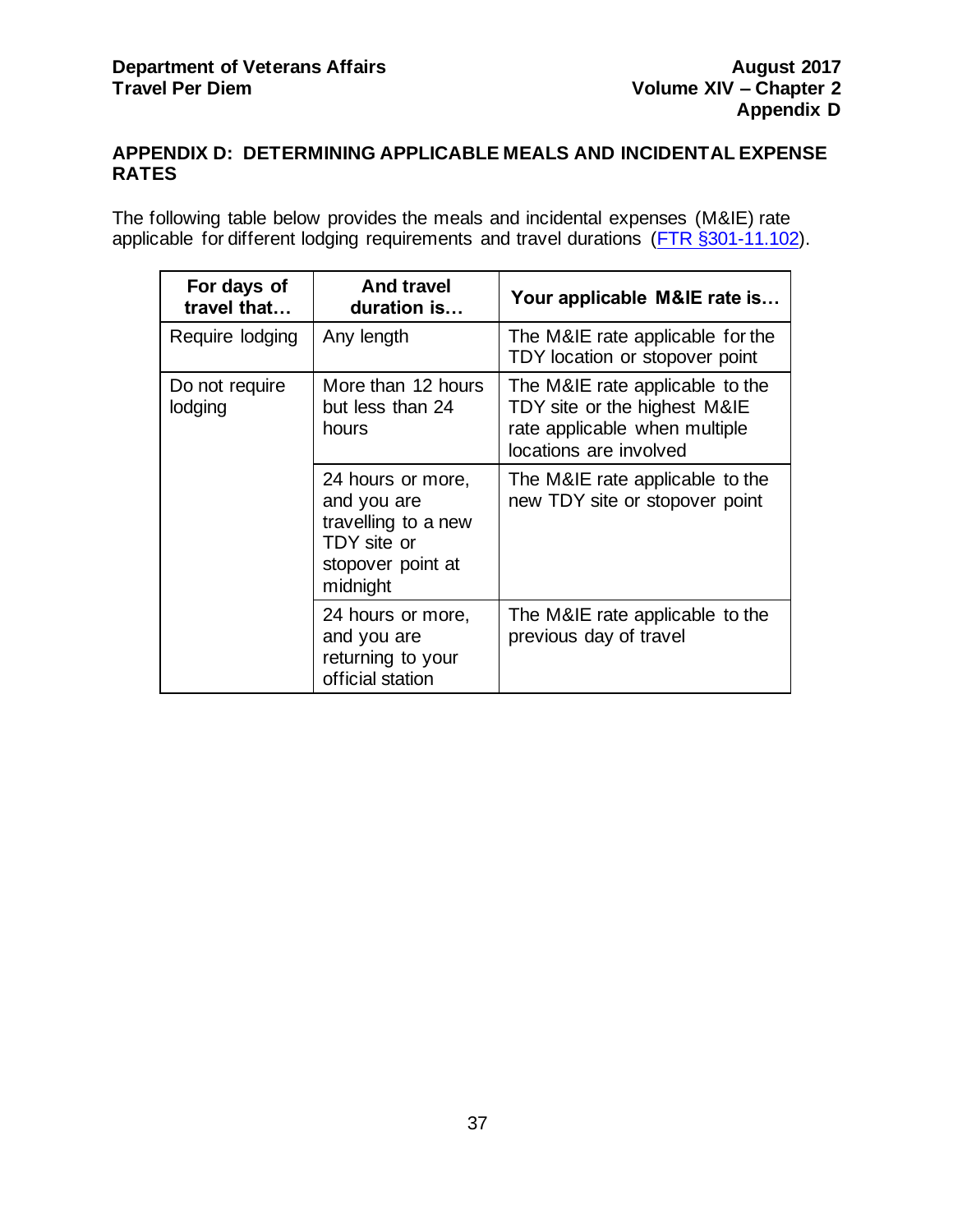## <span id="page-38-0"></span>**APPENDIX E: CALCULATING ACTUAL EXPENSES**

To compute actual expense allowance, the traveler would multiply the maximum per diem rate (lodging and M&IE) of the TDY location by 1.5 (150 percent) or 3 (300 percent). The "product" of this calculation can be distributed between lodging and M&IE as needed, but the aggregate distribution between lodging and M&IE may not exceed the "product" of either the 150 percent or 300 percent actual expense calculation, respectively.

To apply the actual expense increase to only the lodging portion of per diem, the maximum M&IE amount for the TDY location is subtracted from the actual expense calculation "product" and the remainder can be applied to the lodging allowance.

To apply the actual expense increase to only the M&IE portion of per diem, the maximum lodging amount for the TDY location is subtracted from the actual expense calculation "product" and the remainder can be applied to the M&IE allowance. Actual expense for M&IE only is unusual but would be calculated in this manner.

All reimbursement is based on the actual expense incurred (reference Section 020511 for itemization and receipt requirements). The traveler must attach a completed [VA](http://vaww.va.gov/vaforms/va/pdf/VA0902.pdf)  [Form 0902, Actual Expense Per Diem Calculator,](http://vaww.va.gov/vaforms/va/pdf/VA0902.pdf) and documentation of the 150 percent actual expense justification or the approved memorandum for 300 percent to the travel authorization.

#### **Example 150 Percent Actual Expense for Lodging**

Maximum TDY location per diem allowance under the Lodgings-Plus per diem method is \$150 (\$100 for lodging, \$50 for M&IE) and the traveler is requesting 150 percent actual expenses.

#### **Step 1:**

\$150 (Total maximum TDY location per diem allowance for lodging and M&IE) x 1.5 (150 percent) = \$225 (total 150 percent actual expense calculation "product").

#### **Step 2:**

\$225 (total 150 percent actual expense calculation "product") – 50 (maximum TDY location M&IE allowance) = \$175 (total actual expense allowance for lodging).

**Reimbursement:** The traveler may be reimbursed the actual expense incurred for lodging, not to exceed \$175, with lodging receipt required in lieu of itemization. M&IE may be authorized at the maximum TDY location allowance of \$50, with no itemization or receipt requirement.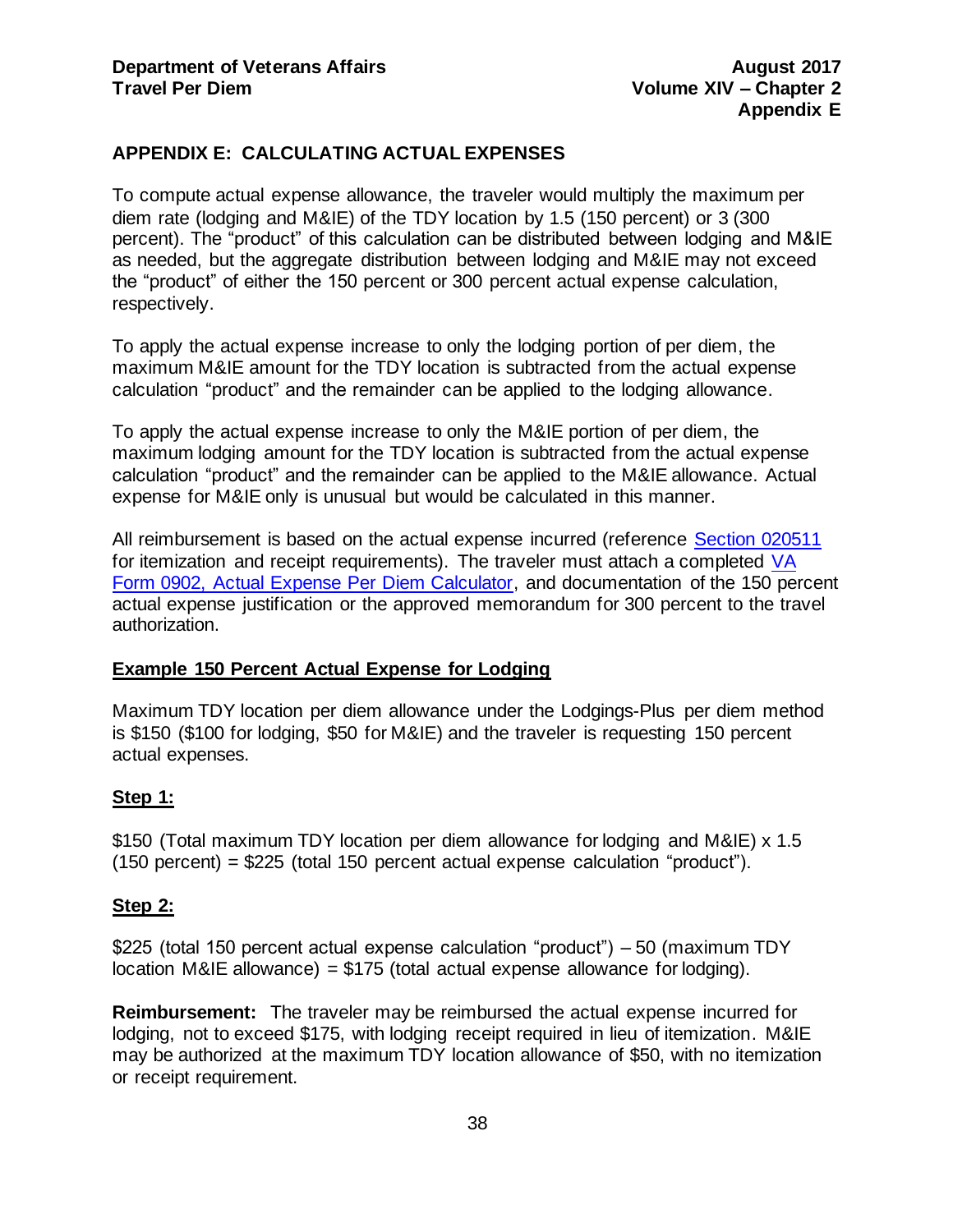**Example of 300 Percent Actual Expense for Lodging:** Maximum TDY location per diem allowance under the Lodgings-Plus per diem method is \$150 (\$100 for lodging, \$50 for M&IE) and the traveler is requesting 300 percent actual expenses.

## **Step 1:**

\$150 (Total maximum TDY location per diem allowance for lodging and M&IE) x 3.0 (300 percent) = \$450 (total actual expense calculation "product").

## **Step 2:**

\$450 (total 300 percent actual expense calculation "product") – 50 (maximum TDY location M&IE allowance) =  $$400$  (total actual expense allowance for lodging).

**Reimbursement:** The traveler may be reimbursed the actual expense incurred for lodging, not to exceed \$400, with lodging receipt required in lieu of itemization. M&IE may be authorized at the maximum TDY location M&IE allowance of \$50, with no itemization or receipt requirement.

**NOTE**: The maximum TDY location per diem rate used above is for illustration only and does not represent current per diem rates. Information on finding maximum per diem rates for all TDY locations can be found under [Section 020502A.](#page-13-1)